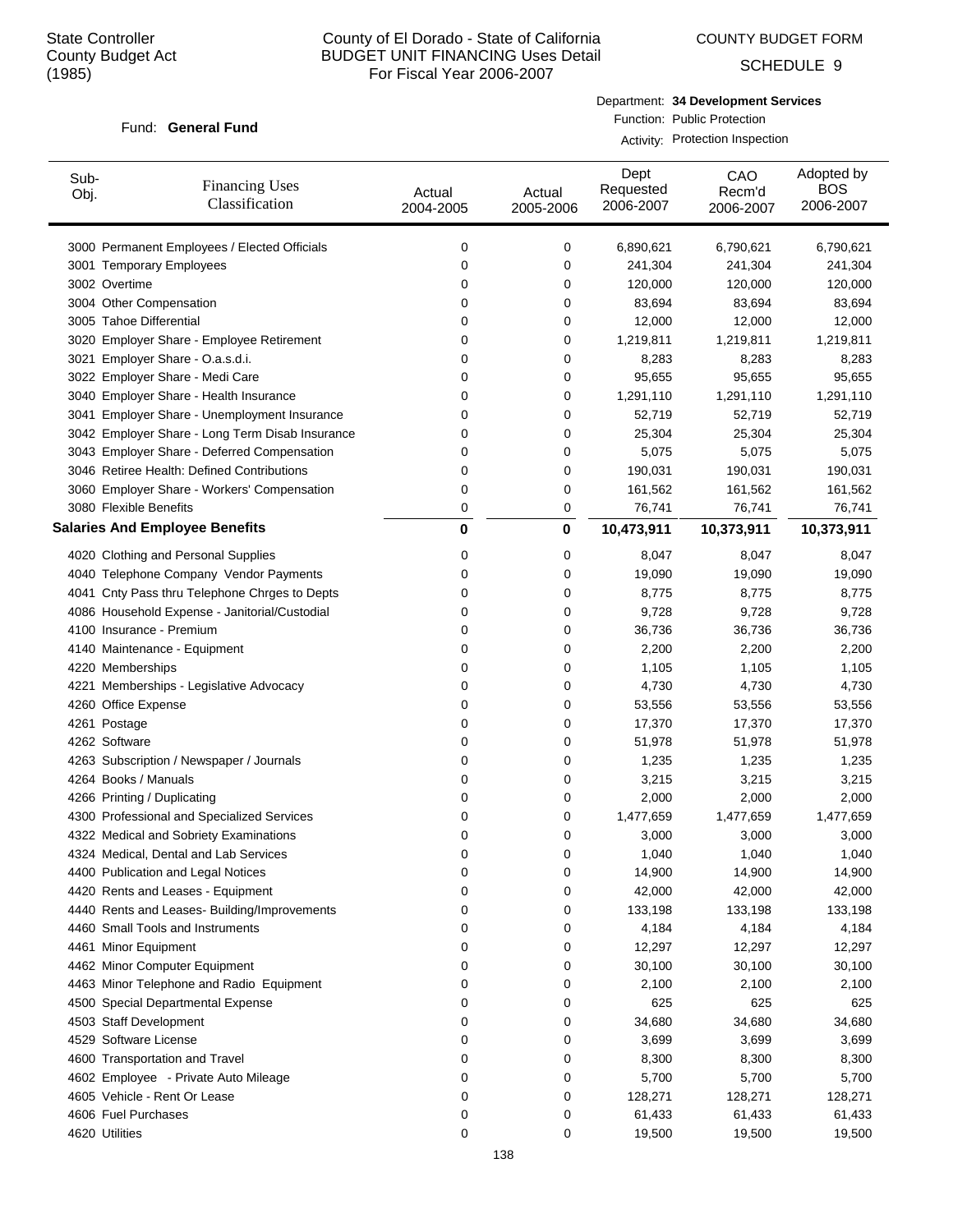COUNTY BUDGET FORM

SCHEDULE 9

#### Fund: General Fund

#### Department: **34 Development Services**

Function: Public Protection

Activity: Protection Inspection

| Sub-<br>Obj.                 | <b>Financing Uses</b><br>Classification                                         | Actual<br>2004-2005 | Actual<br>2005-2006 | Dept<br>Requested<br>2006-2007 | CAO<br>Recm'd<br>2006-2007 | Adopted by<br><b>BOS</b><br>2006-2007 |
|------------------------------|---------------------------------------------------------------------------------|---------------------|---------------------|--------------------------------|----------------------------|---------------------------------------|
| <b>Services And Supplies</b> |                                                                                 | 0                   | 0                   | 2,202,451                      | 2,202,451                  | 2,202,451                             |
|                              | 5240 Contribution To Non-county Governmental                                    | 0                   | 0                   | 80,000                         | 80,000                     | 80,000                                |
| 5300 Interfund Expenditures  |                                                                                 | 0                   | 0                   | 3,958                          | 103,958                    | 103,958                               |
|                              | 5322 Intrfnd Exp: Privacy/Compliance Program                                    | 0                   | 0                   | 8,015                          | 8,015                      | 8,015                                 |
| <b>Other Charges</b>         |                                                                                 | 0                   | 0                   | 91,973                         | 191,973                    | 191,973                               |
|                              | 6040 Fixed Assets - Equipment                                                   | 0                   | 0                   | 15,000                         | 15,000                     | 15,000                                |
|                              | 6042 Fixed Assets - Computer Sys Equipment                                      | 0                   | 0                   | 29,400                         | 29,400                     | 29,400                                |
| <b>Fixed Assets</b>          |                                                                                 | 0                   | 0                   | 44,400                         | 44,400                     | 44,400                                |
|                              | 7001 Operating Transfers Out: Fleet                                             | 0                   | 0                   | 25,000                         | 25,000                     | 25,000                                |
| <b>Other Financing Uses</b>  |                                                                                 | 0                   | 0                   | 25,000                         | 25,000                     | 25,000                                |
| 7200 Intrafund Transfers     |                                                                                 | 0                   | 0                   | 359,147                        | 359,147                    | 359,147                               |
|                              | 7220 Intrafnd: Telephone Equipment and Support                                  | 0                   | 0                   | 73,390                         | 73,390                     | 73,390                                |
|                              | 7221 Intrafnd: Radio Equipment and Support                                      | 0                   | 0                   | 360                            | 360                        | 360                                   |
| 7223 Intrafnd: Mail Service  |                                                                                 | $\mathbf 0$         | 0                   | 5,009                          | 5,009                      | 5,009                                 |
|                              | 7224 Intrafnd: Stores Support                                                   | $\mathbf 0$         | 0                   | 5,210                          | 5,210                      | 5,210                                 |
|                              | 7225 Intrafnd: Central Duplicating                                              | 0                   | 0                   | 21,185                         | 21,185                     | 21,185                                |
|                              | 7226 Intrafnd: Lease Administration Fee                                         | 0                   | 0                   | 3,266                          | 3,266                      | 3,266                                 |
|                              | 7227 Intrafnd: Internal Data Processing                                         | $\mathbf 0$         | 0                   | 158,166                        | 158,166                    | 158,166                               |
| 7229 Intrafnd: PC Support    |                                                                                 | $\mathbf 0$         | 0                   | 15,520                         | 15,520                     | 15,520                                |
|                              | 7231 Intrafnd: IS Programming Support                                           | $\mathbf 0$         | 0                   | 35,000                         | 35,000                     | 35,000                                |
|                              | 7232 Intrafnd: Maint Bldg & Improvmnts                                          | 0                   | 0                   | 1,300                          | 1,300                      | 1,300                                 |
|                              | 7234 Intrafnd: Network Support                                                  | 0                   | 0                   | 124,860                        | 124,860                    | 124,860                               |
| <b>Intrafund Transfers</b>   |                                                                                 | 0                   | 0                   | 802,413                        | 802,413                    | 802,413                               |
|                              | <b>Total Financing Uses</b>                                                     | 0                   | 0                   | 13,640,148                     | 13,640,148                 | 13,640,148                            |
|                              | <b>Less Department Estimated Revenues</b>                                       | 0                   | 0                   | 10,670,020                     | 10,670,020                 | 10,670,020                            |
|                              | <b>Department Use of Other General</b><br><b>Fund Sources (Net County Cost)</b> | 0                   | 0                   | 2,970,128                      | 2,970,128                  | 2,970,128                             |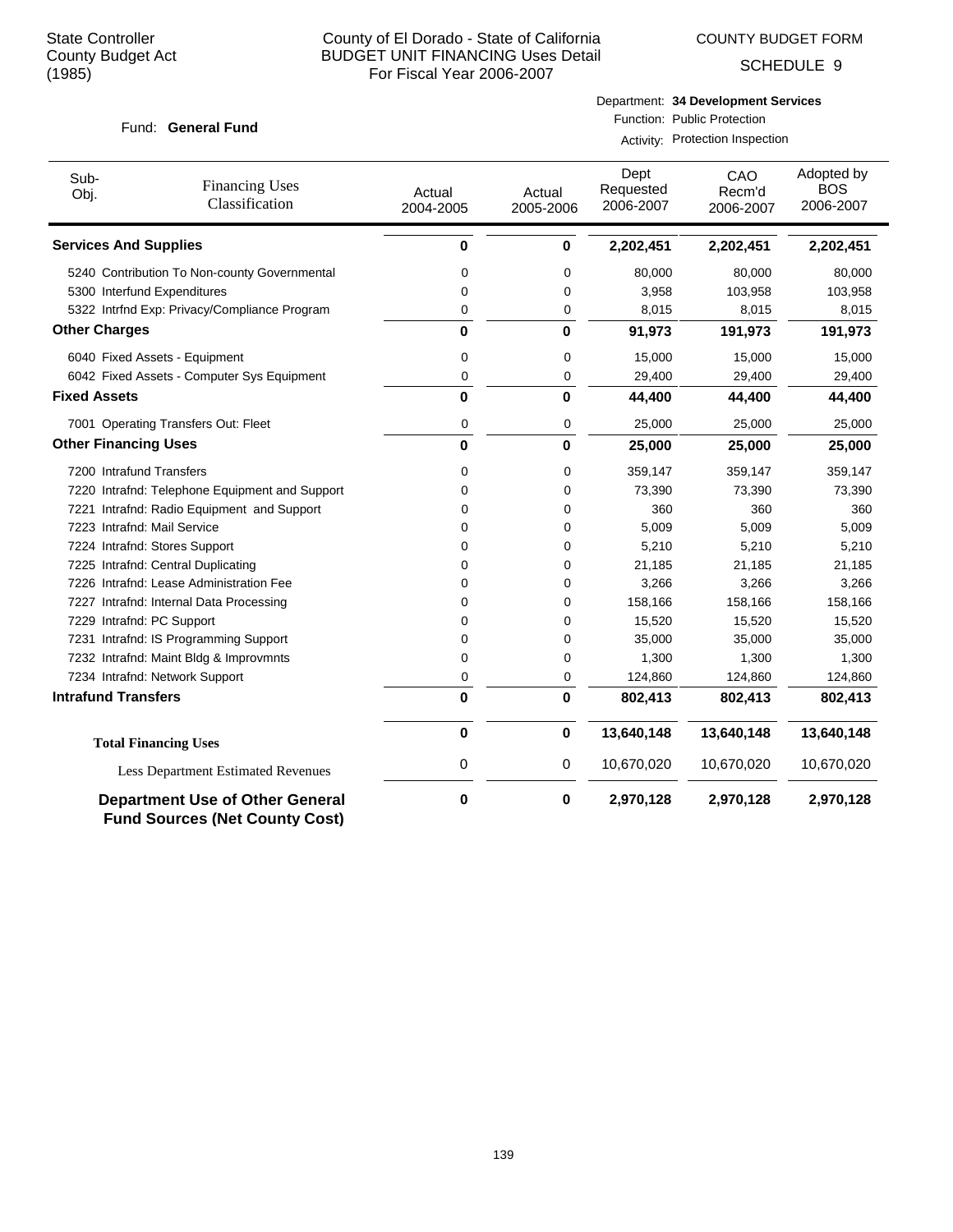COUNTY BUDGET FORM

SCHEDULE 9

#### Fund: EIR Developemnt Fee

Department: **34 Development Services**

Function: Public Protection

|                                            |                                                                   |                     | Activity: Other Protection |                                |                            |                                       |  |
|--------------------------------------------|-------------------------------------------------------------------|---------------------|----------------------------|--------------------------------|----------------------------|---------------------------------------|--|
| Sub-<br>Obj.                               | <b>Financing Uses</b><br>Classification                           | Actual<br>2004-2005 | Actual<br>2005-2006        | Dept<br>Requested<br>2006-2007 | CAO<br>Recm'd<br>2006-2007 | Adopted by<br><b>BOS</b><br>2006-2007 |  |
| 4300 Professional and Specialized Services |                                                                   | 0                   | 0                          | 1.000.000                      | 1.000.000                  | 1,000,000                             |  |
| <b>Services And Supplies</b>               |                                                                   | 0                   | 0                          | 1,000,000                      | 1,000,000                  | 1,000,000                             |  |
|                                            | <b>Total Financing Uses</b>                                       | 0                   | 0                          | 1,000,000                      | 1.000.000                  | 1,000,000                             |  |
| <b>Less Department Estimated Revenues</b>  |                                                                   | 0                   | 0                          | 1,000,000                      | 1.000.000                  | 1,000,000                             |  |
|                                            | <b>Department Use of EIR -</b><br><b>Development Fund Balance</b> | 0                   | $\mathbf 0$                | 0                              | 0                          | 0                                     |  |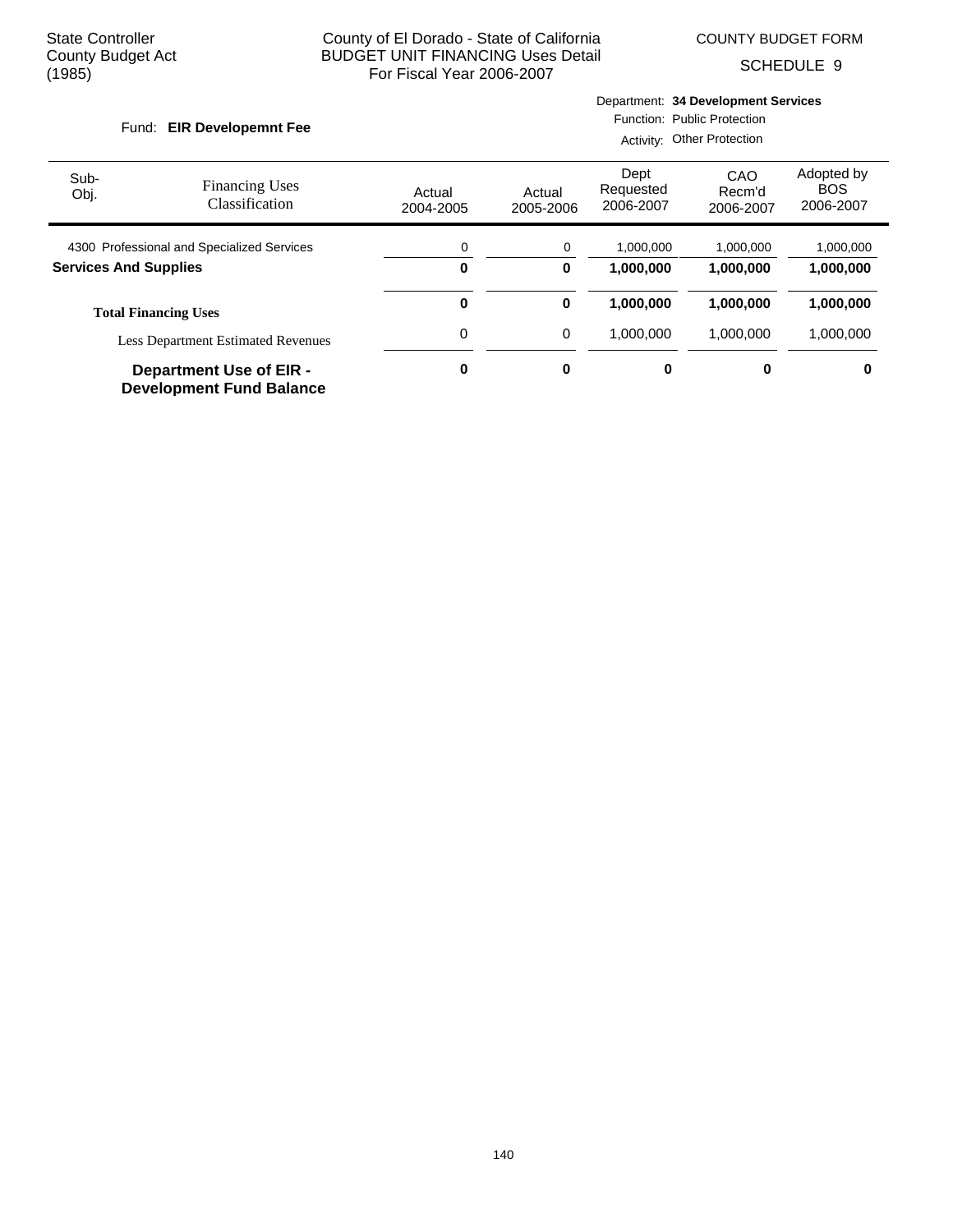COUNTY BUDGET FORM

SCHEDULE 9

#### Fund: General Fund

Department: **40 Animal Control** Function: Public Protection

Activity: Other Protection

| Sub-<br>Obj. | <b>Financing Uses</b><br>Classification         | Actual<br>2004-2005 | Actual<br>2005-2006 | Dept<br>Requested<br>2006-2007 | CAO<br>Recm'd<br>2006-2007 | Adopted by<br><b>BOS</b><br>2006-2007 |
|--------------|-------------------------------------------------|---------------------|---------------------|--------------------------------|----------------------------|---------------------------------------|
|              | 3000 Permanent Employees / Elected Officials    | 600,207             | 617,662             | 899,578                        | 832,181                    | 832,181                               |
|              | 3001 Temporary Employees                        | 17,806              | 11,168              | 0                              | 0                          | 0                                     |
|              | 3002 Overtime                                   | 31,875              | 30,527              | 18,087                         | 18,087                     | 18,087                                |
|              | 3003 Standby Pay                                | 18,764              | 20,193              | 19,701                         | 19,701                     | 19,701                                |
|              | 3004 Other Compensation                         | 17,068              | 6,145               | 2,400                          | 2,400                      | 2,400                                 |
|              | 3005 Tahoe Differential                         | 14,330              | 12,147              | 14,400                         | 14,400                     | 14,400                                |
|              | 3020 Employer Share - Employee Retirement       | 99,365              | 119,090             | 161,145                        | 152,114                    | 152,114                               |
|              | 3022 Employer Share - Medi Care                 | 9,810               | 9,970               | 13,252                         | 12,274                     | 12,274                                |
|              | 3040 Employer Share - Health Insurance          | 169,311             | 159,270             | 257,390                        | 240,386                    | 240,386                               |
|              | 3041 Employer Share - Unemployment Insurance    | 3,729               | 4,151               | 6,577                          | 5,977                      | 5,977                                 |
|              | 3042 Employer Share - Long Term Disab Insurance | 3,313               | 4,024               | 4,844                          | 4,487                      | 4,487                                 |
|              | 3043 Employer Share - Deferred Compensation     | 0                   | 0                   | 400                            | 400                        | 400                                   |
|              | 3046 Retiree Health: Defined Contributions      | 26,443              | 30,245              | 35,964                         | 35,964                     | 35,964                                |
|              | 3060 Employer Share - Workers' Compensation     | 44,734              | 72,106              | 41,036                         | 41,036                     | 41,036                                |
|              | 3080 Flexible Benefits                          | 1,199               | 2,591               | 2,564                          | 2,564                      | 2,564                                 |
|              | <b>Salaries And Employee Benefits</b>           | 1,057,956           | 1,099,289           | 1,477,338                      | 1,381,971                  | 1,381,971                             |
|              | 4020 Clothing and Personal Supplies             | 4,231               | 6,939               | 9,800                          | 9,800                      | 9,800                                 |
|              | 4040 Telephone Company Vendor Payments          | 2,772               | 2,985               | 2,800                          | 2,800                      | 2,800                                 |
|              | 4041 Cnty Pass thru Telephone Chrges to Depts   | 8,273               | 905                 | 1,310                          | 1,310                      | 1,310                                 |
|              | 4080 Household Expense                          | 3,560               | 7,823               | 6,700                          | 6,700                      | 6,700                                 |
|              | 4085 Household Expense - Refuse Disposal        | 5,829               | 6,313               | 6,800                          | 6,800                      | 6,800                                 |
|              | 4086 Household Expense - Janitorial/Custodial   | 5,689               | 5,500               | 8,070                          | 8,070                      | 8,070                                 |
|              | 4087 Household Expense - Exterm/Fumigation Serv | 0                   | 275                 | 0                              | 0                          | 0                                     |
|              | 4100 Insurance - Premium                        | 17,139              | 5,230               | 10,414                         | 10,414                     | 10,414                                |
|              | 4101 Insurance - Additional Liability           | 0                   | 98                  | 0                              | 0                          | 0                                     |
|              | 4124 Witness Fee                                | 0                   | 35                  | 0                              | 0                          | 0                                     |
|              | 4140 Maintenance - Equipment                    | 196                 | 139                 | 900                            | 900                        | 900                                   |
|              | 4143 Maintenance - Service Contracts            | 0                   | 2,356               | 0                              | 0                          | 0                                     |
|              | 4160 Maintenance Vehicles - Service Contract    | 0                   | 343                 | 0                              | 0                          | 0                                     |
|              | 4161 Maintenance Vehicles - Parts/Direct Chrg   | 2                   | 0                   | 0                              | 0                          | 0                                     |
|              | 4162 Maintenance Vehicles - Supplies            | 1,762               | 2,810               | 5,500                          | 5,500                      | 5,500                                 |
|              | 4163 Maintenance Vehicles - Inventory           | 4                   | 40                  | 0                              | 0                          | 0                                     |
|              | 4164 Maintenance Vehicles - Tires and Tubes     | 108                 | 50                  | 250                            | 250                        | 250                                   |
|              | 4180 Maintenance - Building and Improvements    | 2,397               | 0                   | 1,200                          | 1,200                      | 1,200                                 |
|              | 4200 Medical, Dental and Laboratory Supplies    | 0                   | 51                  | 0                              | 0                          | 0                                     |
|              | 4220 Memberships                                | 350                 | 344                 | 670                            | 275                        | 275                                   |
|              | 4221 Memberships - Legislative Advocacy         | 0                   | 0                   | 0                              | 395                        | 395                                   |
|              | 4260 Office Expense                             | 4,412               | 3,921               | 5,802                          | 5,803                      | 5,803                                 |
|              | 4261 Postage                                    | 5,583               | 5,873               | 6,550                          | 6,550                      | 6,550                                 |
|              | 4262 Software                                   | 0                   | 27                  | 0                              | 0                          | 0                                     |
|              | 4263 Subscription / Newspaper / Journals        | 412                 | 193                 | 220                            | 220                        | 220                                   |
|              | 4264 Books / Manuals                            | 478                 | 421                 | 500                            | 500                        | 500                                   |
|              | 4300 Professional and Specialized Services      | 46,953              | 99,627              | 112,700                        | 112,700                    | 112,700                               |
|              | 4313 Legal Services                             | 0                   | 3,092               | 0                              | 0                          | 0                                     |
|              | 4324 Medical, Dental and Lab Services           | 389                 | 2,611               | 1,350                          | 1,350                      | 1,350                                 |
|              | 4334 Fire Prevention and Inspection             | 0                   | 174                 | 0                              | 0                          | 0                                     |
|              | 4400 Publication and Legal Notices              | 295                 | 706                 | 500                            | 500                        | 500                                   |
|              | 4420 Rents and Leases - Equipment               | 4,179               | 4,212               | 4,800                          | 4,800                      | 4,800                                 |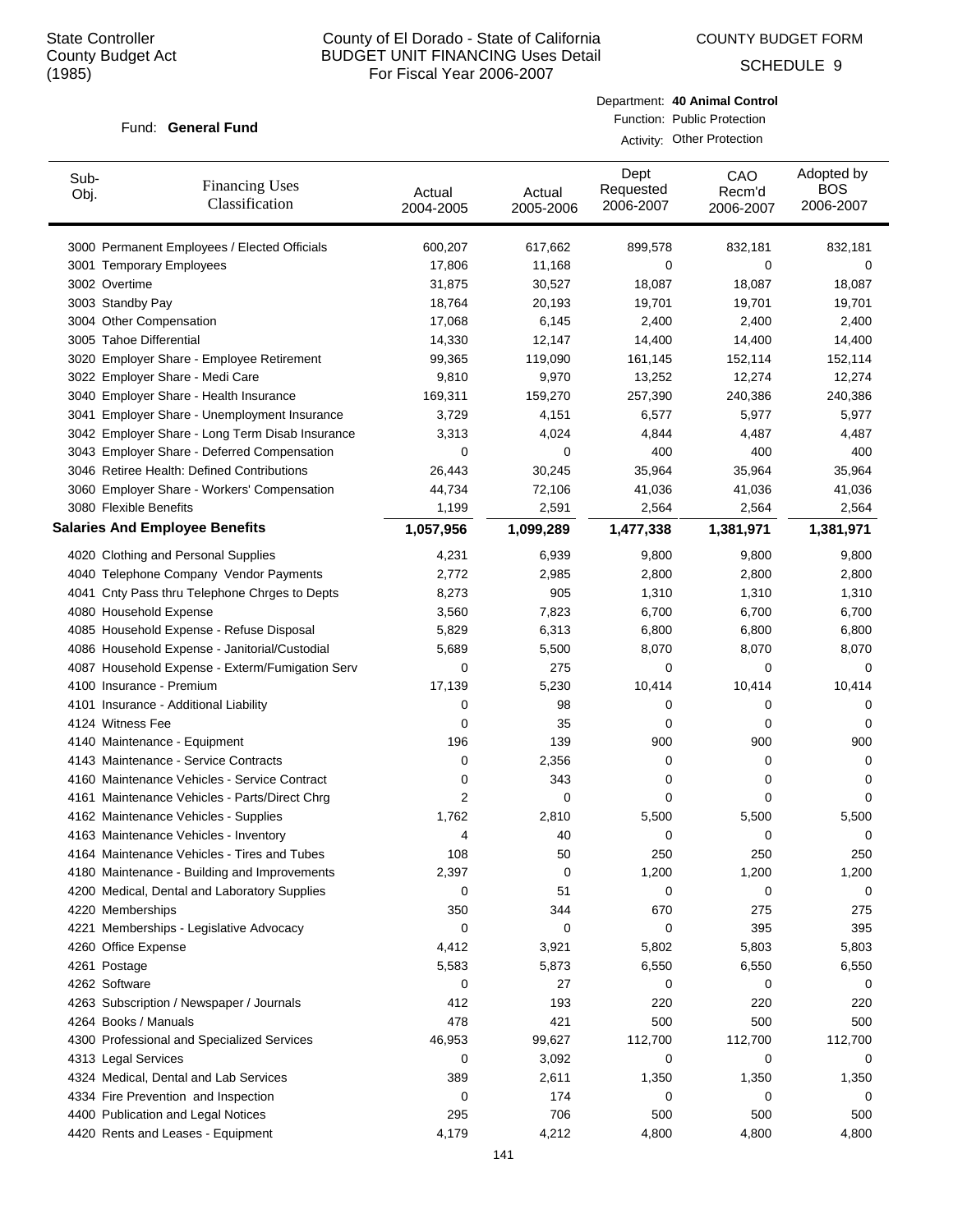COUNTY BUDGET FORM

SCHEDULE 9

#### Fund: General Fund

Department: **40 Animal Control** Function: Public Protection

| Activity: Other Protection |  |  |
|----------------------------|--|--|
|----------------------------|--|--|

| Sub-<br>Obj.        | <b>Financing Uses</b><br>Classification        | Actual<br>2004-2005 | Actual<br>2005-2006 | Dept<br>Requested<br>2006-2007 | CAO<br>Recm'd<br>2006-2007 | Adopted by<br><b>BOS</b><br>2006-2007 |
|---------------------|------------------------------------------------|---------------------|---------------------|--------------------------------|----------------------------|---------------------------------------|
|                     | 4421 Security System                           | 912                 | 1,032               | 36,032                         | 36,032                     | 36,032                                |
|                     | 4440 Rents and Leases- Building/Improvements   | 0                   | 0                   | 177,750                        | 141,250                    | 141,250                               |
|                     | 4460 Small Tools and Instruments               | 1,718               | 3,733               | 2,000                          | 2,000                      | 2,000                                 |
|                     | 4461 Minor Equipment                           | 1,506               | 5,779               | 142,910                        | 142,910                    | 142,910                               |
|                     | 4462 Minor Computer Equipment                  | 3,381               | 2,806               | 5,200                          | 5,200                      | 5,200                                 |
|                     | 4463 Minor Telephone and Radio Equipment       | 480                 | 365                 | 1,760                          | 1,760                      | 1,760                                 |
|                     | 4500 Special Departmental Expense              | 24,656              | 42,543              | 132,000                        | 132,000                    | 132,000                               |
|                     | 4503 Staff Development                         | 1,790               | 1,854               | 3,600                          | 3,600                      | 3,600                                 |
|                     | 4506 Film Development/Photography Supplies     | 611                 | 807                 | 500                            | 500                        | 500                                   |
|                     | 4529 Software License                          | 7,680               | 10,670              | 10,880                         | 10,880                     | 10,880                                |
|                     | 4600 Transportation and Travel                 | 5,186               | 2,743               | 6,000                          | 6,000                      | 6,000                                 |
|                     | 4602 Employee - Private Auto Mileage           | 241                 | 1,598               | 200                            | 200                        | 200                                   |
|                     | 4603 Court Interpreter - Private Auto Mileage  | 0                   | 14                  | 0                              | 0                          | 0                                     |
|                     | 4605 Vehicle - Rent Or Lease                   | 50,665              | 50,431              | 75,000                         | 75,000                     | 75,000                                |
|                     | 4606 Fuel Purchases                            | 33,461              | 37,228              | 57,500                         | 57,500                     | 57,500                                |
|                     | 4620 Utilities                                 | 24,251              | 25,344              | 29,427                         | 29,427                     | 29,427                                |
|                     | <b>Services And Supplies</b>                   | 271,550             | 350,039             | 867,595                        | 831,096                    | 831,096                               |
|                     | 5300 Interfund Expenditures                    | 47,937              | 94,050              | 320,567                        | 320,567                    | 320,567                               |
|                     | 5306 Intrfnd Exp: Central Duplicating          | 14                  | 0                   | 0                              | 0                          | 0                                     |
|                     | 5314 Intrfnd Exp: PC Support                   | 0                   | 282                 | 0                              | 0                          | 0                                     |
|                     | 5322 Intrfnd Exp: Privacy/Compliance Program   | 0                   | 0                   | 1,583                          | 1,582                      | 1,582                                 |
|                     | <b>Other Charges</b>                           | 47,951              | 94,332              | 322,150                        | 322,149                    | 322,149                               |
|                     | 6025 Fixed Assets - Leasehold Improvements     | 0                   | 0                   | 40,000                         | 0                          | 0                                     |
|                     | 6040 Fixed Assets - Equipment                  | 0                   | 2,448               | 45,500                         | 45,500                     | 45,500                                |
|                     | 6041 Fixed Assets - Data Proc Sys Devel Equip  | 0                   | 0                   | 12,000                         | 12,000                     | 12,000                                |
|                     | 6042 Fixed Assets - Computer Sys Equipment     | 2,106               | 0                   | 0                              | 0                          | 0                                     |
| <b>Fixed Assets</b> |                                                | 2,106               | 2,448               | 97,500                         | 57,500                     | 57,500                                |
|                     | 7000 Operating Transfers Out                   | 42,320              | 0                   | 0                              | 40,000                     | 40,000                                |
|                     | <b>Other Financing Uses</b>                    | 42,320              | 0                   | 0                              | 40,000                     | 40,000                                |
|                     | 7200 Intrafund Transfers                       | 50                  | 131                 | 400                            | 400                        | 400                                   |
|                     | 7210 Intrafnd Transfers: Collections           | 531                 | 273                 | 650                            | 650                        | 650                                   |
|                     | 7220 Intrafnd: Telephone Equipment and Support | 7,476               | 12,328              | 68,610                         | 68,610                     | 68,610                                |
|                     | 7221 Intrafnd: Radio Equipment and Support     | 5,017               | 5,952               | 9,056                          | 9,056                      | 9,056                                 |
|                     | 7223 Intrafnd: Mail Service                    | 2,902               | 3,520               | 3,936                          | 3,936                      | 3,936                                 |
|                     | 7224 Intrafnd: Stores Support                  | 1,462               | 2,466               | 3,742                          | 3,742                      | 3,742                                 |
|                     | 7225 Intrafnd: Central Duplicating             | 2,082               | 3,176               | 2,750                          | 2,750                      | 2,750                                 |
|                     | 7226 Intrafnd: Lease Administration Fee        | 250                 | 250                 | 250                            | 250                        | 250                                   |
|                     | 7227 Intrafnd: Internal Data Processing        | 10,208              | 9,953               | 11,627                         | 11,627                     | 11,627                                |
|                     | 7229 Intrafnd: PC Support                      | 815                 | 120                 | 0                              | 0                          | 0                                     |
|                     | 7231 Intrafnd: IS Programming Support          | 0                   | 495                 | 2,400                          | 2,400                      | 2,400                                 |
|                     | 7232 Intrafnd: Maint Bldg & Improvmnts         | 1,435               | 5,255               | 2,000                          | 2,000                      | 2,000                                 |
|                     | 7234 Intrafnd: Network Support                 | 16,421              | 17,291              | 13,778                         | 13,778                     | 13,778                                |
|                     | <b>Intrafund Transfers</b>                     | 48,649              | 61,210              | 119,199                        | 119,199                    | 119,199                               |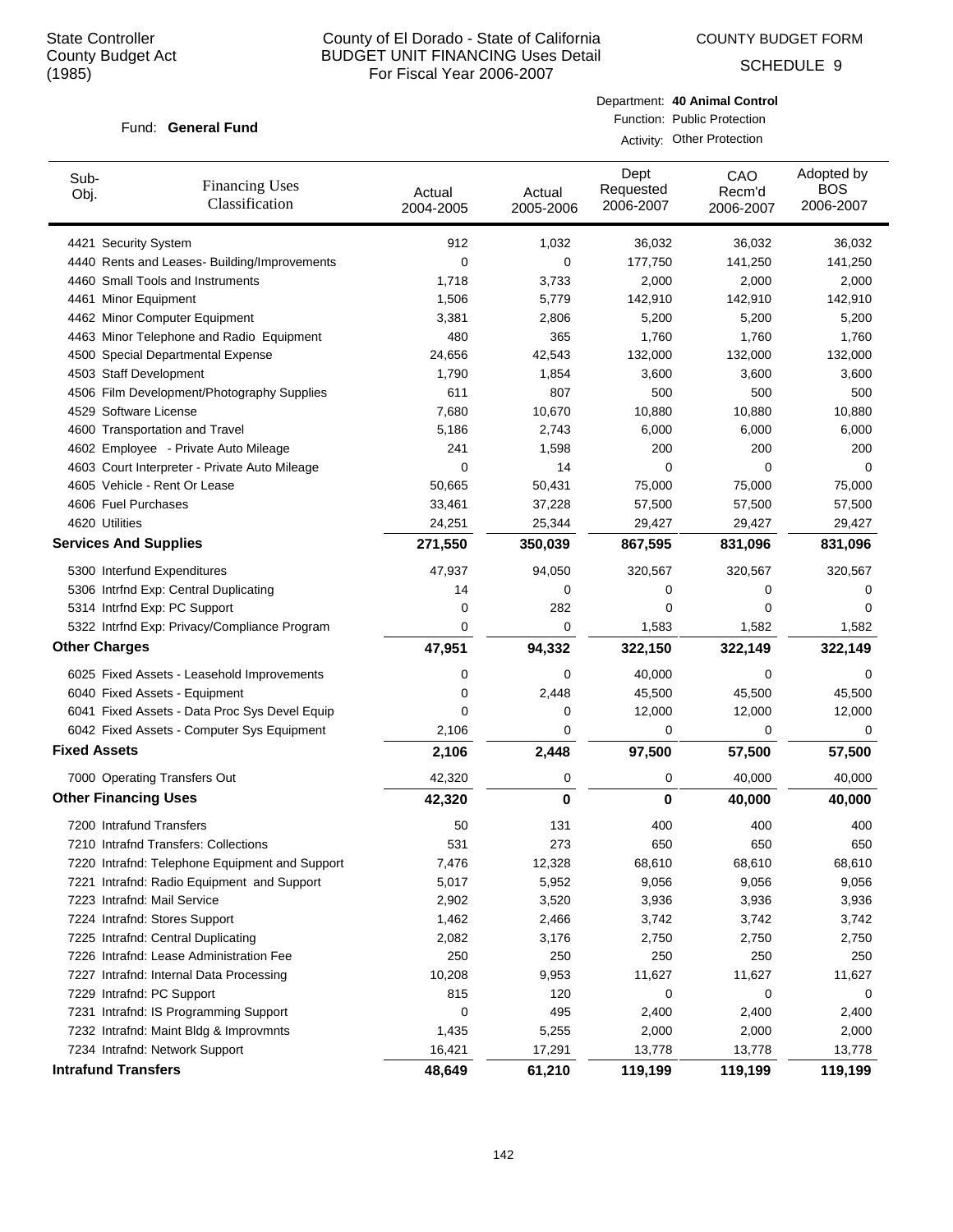COUNTY BUDGET FORM

SCHEDULE 9

|              | Fund: General Fund                                                              |                     | Department: 40 Animal Control<br>Function: Public Protection<br>Activity: Other Protection |                                |                            |                                       |  |
|--------------|---------------------------------------------------------------------------------|---------------------|--------------------------------------------------------------------------------------------|--------------------------------|----------------------------|---------------------------------------|--|
| Sub-<br>Obj. | <b>Financing Uses</b><br>Classification                                         | Actual<br>2004-2005 | Actual<br>2005-2006                                                                        | Dept<br>Requested<br>2006-2007 | CAO<br>Recm'd<br>2006-2007 | Adopted by<br><b>BOS</b><br>2006-2007 |  |
|              | <b>Total Financing Uses</b>                                                     | 1,470,532           | 1,607,318                                                                                  | 2,883,782                      | 2,751,915                  | 2,751,915                             |  |
|              | <b>Less Department Estimated Revenues</b>                                       | 779.320             | 883.391                                                                                    | 918.195                        | 918.195                    | 918.195                               |  |
|              | <b>Department Use of Other General</b><br><b>Fund Sources (Net County Cost)</b> | 691,212             | 723.928                                                                                    | 1,965,587                      | 1,833,720                  | 1,833,720                             |  |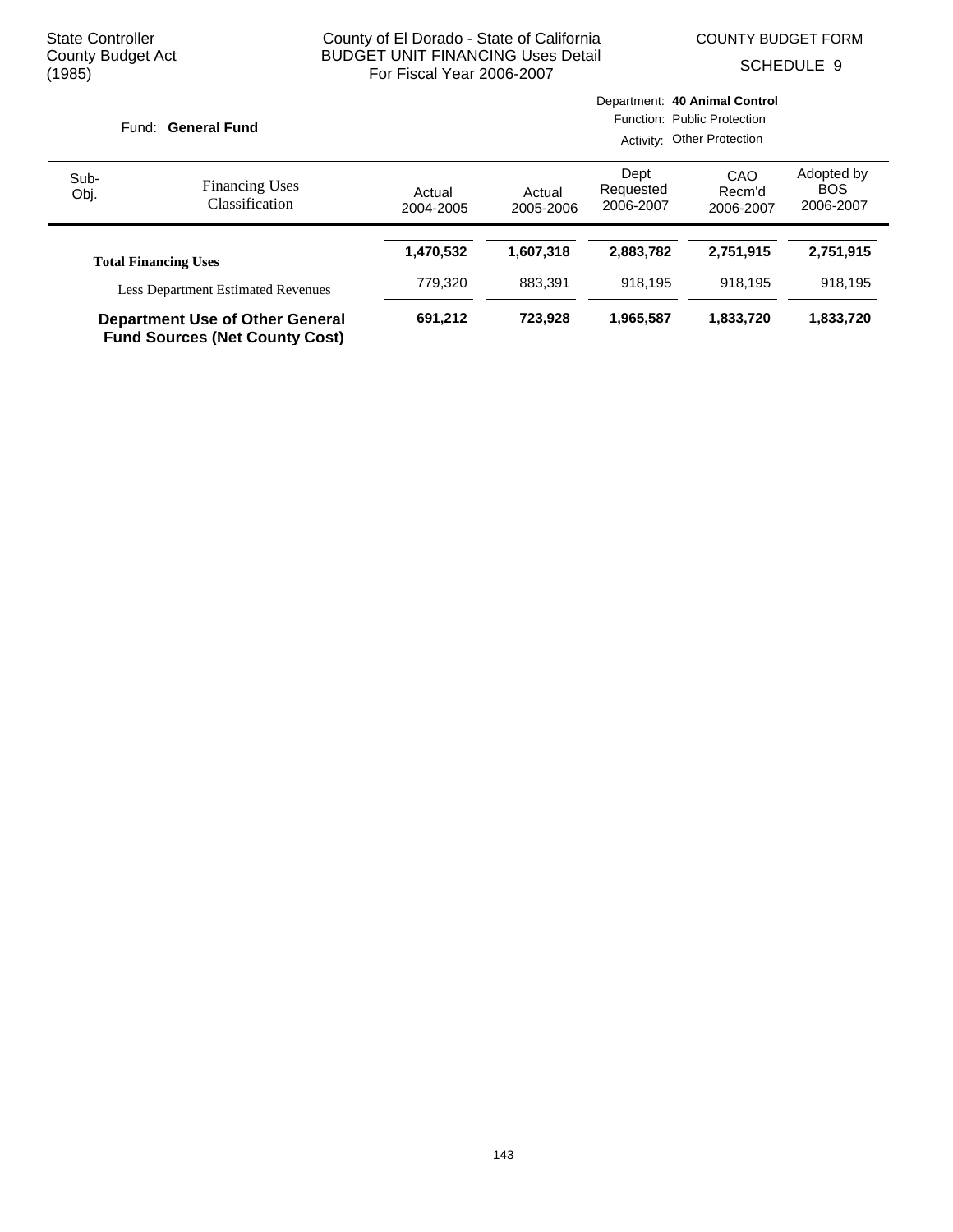COUNTY BUDGET FORM

SCHEDULE 9

#### Fund: Public Health

Department: **40 Public Health** Function: Health and Sanitation

Activity: Health

| Sub-<br>Obj. | <b>Financing Uses</b><br>Classification         | Actual<br>2004-2005 | Actual<br>2005-2006 | Dept<br>Requested<br>2006-2007 | CAO<br>Recm'd<br>2006-2007 | Adopted by<br><b>BOS</b><br>2006-2007 |
|--------------|-------------------------------------------------|---------------------|---------------------|--------------------------------|----------------------------|---------------------------------------|
|              | 3000 Permanent Employees / Elected Officials    | 4,115,797           | 5,266,753           | 7,031,592                      | 7,031,592                  | 7,031,592                             |
|              | 3001 Temporary Employees                        | 418,344             | 364,194             | 510,600                        | 610,600                    | 610,600                               |
|              | 3002 Overtime                                   | 46,271              | 14,988              | 10,500                         | 10,500                     | 10,500                                |
|              | 3003 Standby Pay                                | 8,257               | 9,230               | 10,612                         | 10,612                     | 10,612                                |
|              | 3004 Other Compensation                         | 80,818              | 59,303              | 94,000                         | 94,000                     | 94,000                                |
|              | 3005 Tahoe Differential                         | 41,589              | 45,776              | 52,800                         | 52,800                     | 52,800                                |
|              | 3006 Bilingual Pay                              | 28,797              | 33,462              | 45,344                         | 45,343                     | 45,343                                |
|              | 3020 Employer Share - Employee Retirement       | 679,784             | 1,021,747           | 1,387,410                      | 1,387,410                  | 1,387,410                             |
|              | 3022 Employer Share - Medi Care                 | 63,299              | 77,802              | 100,353                        | 100,353                    | 100,353                               |
|              | 3040 Employer Share - Health Insurance          | 849,042             | 902,281             | 1,176,115                      | 1,176,115                  | 1,176,115                             |
|              | 3041 Employer Share - Unemployment Insurance    | 24,005              | 23,673              | 49,010                         | 49,010                     | 49,010                                |
|              | 3042 Employer Share - Long Term Disab Insurance | 25,331              | 33,153              | 37,711                         | 37,711                     | 37,711                                |
|              | 3043 Employer Share - Deferred Compensation     | 19,809              | 20,957              | 22,069                         | 22,069                     | 22,069                                |
|              | 3046 Retiree Health: Defined Contributions      | 141,602             | 172,245             | 196,392                        | 196,394                    | 196,394                               |
|              | 3060 Employer Share - Workers' Compensation     | 147,379             | 138,546             | 109,185                        | 109,184                    | 109,184                               |
|              | 3080 Flexible Benefits                          | 10,353              | 31,793              | 25,974                         | 25,974                     | 25,974                                |
|              | <b>Salaries And Employee Benefits</b>           | 6,700,475           | 8,215,904           | 10,859,667                     | 10,959,667                 | 10,959,667                            |
|              | 4040 Telephone Company Vendor Payments          | 8,424               | 9,209               | 11,876                         | 11,876                     | 11,876                                |
|              | 4041 Cnty Pass thru Telephone Chrges to Depts   | 18,533              | 6,212               | 9,200                          | 9,200                      | 9,200                                 |
|              | 4060 Food and Food Products                     | 374                 | 0                   | 600                            | 600                        | 600                                   |
|              | 4080 Household Expense                          | 5,610               | 2,287               | 3,100                          | 3,100                      | 3,100                                 |
|              | 4083 Household Expense - Laundry                | 3,543               | 3,065               | 3,649                          | 3,649                      | 3,649                                 |
|              | 4085 Household Expense - Refuse Disposal        | 11,994              | 11,890              | 11,559                         | 11,559                     | 11,559                                |
|              | 4086 Household Expense - Janitorial/Custodial   | 5,430               | 4,850               | 6,240                          | 6,240                      | 6,240                                 |
|              | 4087 Household Expense - Exterm/Fumigation Serv | 95                  | 0                   | 0                              | 0                          | 0                                     |
|              | 4100 Insurance - Premium                        | 52,080              | 67,258              | 80,388                         | 80,390                     | 80,390                                |
|              | 4140 Maintenance - Equipment                    | 6,221               | 5,304               | 10,500                         | 10,500                     | 10,500                                |
|              | 4141 Maintenance - Office Equipment             | 807                 | 0                   | 5,680                          | 5,680                      | 5,680                                 |
|              | 4143 Maintenance - Service Contracts            | 2,299               | 12,428              | 0                              | 0                          | 0                                     |
|              | 4144 Maint: Computer System Supplies            | 1,960               | 0                   | 0                              | 0                          | 0                                     |
|              | 4160 Maintenance Vehicles - Service Contract    | 0                   | 35                  | 0                              | 0                          | 0                                     |
|              | 4161 Maintenance Vehicles - Parts/Direct Chrg   | 12                  | 93                  | 0                              | 0                          | 0                                     |
|              | 4163 Maintenance Vehicles - Inventory           | 51                  | 0                   | 0                              | 0                          | 0                                     |
|              | 4180 Maintenance - Building and Improvements    | 4,955               | 4,430               | 9,420                          | 9,420                      | 9,420                                 |
|              | 4200 Medical, Dental and Laboratory Supplies    | 153,768             | 105,015             | 138,890                        | 138,890                    | 138,890                               |
|              | 4201 Medical Supplies - Field                   | 116,201             | 118,818             | 130,558                        | 130,558                    | 130,558                               |
|              | 4220 Memberships                                | 11,576              | 9,301               | 12,075                         | 3,890                      | 3,890                                 |
|              | 4221 Memberships - Legislative Advocacy         | 0                   | 0                   | 0                              | 8,685                      | 8,685                                 |
|              | 4240 Miscellaneous Expense                      | 83                  | 1,320               | 0                              | 0                          | 0                                     |
|              | 4241 Cash Shortage                              | 0                   | 6                   | 0                              | 0                          | 0                                     |
|              | 4260 Office Expense                             | 51,807              | 52,214              | 64,428                         | 65,028                     | 65,028                                |
|              | 4261 Postage                                    | 10,321              | 13,232              | 17,624                         | 17,624                     | 17,624                                |
|              | 4262 Software                                   | 108,964             | 4,488               | 32,150                         | 32,150                     | 32,150                                |
|              | 4263 Subscription / Newspaper / Journals        | 2,813               | 2,902               | 7,029                          | 7,029                      | 7,029                                 |
|              | 4264 Books / Manuals                            | 3,803               | 5,608               | 10,391                         | 10,391                     | 10,391                                |
|              | 4265 Law Books                                  | 179                 | 0                   | 0                              | 0                          | 0                                     |
|              | 4266 Printing / Duplicating                     | 102                 | 0                   | 14,200                         | 14,200                     | 14,200                                |
|              | 4300 Professional and Specialized Services      | 3,018,513           | 3,674,841           | 1,946,867                      | 2,141,867                  | 2,141,867                             |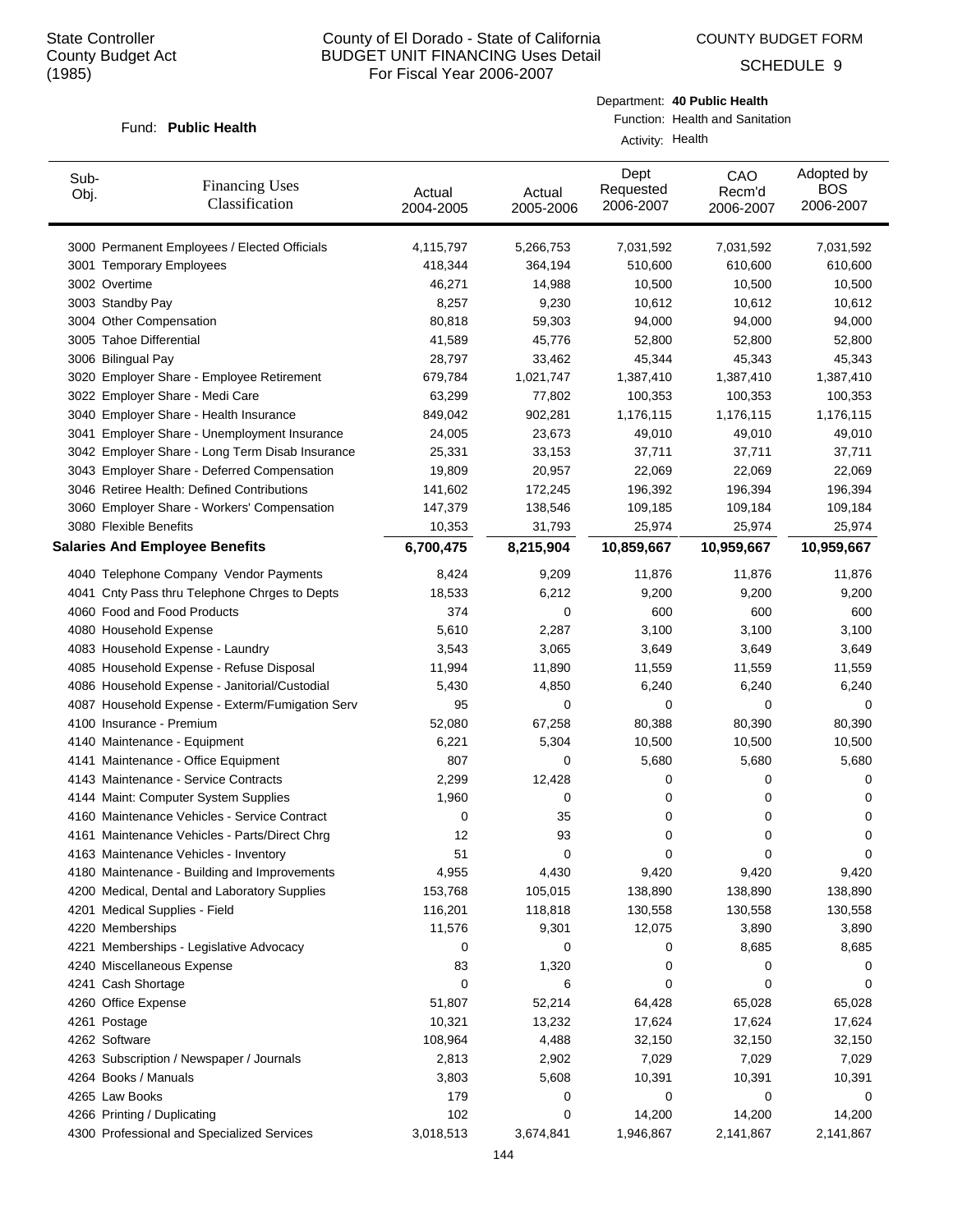COUNTY BUDGET FORM

SCHEDULE 9

#### Fund: Public Health

Department: **40 Public Health** Function: Health and Sanitation

Activity: Health

| Sub-<br>Obj.                 | <b>Financing Uses</b><br>Classification       | Actual<br>2004-2005 | Actual<br>2005-2006 | Dept<br>Requested<br>2006-2007 | CAO<br>Recm'd<br>2006-2007 | Adopted by<br><b>BOS</b><br>2006-2007 |
|------------------------------|-----------------------------------------------|---------------------|---------------------|--------------------------------|----------------------------|---------------------------------------|
| 4318 Interpreter             |                                               | 50                  | 0                   | 0                              | 0                          | 0                                     |
|                              | 4324 Medical, Dental and Lab Services         | 1,666,551           | 2,139,312           | 2,074,829                      | 2,074,829                  | 2,074,829                             |
|                              | 4327 Emergency Medical Serv (EMS) - Hospital  | 105                 | 0                   | 0                              | 0                          | 0                                     |
|                              | 4328 Emergency Medical Serv (EMS) - Physician | 75,324              | 0                   | 0                              | 0                          | 0                                     |
|                              | 4400 Publication and Legal Notices            | 4,503               | 5,950               | 56,000                         | 56,000                     | 56,000                                |
|                              | 4420 Rents and Leases - Equipment             | 25,827              | 26,939              | 34,690                         | 34,690                     | 34,690                                |
| 4421 Security System         |                                               | 6,331               | 8,874               | 6,405                          | 6,405                      | 6,405                                 |
|                              | 4440 Rents and Leases- Building/Improvements  | 81,023              | 94,216              | 119,783                        | 119,783                    | 119,783                               |
|                              | 4460 Small Tools and Instruments              | 3,739               | 2,543               | 600                            | 600                        | 600                                   |
| 4461 Minor Equipment         |                                               | 35,424              | 17,094              | 28,250                         | 28,250                     | 28,250                                |
|                              | 4462 Minor Computer Equipment                 | 54,078              | 50,546              | 75,500                         | 75,500                     | 75,500                                |
|                              | 4463 Minor Telephone and Radio Equipment      | 3,166               | 687                 | 3,600                          | 3,600                      | 3,600                                 |
|                              | 4500 Special Departmental Expense             | 311,872             | 277,832             | 1,379,554                      | 1,529,328                  | 1,529,328                             |
| 4501 Special Projects        |                                               | 3,336               | 0                   | 589,514                        | 589,514                    | 589,514                               |
|                              | 4502 Educational Materials                    | 5,397               | 12,116              | 19,593                         | 19,593                     | 19,593                                |
| 4503 Staff Development       |                                               | 29,007              | 17,405              | 82,500                         | 84,700                     | 84,700                                |
|                              | 4506 Film Development/Photography Supplies    | 23                  | 5                   | 200                            | 200                        | 200                                   |
| 4529 Software License        |                                               | 39,942              | 56,096              | 97,876                         | 147,876                    | 147,876                               |
| 4540 Staff Development       |                                               | 0                   | 672                 | 0                              | 0                          | 0                                     |
|                              | 4600 Transportation and Travel                | 38,032              | 46,251              | 70,531                         | 75,331                     | 75,331                                |
|                              | 4602 Employee - Private Auto Mileage          | 44,018              | 56,217              | 61,816                         | 62,416                     | 62,416                                |
|                              | 4603 Court Interpreter - Private Auto Mileage | 170                 | 0                   | 0                              | $\mathbf 0$                | 0                                     |
|                              | 4605 Vehicle - Rent Or Lease                  | 15,331              | 17,171              | 22,448                         | 22,448                     | 22,448                                |
| 4606 Fuel Purchases          |                                               | 4,989               | 6,709               | 8,580                          | 8,580                      | 8,580                                 |
| 4620 Utilities               |                                               | 50,359              | 52,724              | 58,149                         | 58,149                     | 58,149                                |
| <b>Services And Supplies</b> |                                               | 6,099,114           | 7,004,166           | 7,316,842                      | 7,720,318                  | 7,720,318                             |
|                              | 5000 Support and Care of Persons              | 4,116,077           | 4,071,387           | 4,288,103                      | 4,288,103                  | 4,288,103                             |
|                              | 5300 Interfund Expenditures                   | 309,212             | 853,838             | 824,701                        | 825,306                    | 825,306                               |
|                              | 5301 Intrfnd Exp: Telephone Equip & Support   | 50,697              | 63,496              | 106,830                        | 106,830                    | 106,830                               |
|                              | 5304 Intrfnd Exp: Mail Service                | 5,711               | 7,209               | 8,697                          | 8,702                      | 8,702                                 |
|                              | 5305 Intrfnd Exp: Stores Support              | 6,715               | 6,664               | 7,655                          | 7,655                      | 7,655                                 |
|                              | 5306 Intrfnd Exp: Central Duplicating         | 15,622              | 16,583              | 21,000                         | 21,000                     | 21,000                                |
|                              | 5307 Intrfnd Exp: Lease Administration Fee    | 1,978               | 2,003               | 2,258                          | 2,258                      | 2,258                                 |
|                              | 5308 Intrfnd Exp: Internal Data Processing    | 77,912              | 58,336              | 68,712                         | 68,712                     | 68,712                                |
|                              | 5314 Intrfnd Exp: PC Support                  | 1,216               | 2,682               | 0                              | 0                          | 0                                     |
|                              | 5316 Intrfnd Exp: IS Software Training        | 3,600               | 20,172              | 22,280                         | 22,280                     | 22,280                                |
|                              | 5318 Intrfnd Exp: Maint Buildg & Imprvmnts    | 3,095               | 8,101               | 8,600                          | 8,600                      | 8,600                                 |
|                              | 5320 Intrfnd Exp: Network Support             | 87,072              | 92,608              | 113,665                        | 113,667                    | 113,667                               |
|                              | 5321 Intrfnd Exp: Collections                 | 26                  | 42                  | 0                              | 0                          | 0                                     |
| <b>Other Charges</b>         |                                               | 4,678,934           | 5,203,119           | 5,472,501                      | 5,473,113                  | 5,473,113                             |
|                              | 6020 Fixed Assets - Building and Improvement  | 0                   | 0                   | 60,000                         | 38,500                     | 38,500                                |
|                              | 6025 Fixed Assets - Leasehold Improvements    | 0                   | 0                   | 15,000                         | $\Omega$                   | 0                                     |
|                              | 6040 Fixed Assets - Equipment                 | 14,119              | 26,696              | 11,900                         | 11,900                     | 11,900                                |
|                              | 6041 Fixed Assets - Data Proc Sys Devel Equip | 0                   | 0                   | 0                              | 218,500                    | 218,500                               |
|                              | 6042 Fixed Assets - Computer Sys Equipment    | 45,746              | 22,316              | 179,000                        | 179,000                    | 179,000                               |
| <b>Fixed Assets</b>          |                                               | 59,865              | 49,012              | 265,900                        | 447,900                    | 447,900                               |
|                              | 7000 Operating Transfers Out                  | 0                   | 1,625,510           | 0                              | 1,968,026                  | 1,968,026                             |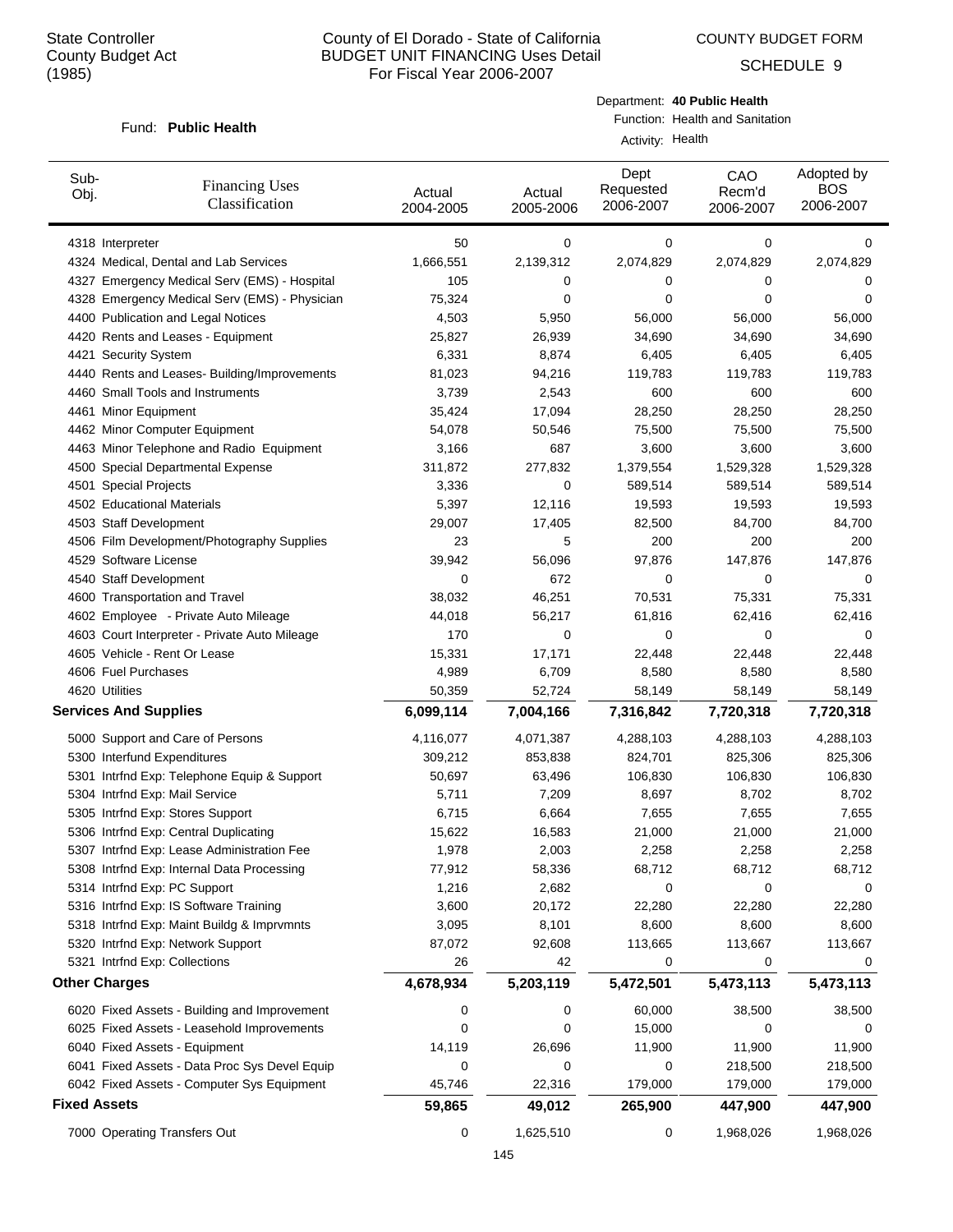SCHEDULE 9

# Fund: Public Health

# Department: **40 Public Health**

Function: Health and Sanitation

| Activity: Health |  |
|------------------|--|
|------------------|--|

| Sub-<br>Obj.                 | <b>Financing Uses</b><br>Classification                       | Actual<br>2004-2005 | Actual<br>2005-2006 | Dept<br>Requested<br>2006-2007 | CAO<br>Recm'd<br>2006-2007 | Adopted by<br><b>BOS</b><br>2006-2007 |
|------------------------------|---------------------------------------------------------------|---------------------|---------------------|--------------------------------|----------------------------|---------------------------------------|
| <b>Other Financing Uses</b>  |                                                               | 0                   | 1,625,510           | 0                              | 1,968,026                  | 1,968,026                             |
|                              | 7235 Intrafnd: Privacy/Compliance Program                     | $\Omega$            | 0                   | $-26.931$                      | $-26,933$                  | $-26,933$                             |
|                              | 7250 Intrafnd: Non General Fund Types                         | 200,736             | 190.684             | $-14,600$                      | $-14.600$                  | $-14,600$                             |
| 7254 Intrafnd: Public Health |                                                               | $-8,736$            | $\Omega$            | -1                             | $-1$                       | -1                                    |
| <b>Intrafund Transfers</b>   |                                                               | 192,000             | 190.684             | -41.532                        | $-41.534$                  | $-41.534$                             |
|                              | <b>Total Financing Uses</b>                                   | 17,730,387          | 22,288,396          | 23,873,378                     | 26,527,490                 | 26,527,490                            |
|                              | <b>Less Department Estimated Revenues</b>                     | 18,596,059          | 20,861,505          | 20,200,953                     | 22,855,065                 | 22,855,065                            |
|                              | <b>Department Use of Public Health</b><br><b>Fund Balance</b> | $-865,672$          | 1,426,891           | 3,672,425                      | 3,672,425                  | 3,672,425                             |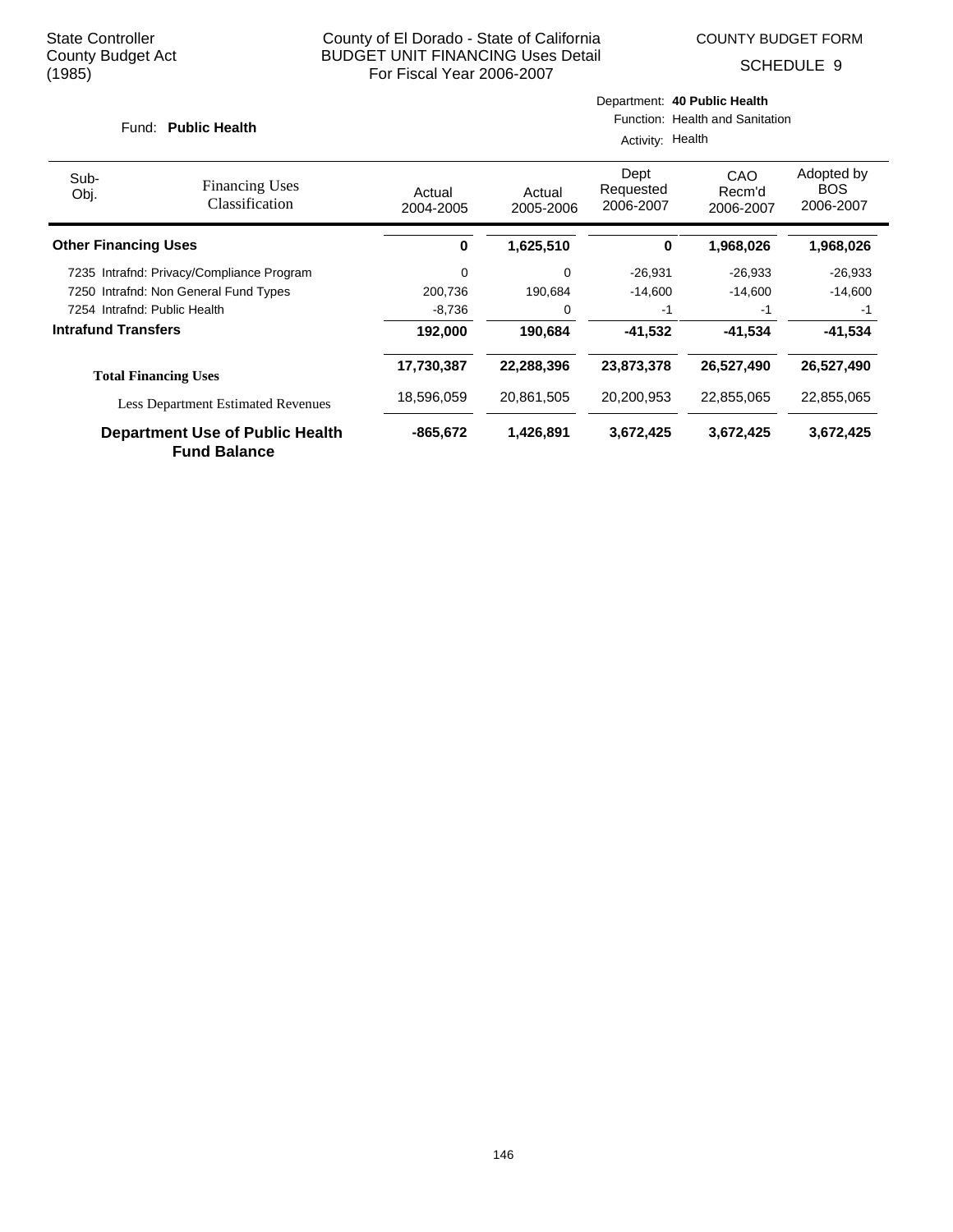COUNTY BUDGET FORM

SCHEDULE 9

#### Fund: Mental Health

Department: **41 Mental Health Services**

Function: Health and Sanitation Activity: Health

| Sub-<br>Obj. | <b>Financing Uses</b><br>Classification         | Actual<br>2004-2005 | Actual<br>2005-2006 | Dept<br>Requested<br>2006-2007 | CAO<br>Recm'd<br>2006-2007 | Adopted by<br><b>BOS</b><br>2006-2007 |
|--------------|-------------------------------------------------|---------------------|---------------------|--------------------------------|----------------------------|---------------------------------------|
|              | 3000 Permanent Employees / Elected Officials    | 3,833,472           | 4,650,676           | 5,952,076                      | 5,952,075                  | 5,952,075                             |
|              | 3001 Temporary Employees                        | 439,938             | 606,829             | 532,786                        | 532,786                    | 532,786                               |
|              | 3002 Overtime                                   | 71,499              | 115,585             | 125,500                        | 125,500                    | 125,500                               |
|              | 3003 Standby Pay                                | 50,104              | 71,236              | 61,000                         | 61,000                     | 61,000                                |
|              | 3004 Other Compensation                         | 58,278              | 33,348              | 35,600                         | 35,600                     | 35,600                                |
|              | 3005 Tahoe Differential                         | 43,232              | 44,900              | 57,600                         | 57,600                     | 57,600                                |
|              | 3006 Bilingual Pay                              | 5,918               | 6,704               | 7,280                          | 7,280                      | 7,280                                 |
|              | 3020 Employer Share - Employee Retirement       | 666,169             | 935,233             | 1,086,402                      | 1,086,402                  | 1,086,402                             |
|              | 3022 Employer Share - Medi Care                 | 66,143              | 72,820              | 80,107                         | 80,107                     | 80,107                                |
|              | 3040 Employer Share - Health Insurance          | 729,381             | 768,490             | 951,824                        | 951,824                    | 951,824                               |
|              | 3041 Employer Share - Unemployment Insurance    | 23,105              | 26,402              | 44,905                         | 44,905                     | 44,905                                |
|              | 3042 Employer Share - Long Term Disab Insurance | 23,160              | 26,965              | 21,580                         | 21,580                     | 21,580                                |
|              | 3043 Employer Share - Deferred Compensation     | 12,852              | 17,668              | 20,140                         | 20,140                     | 20,140                                |
|              | 3046 Retiree Health: Defined Contributions      | 133,603             | 147,295             | 163,568                        | 163,568                    | 163,568                               |
|              | 3060 Employer Share - Workers' Compensation     | 302,007             | 306,836             | 214,913                        | 214,913                    | 214,913                               |
|              | 3080 Flexible Benefits                          | 10,786              | 29,180              | 47,100                         | 47,100                     | 47,100                                |
|              | <b>Salaries And Employee Benefits</b>           | 6,469,647           | 7,860,168           | 9,402,381                      | 9,402,380                  | 9,402,380                             |
|              | 4020 Clothing and Personal Supplies             | 161                 | 302                 | 700                            | 700                        | 700                                   |
|              | 4040 Telephone Company Vendor Payments          | 6,042               | 6,413               | 7,322                          | 7,322                      | 7,322                                 |
|              | 4041 Cnty Pass thru Telephone Chrges to Depts   | 34,398              | 9,172               | 9,260                          | 9,260                      | 9,260                                 |
|              | 4060 Food and Food Products                     | 92,700              | 96,416              | 131,277                        | 131,277                    | 131,277                               |
|              | 4080 Household Expense                          | 10,256              | 22,103              | 20,300                         | 20,300                     | 20,300                                |
|              | 4083 Household Expense - Laundry                | 8,289               | 7,061               | 10,300                         | 10,300                     | 10,300                                |
|              | 4085 Household Expense - Refuse Disposal        | 4,266               | 4,494               | 4,500                          | 4,500                      | 4,500                                 |
|              | 4086 Household Expense - Janitorial/Custodial   | 42,651              | 64,239              | 65,042                         | 65,042                     | 65,042                                |
|              | 4100 Insurance - Premium                        | 73,717              | 35,858              | 47,526                         | 47,526                     | 47,526                                |
|              | 4140 Maintenance - Equipment                    | 3,786               | 9,458               | 200                            | 200                        | 200                                   |
|              | 4141 Maintenance - Office Equipment             | 0                   | -24                 | 13,635                         | 13,635                     | 13,635                                |
|              | 4142 Maintenance - Telephone / Radio            | 0                   | 48                  | 0                              | 0                          | 0                                     |
|              | 4160 Maintenance Vehicles - Service Contract    | 2,305               | 1,139               | 800                            | 800                        | 800                                   |
|              | 4161 Maintenance Vehicles - Parts/Direct Chrg   | 56                  | 0                   | 0                              | 0                          | 0                                     |
|              | 4162 Maintenance Vehicles - Supplies            | 0                   | 9                   | 0                              | 0                          | 0                                     |
|              | 4163 Maintenance Vehicles - Inventory           | 3                   | 598                 | 0                              | 0                          | 0                                     |
|              | 4165 Maintenance Vehicles - Oil and Grease      | 0                   | 26                  | 0                              | 0                          | 0                                     |
|              | 4180 Maintenance - Building and Improvements    | 11,122              | 1,975               | 0                              | 0                          | 0                                     |
|              | 4182 Maintenance - Rental Property              | 0                   | 650                 | 0                              | 0                          | 0                                     |
|              | 4200 Medical, Dental and Laboratory Supplies    | 33,542              | 38,462              | 30,630                         | 30,630                     | 30,630                                |
|              | 4220 Memberships                                | 4,130               | 300                 | 600                            | 600                        | 600                                   |
|              |                                                 | 0                   |                     | 4,400                          |                            | 4,400                                 |
|              | 4221 Memberships - Legislative Advocacy         |                     | 3,504               |                                | 4,400                      |                                       |
|              | 4260 Office Expense                             | 32,000              | 38,539              | 35,170                         | 35,170                     | 35,170                                |
|              | 4261 Postage                                    | 3,448               | 4,327               | 7,000                          | 7,000                      | 7,000                                 |
|              | 4262 Software                                   | 0                   | 5,386               | 15,000                         | 15,000                     | 15,000                                |
|              | 4263 Subscription / Newspaper / Journals        | 318                 | 1,637               | 1,500                          | 1,500                      | 1,500                                 |
|              | 4264 Books / Manuals                            | 1,495               | 1,519               | 200                            | 200                        | 200                                   |
|              | 4266 Printing / Duplicating                     | 61                  | 0                   | 5,000                          | 5,000                      | 5,000                                 |
|              | 4300 Professional and Specialized Services      | 242,237             | 215,912             | 722,434                        | 722,434                    | 722,434                               |
|              | 4302 Construction and Engineering Contracts     | 15                  | 0                   | 0                              | 0                          | 0                                     |
|              | 4318 Interpreter                                | 32                  | 441                 | 1,000                          | 1,000                      | 1,000                                 |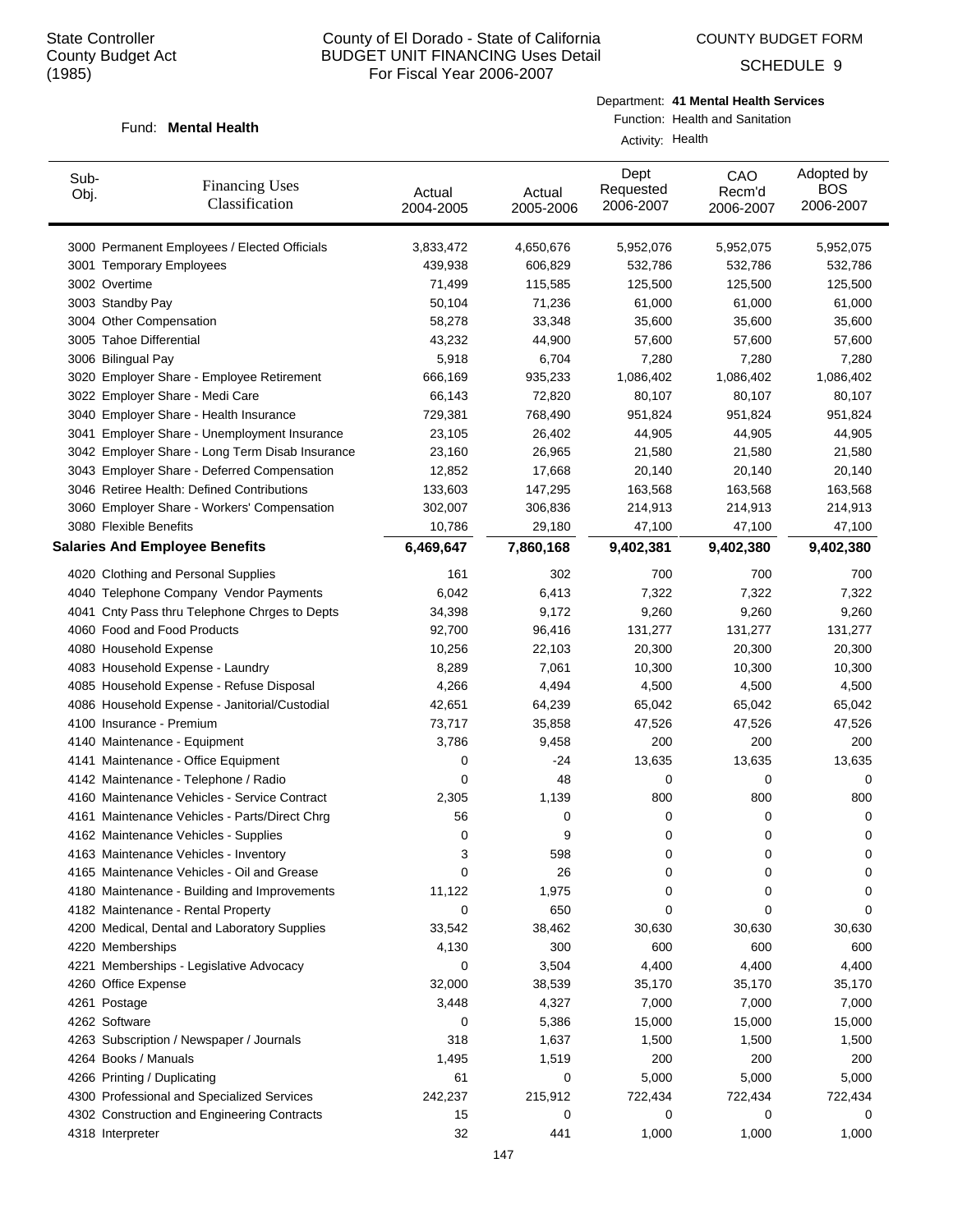COUNTY BUDGET FORM

SCHEDULE 9

#### Fund: Mental Health

Department: **41 Mental Health Services**

Function: Health and Sanitation Activity: Health

| Sub-<br>Obj. | <b>Financing Uses</b><br>Classification               | Actual<br>2004-2005 | Actual<br>2005-2006 | Dept<br>Requested<br>2006-2007 | CAO<br>Recm'd<br>2006-2007 | Adopted by<br><b>BOS</b><br>2006-2007 |
|--------------|-------------------------------------------------------|---------------------|---------------------|--------------------------------|----------------------------|---------------------------------------|
|              | 4320 Verbatim Report - Transcription                  | 0                   | 900                 | 3,000                          | 3,000                      | 3,000                                 |
|              | 4323 Psychiatric Medical Services                     | 674,598             | 1,249,592           | 1,273,900                      | 1,248,900                  | 1,248,900                             |
|              | 4324 Medical, Dental and Lab Services                 | 15,473              | 7,068               | 6,854                          | 6,854                      | 6,854                                 |
|              | 4337 Other Governmental Agencies                      | 5,984               | 0                   | 2,550                          | 2,550                      | 2,550                                 |
|              | 4400 Publication and Legal Notices                    | 5,153               | 11,017              | 15,000                         | 15,000                     | 15,000                                |
|              | 4420 Rents and Leases - Equipment                     | 14,425              | 17,986              | 8,000                          | 8,000                      | 8,000                                 |
|              | 4440 Rents and Leases- Building/Improvements          | 357,781             | 348,645             | 380,447                        | 380,447                    | 380,447                               |
|              | 4460 Small Tools and Instruments                      | 29                  | 0                   | 500                            | 500                        | 500                                   |
|              | 4461 Minor Equipment                                  | 38,866              | 20,031              | 25,941                         | 25,941                     | 25,941                                |
|              | 4462 Minor Computer Equipment                         | 87,415              | 21,270              | 19,200                         | 19,200                     | 19,200                                |
|              | 4463 Minor Telephone and Radio Equipment              | 0                   | 1,698               | 0                              | 0                          | 0                                     |
|              | 4500 Special Departmental Expense                     | 33,644              | 10,552              | 29,500                         | 29,500                     | 29,500                                |
|              | 4501 Special Projects                                 | 3,645               | 18,242              | 68,476                         | 68,476                     | 68,476                                |
|              | 4502 Educational Materials                            | 3,710               | 1,391               | 6,202                          | 6,202                      | 6,202                                 |
|              | 4503 Staff Development                                | 8,376               | 14,469              | 81,934                         | 81,934                     | 81,934                                |
|              | 4529 Software License                                 | 5,886               | 2,978               | 263,900                        | 263,900                    | 263,900                               |
|              | 4540 Staff Development                                | 0                   | 914                 | 0                              | 0                          | 0                                     |
|              | 4598 Special Dept Exp - Attorney Proceeds             | 0                   | 2,700               | 0                              | 0                          | 0                                     |
|              | 4600 Transportation and Travel                        | 12,328              | 11,344              | 36,904                         | 36,904                     | 36,904                                |
|              | 4601 Volunteer - Transportation and Travel            | 122                 | 0                   | 0                              | 0                          | 0                                     |
|              | 4602 Employee - Private Auto Mileage                  | 11,760              | 11,980              | 12,432                         | 12,432                     | 12,432                                |
|              | 4605 Vehicle - Rent Or Lease                          | 54,885              | 49,025              | 86,562                         | 86,562                     | 86,562                                |
|              | 4606 Fuel Purchases                                   | 22,635              | 30,071              | 40,565                         | 40,565                     | 40,565                                |
|              | 4607 Rent or Lease: Mileage Rate Rebate               | 0                   | 0                   | 1,978                          | 1,978                      | 1,978                                 |
|              | 4620 Utilities                                        | 69,478              | 76,653              | 83,522                         | 83,522                     | 83,522                                |
|              | <b>Services And Supplies</b>                          | 2,033,221           | 2,478,491           | 3,581,163                      | 3,556,163                  | 3,556,163                             |
|              | 5002 Institute For Mental Disease - MenHlth           | 331,949             | 253,472             | 385,000                        | 385,000                    | 385,000                               |
|              | 5003 Medi Cal Managed Care - Mental Hlth              | 36,683              | 227,287             | 192,400                        | 192,400                    | 192,400                               |
|              | 5006 Child Care                                       | 80                  | 63                  | 0                              | 0                          | 0                                     |
|              | 5009 Cal Learn - Ancillary                            | 149,906             | 135,325             | 300,248                        | 300,248                    | 300,248                               |
|              | 5011 Transportation                                   | 9,427               | 11,650              | 19,661                         | 19,661                     | 19,661                                |
|              | 5013 Ancillary                                        | 0                   | 999                 | 0                              | 0                          | 0                                     |
|              | 5300 Interfund Expenditures                           | 53,443              | 375,784             | 403,990                        | 403,990                    | 403,990                               |
|              | 5301 Intrind Exp: Telephone Equip & Support           | 48,971              | 80,172              | 83,480                         | 83,480                     | 83,480                                |
|              | 5304 Intrfnd Exp: Mail Service                        | 5,790               | 6,869               | 8,112                          | 8,112                      | 8,112                                 |
|              | 5305 Intrfnd Exp: Stores Support                      | 9,470               | 8,430               | 9,520                          | 9,520                      | 9,520                                 |
|              | 5306 Intrfnd Exp: Central Duplicating                 | 4,547               | 7,279               | 8,800                          | 8,800                      | 8,800                                 |
|              | 5307 Intrfnd Exp: Lease Administration Fee            | 6,390               | 6,953               | 7,978                          | 7,978                      | 7,978                                 |
|              | 5308 Intrfnd Exp: Internal Data Processing            | 55,592              | 46,550              | 59,002                         | 59,002                     | 59,002                                |
|              | 5314 Intrfnd Exp: PC Support                          | 2,562               | 2,310               | 13,000                         | 13,000                     | 13,000                                |
|              | 5316 Intrfnd Exp: IS Software Training                | 1,875               | 0                   | 0                              | 0                          | 0                                     |
|              |                                                       |                     |                     |                                | 6,000                      | 6,000                                 |
|              | 5318 Intrfnd Exp: Maint Buildg & Imprvmnts            | 5,626               | 10,850              | 6,000                          |                            |                                       |
|              | 5320 Intrfnd Exp: Network Support                     | 69,902              | 68,268              | 77,500                         | 77,500                     | 77,500                                |
|              | 5321 Intrfnd Exp: Collections<br><b>Other Charges</b> | 5,500               | 3,693               | 3,900                          | 3,900                      | 3,900                                 |
|              |                                                       | 797,712             | 1,245,954           | 1,578,591                      | 1,578,591                  | 1,578,591                             |
|              | 6040 Fixed Assets - Equipment                         | 55,876              | 17,827              | 5,200                          | 5,200                      | 5,200                                 |
|              | 6042 Fixed Assets - Computer Sys Equipment            | 9,561               | 3,788               | 0                              | 0                          | 0                                     |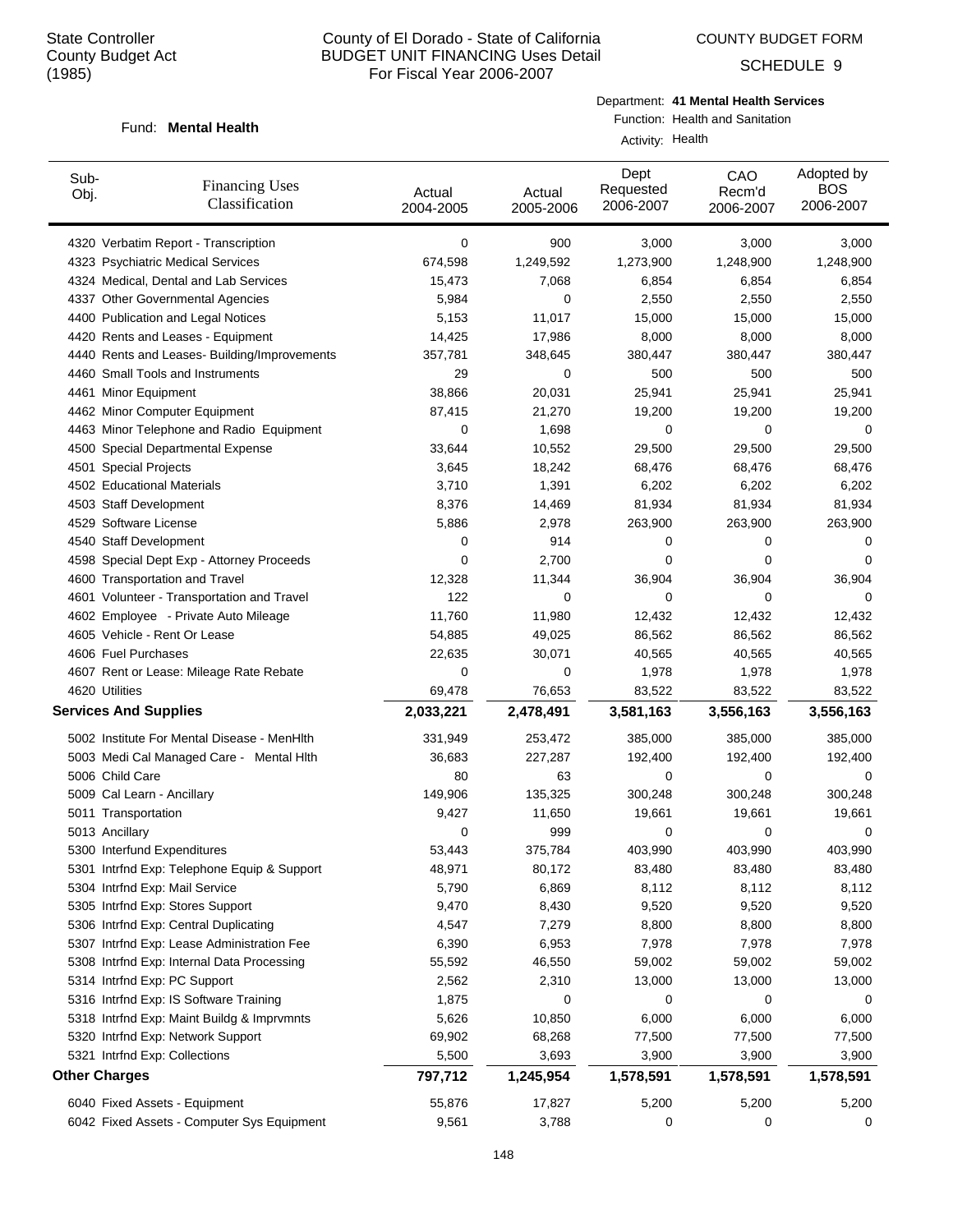SCHEDULE 9

#### Fund: Mental Health

# Department: **41 Mental Health Services**

Function: Health and Sanitation Activity: Health

| Sub-<br>Obj.                | <b>Financing Uses</b><br>Classification                       | Actual<br>2004-2005 | Actual<br>2005-2006 | Dept<br>Requested<br>2006-2007 | <b>CAO</b><br>Recm'd<br>2006-2007 | Adopted by<br><b>BOS</b><br>2006-2007 |
|-----------------------------|---------------------------------------------------------------|---------------------|---------------------|--------------------------------|-----------------------------------|---------------------------------------|
|                             | 6060 Capitalized Fixed Assets - Building/Impr                 | 0                   | 0                   | 1,150,000                      | 1,150,000                         | 1,150,000                             |
| <b>Fixed Assets</b>         |                                                               | 65,437              | 21,615              | 1,155,200                      | 1,155,200                         | 1,155,200                             |
|                             | 7000 Operating Transfers Out                                  | 0                   | 0                   | 34,463                         | 34,463                            | 34,463                                |
| 7001                        | <b>Operating Transfers Out: Fleet</b>                         | 0                   | 0                   | 58,500                         | 58,500                            | 58,500                                |
| <b>Other Financing Uses</b> |                                                               | 0                   | 0                   | 92,963                         | 92,963                            | 92,963                                |
| 7200 Intrafund Transfers    |                                                               | 0                   | 25                  | 0                              | 0                                 | $\Omega$                              |
|                             | 7235 Intrafnd: Privacy/Compliance Program                     | 0                   | 0                   | 6.651                          | 6.651                             | 6,651                                 |
|                             | 7250 Intrafnd: Non General Fund Types                         | $-166,553$          | $-286,798$          | -142,784                       | $-142,784$                        | $-142,784$                            |
| <b>Intrafund Transfers</b>  |                                                               | $-166,553$          | $-286,773$          | $-136, 133$                    | $-136, 133$                       | $-136,133$                            |
|                             | 9008 Allocated Salaries and Benefits                          | 0                   | 9,281               | 0                              | 0                                 | 0                                     |
| <b>Labor And Costs</b>      |                                                               | 0                   | 9,281               | 0                              | $\bf{0}$                          | 0                                     |
|                             | <b>Total Financing Uses</b>                                   | 9,199,465           | 11,328,736          | 15,674,165                     | 15,649,164                        | 15,649,164                            |
|                             | <b>Less Department Estimated Revenues</b>                     | 8,068,826           | 11,188,734          | 15,220,007                     | 15,195,007                        | 15,195,007                            |
|                             | <b>Department Use of Mental Health</b><br><b>Fund Balance</b> | 1,130,638           | 140,002             | 454,158                        | 454,157                           | 454,157                               |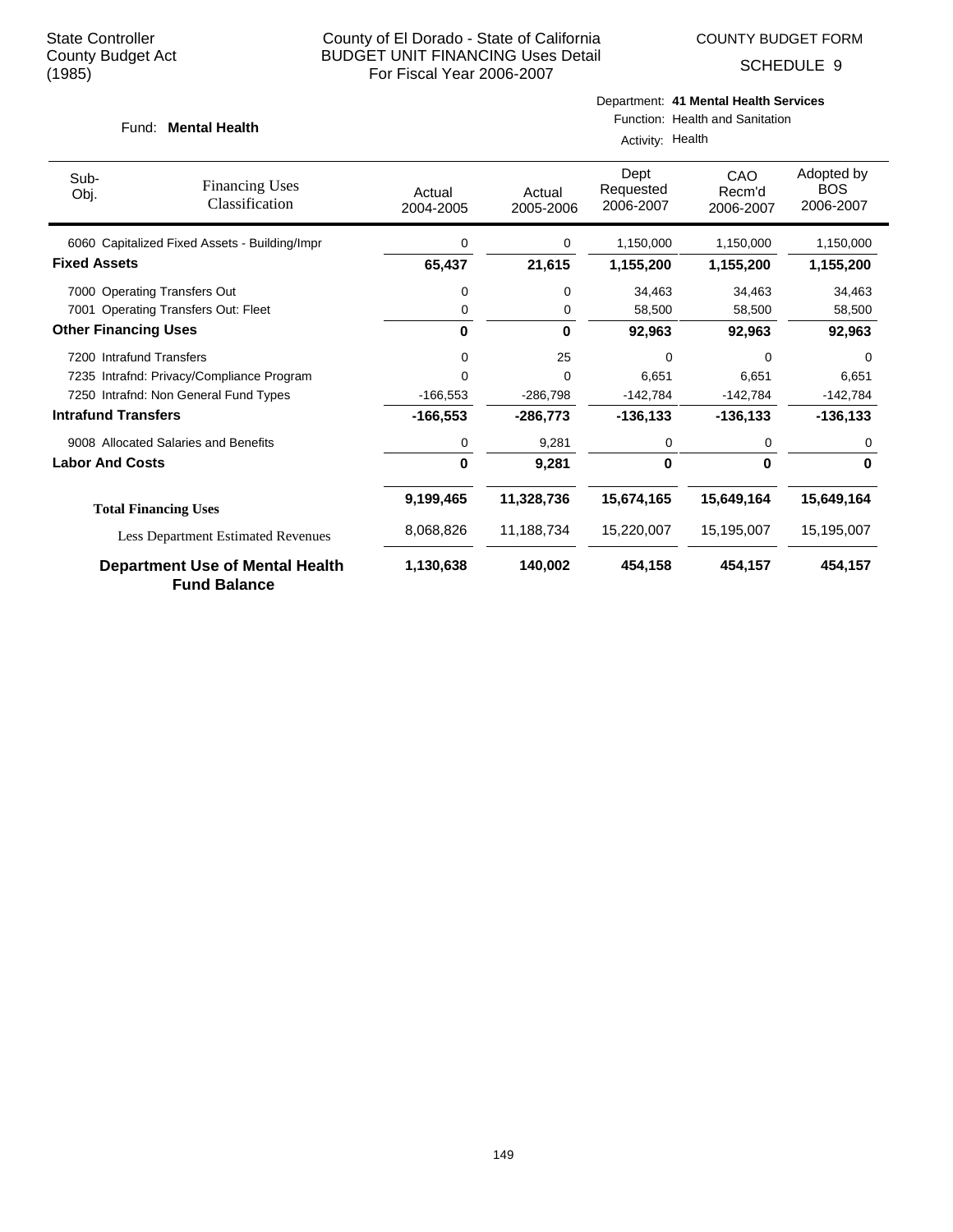COUNTY BUDGET FORM

SCHEDULE 9

#### Fund: General Fund

Department: **42 Environmental Management**

Function: Health and Sanitation

Activity: Health

| Sub-<br>Obj. | <b>Financing Uses</b><br>Classification         | Actual<br>2004-2005 | Actual<br>2005-2006 | Dept<br>Requested<br>2006-2007 | CAO<br>Recm'd<br>2006-2007 | Adopted by<br><b>BOS</b><br>2006-2007 |
|--------------|-------------------------------------------------|---------------------|---------------------|--------------------------------|----------------------------|---------------------------------------|
|              | 3000 Permanent Employees / Elected Officials    | 1,155,813           | 1,363,596           | 1,796,100                      | 1,796,100                  | 1,796,100                             |
|              | 3001 Temporary Employees                        | 40,620              | 55,464              | 0                              | 0                          | 0                                     |
|              | 3002 Overtime                                   | 6,126               | 3,450               | 3,750                          | 3,750                      | 3,750                                 |
|              | 3003 Standby Pay                                | 1,047               | 1,542               | 1,270                          | 1,270                      | 1,270                                 |
|              | 3004 Other Compensation                         | 13,499              | 76,822              | 4,242                          | 4,242                      | 4,242                                 |
|              | 3005 Tahoe Differential                         | 8,943               | 7,783               | 12,912                         | 12,912                     | 12,912                                |
|              | 3020 Employer Share - Employee Retirement       | 177,606             | 260,329             | 318,611                        | 318,611                    | 318,611                               |
|              | 3022 Employer Share - Medi Care                 | 15,022              | 18,862              | 25,049                         | 25,049                     | 25,049                                |
|              | 3040 Employer Share - Health Insurance          | 194,233             | 231,226             | 284,221                        | 284,221                    | 284,221                               |
|              | 3041 Employer Share - Unemployment Insurance    | 5,537               | 5,797               | 13,470                         | 13,470                     | 13,470                                |
|              | 3042 Employer Share - Long Term Disab Insurance | 6,747               | 8,751               | 6,165                          | 6,165                      | 6,165                                 |
|              | 3043 Employer Share - Deferred Compensation     | 8,031               | 7,389               | 7,109                          | 7,109                      | 7,109                                 |
|              | 3046 Retiree Health: Defined Contributions      | 36,015              | 47,772              | 54,856                         | 54,856                     | 54,856                                |
|              | 3060 Employer Share - Workers' Compensation     | 37,724              | 35,414              | 29,212                         | 29,212                     | 29,212                                |
|              | 3080 Flexible Benefits                          | 15,077              | 21,018              | 20,500                         | 20,500                     | 20,500                                |
|              | <b>Salaries And Employee Benefits</b>           | 1,722,041           | 2,145,216           | 2,577,467                      | 2,577,467                  | 2,577,467                             |
|              | 4000 Agriculture                                | 8,293               | 5,295               | 5,000                          | 5,000                      | 5,000                                 |
|              | 4020 Clothing and Personal Supplies             | 0                   | 399                 | 500                            | 500                        | 500                                   |
|              | 4040 Telephone Company Vendor Payments          | 4,376               | 7,224               | 5,155                          | 5,155                      | 5,155                                 |
|              | 4041 Cnty Pass thru Telephone Chrges to Depts   | 3,103               | 1,367               | 5,950                          | 5,950                      | 5,950                                 |
|              | 4080 Household Expense                          | 278                 | 314                 | 0                              | 0                          | 0                                     |
|              | 4081 Household Expense - Paper Goods            | 15                  | 0                   | 0                              | 0                          | 0                                     |
|              | 4082 Household Expense - Other                  | 0                   | 137                 | 0                              | 0                          | 0                                     |
|              | 4083 Household Expense - Laundry                | 0                   | 0                   | 1,700                          | 1,700                      | 1,700                                 |
|              | 4100 Insurance - Premium                        | 20,007              | 17,690              | 31,319                         | 31,319                     | 31,319                                |
|              | 4140 Maintenance - Equipment                    | 0                   | 155                 | 750                            | 750                        | 750                                   |
|              | 4141 Maintenance - Office Equipment             | 464                 | 31                  | 750                            | 750                        | 750                                   |
|              | 4144 Maint: Computer System Supplies            | 0                   | 0                   | 500                            | 500                        | 500                                   |
|              | 4162 Maintenance Vehicles - Supplies            | 15                  | 2                   | 600                            | 600                        | 600                                   |
|              | 4163 Maintenance Vehicles - Inventory           | 0                   | 26                  | 0                              | 0                          | 0                                     |
|              | 4180 Maintenance - Building and Improvements    | 256                 | 417                 | 620                            | 620                        | 620                                   |
|              | 4200 Medical, Dental and Laboratory Supplies    | 195                 | 1,052               | 1,975                          | 1,975                      | 1,975                                 |
|              | 4220 Memberships                                | 118                 | 1,292               | 3,509                          | 3,509                      | 3,509                                 |
|              | 4221 Memberships - Legislative Advocacy         | 2,980               | 2,396               | 1,970                          | 1,970                      | 1,970                                 |
|              | 4260 Office Expense                             | 14,712              | 15,231              | 17,450                         | 17,450                     | 17,450                                |
|              | 4261 Postage                                    | 3,868               | 4,219               | 6,725                          | 6,725                      | 6,725                                 |
|              | 4262 Software                                   | 0                   | 610                 | 500                            | 500                        | 500                                   |
|              | 4263 Subscription / Newspaper / Journals        | 501                 | 862                 | 1,025                          | 1,025                      | 1,025                                 |
|              | 4264 Books / Manuals                            | 528                 | 560                 | 750                            | 750                        | 750                                   |
|              | 4266 Printing / Duplicating                     | 1,286               | 338                 | 1,275                          | 1,275                      | 1,275                                 |
|              | 4300 Professional and Specialized Services      | 7,070               | 8,013               | 5,650                          | 5,650                      | 5,650                                 |
|              | 4324 Medical, Dental and Lab Services           | 2,983               | 780                 | 2,990                          | 2,990                      | 2,990                                 |
|              | 4337 Other Governmental Agencies                | 0                   | 0                   | 400                            | 400                        | 400                                   |
|              | 4400 Publication and Legal Notices              | 3,869               | 484                 | 0                              | 0                          | 0                                     |
|              | 4420 Rents and Leases - Equipment               | 19,416              | 19,606              | 18,432                         | 18,432                     | 18,432                                |
|              | 4440 Rents and Leases- Building/Improvements    | 135                 | 240                 | 200                            | 200                        | 200                                   |
|              | 4460 Small Tools and Instruments                | 1,811               | 3,635               | 3,100                          | 3,100                      | 3,100                                 |
|              | 4461 Minor Equipment                            | 23,742              | 9,301               | 4,925                          | 4,925                      | 4,925                                 |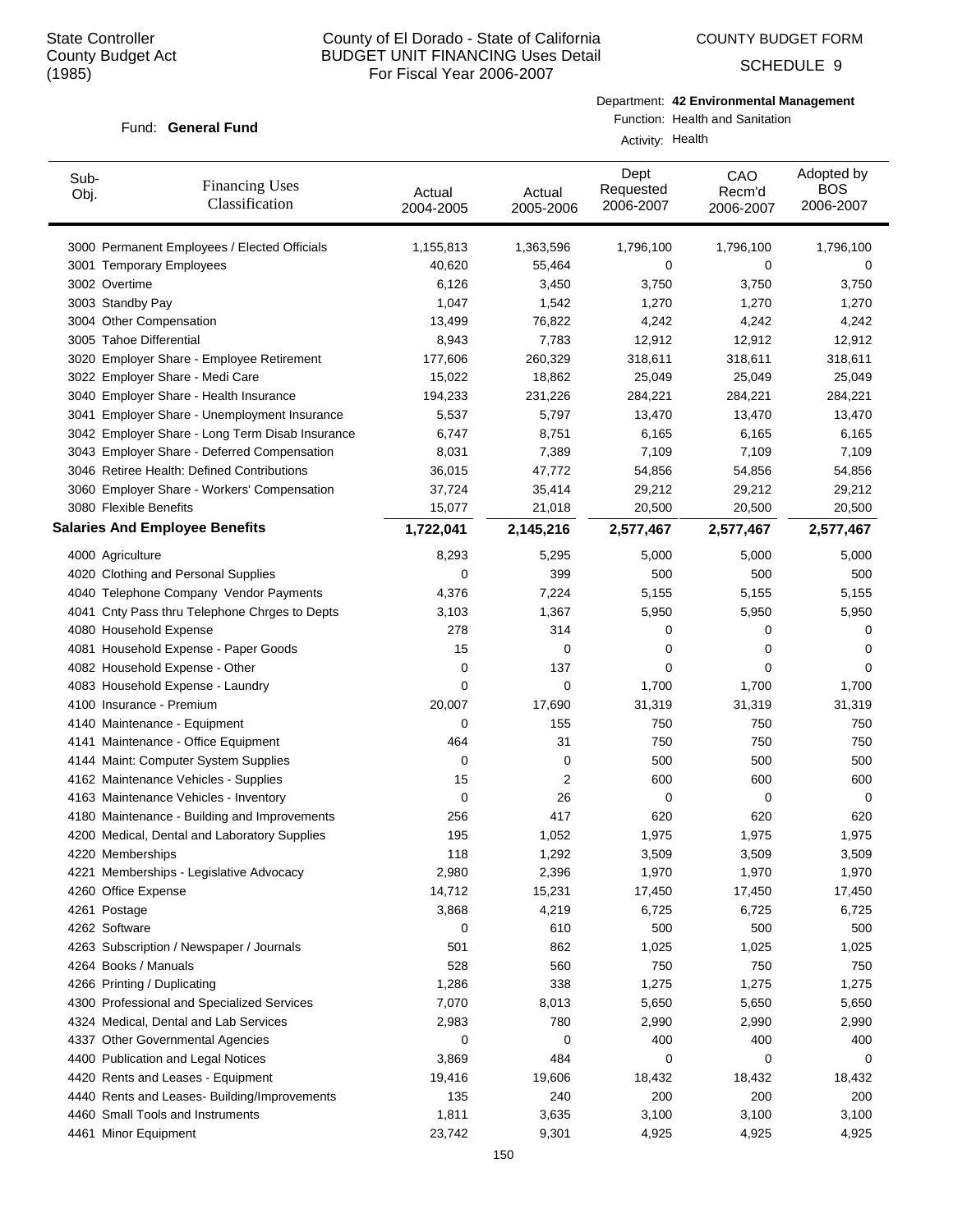Fund: General Fund

# County of El Dorado - State of California BUDGET UNIT FINANCING Uses Detail For Fiscal Year 2006-2007

COUNTY BUDGET FORM

SCHEDULE 9

#### Department: **42 Environmental Management**

# Function: Health and Sanitation

Activity: Health

| Sub-<br><b>Financing Uses</b><br>Obj.<br>Classification | Actual<br>2004-2005 | Actual<br>2005-2006 | Dept<br>Requested<br>2006-2007 | CAO<br>Recm'd<br>2006-2007 | Adopted by<br><b>BOS</b><br>2006-2007 |
|---------------------------------------------------------|---------------------|---------------------|--------------------------------|----------------------------|---------------------------------------|
| 4462 Minor Computer Equipment                           | 10,912              | 3,994               | 13,300                         | 13,300                     | 13,300                                |
| 4463 Minor Telephone and Radio Equipment                | 794                 | 1,846               | 600                            | 600                        | 600                                   |
| 4500 Special Departmental Expense                       | 841                 | 737                 | 1,000                          | 1,000                      | 1,000                                 |
| 4502 Educational Materials                              | 12,180              | 6,407               | 8,600                          | 8,600                      | 8,600                                 |
| 4503 Staff Development                                  | 6,414               | 10,685              | 16,900                         | 16,900                     | 16,900                                |
| 4507 Fire and Safety Supplies                           | 0                   | 244                 | 0                              | 0                          | 0                                     |
| 4529 Software License                                   | 27,950              | 32,825              | 35,300                         | 35,300                     | 35,300                                |
| 4600 Transportation and Travel                          | 9,268               | 9,472               | 15,500                         | 15,500                     | 15,500                                |
| 4602 Employee - Private Auto Mileage                    | 2,548               | 1,303               | 750                            | 750                        | 750                                   |
| 4605 Vehicle - Rent Or Lease                            | 33,994              | 47,853              | 54,330                         | 54,330                     | 54,330                                |
| 4606 Fuel Purchases                                     | 14,683              | 20,421              | 22,420                         | 22,420                     | 22,420                                |
| <b>Services And Supplies</b>                            | 239,607             | 237,463             | 292,420                        | 292,420                    | 292,420                               |
| 5300 Interfund Expenditures                             | 4,220               | 2,940               | 3,425                          | 3,425                      | 3,425                                 |
| 5301 Intrfnd Exp: Telephone Equip & Support             | 0                   | $-86$               | 0                              | 0                          | 0                                     |
| 5306 Intrfnd Exp: Central Duplicating                   | 0                   | 228                 | 0                              | 0                          | 0                                     |
| 5310 Intrfnd Exp: County Counsel                        | 128                 | 0                   | 0                              | 0                          | 0                                     |
| <b>Other Charges</b>                                    | 4,348               | 3,082               | 3,425                          | 3,425                      | 3,425                                 |
| 6040 Fixed Assets - Equipment                           | 14,597              | 29,472              | 0                              | 0                          | 0                                     |
| 6042 Fixed Assets - Computer Sys Equipment              | 0                   | 18,588              | 4,400                          | 4,400                      | 4,400                                 |
| <b>Fixed Assets</b>                                     | 14,597              | 48,060              | 4,400                          | 4,400                      | 4,400                                 |
| 7001 Operating Transfers Out: Fleet                     | 58,533              | 0                   | 0                              | 0                          | 0                                     |
| <b>Other Financing Uses</b>                             | 58,533              | 0                   | 0                              | $\bf{0}$                   | 0                                     |
| 7200 Intrafund Transfers                                | 3,201               | 24,673              | 28,916                         | 28,916                     | 28,916                                |
| 7210 Intrafnd Transfers: Collections                    | 188                 | 27                  | 0                              | 0                          | 0                                     |
| 7220 Intrafnd: Telephone Equipment and Support          | 13,940              | 21,801              | 12,000                         | 12,000                     | 12,000                                |
| 7223 Intrafnd: Mail Service                             | 1,868               | 2,126               | 1,430                          | 1,430                      | 1,430                                 |
| 7224 Intrafnd: Stores Support                           | 1,755               | 4,465               | 2,469                          | 2,469                      | 2,469                                 |
| 7225 Intrafnd: Central Duplicating                      | 4,083               | 4,032               | 4,050                          | 4,050                      | 4,050                                 |
| 7227 Intrafnd: Internal Data Processing                 | 14,927              | 13,365              | 18,080                         | 18,080                     | 18,080                                |
| 7229 Intrafnd: PC Support                               | 1,039               | 852                 | 1,000                          | 1,000                      | 1,000                                 |
| 7231 Intrafnd: IS Programming Support                   | 510                 | 180                 | 0                              | 0                          | 0                                     |
| 7232 Intrafnd: Maint Bldg & Improvmnts                  | 3,387               | 2,298               | 1,725                          | 1,725                      | 1,725                                 |
| 7234 Intrafnd: Network Support                          | 20,387              | 21,202              | 27,506                         | 27,506                     | 27,506                                |
| 7235 Intrafnd: Privacy/Compliance Program               | 0                   | 0                   | 2,293                          | 2,293                      | 2,293                                 |
| <b>Intrafund Transfers</b>                              | 65,284              | 95,022              | 99,469                         | 99,469                     | 99,469                                |
| <b>Total Financing Uses</b>                             | 2,104,410           | 2,528,843           | 2,977,181                      | 2,977,181                  | 2,977,181                             |
| <b>Less Department Estimated Revenues</b>               | 2,019,926           | 2,389,706           | 2,801,740                      | 2,801,740                  | 2,801,740                             |
| <b>Department Use of Other General</b>                  | 84,484              | 139,137             | 175,441                        | 175,441                    | 175,441                               |

**Fund Sources (Net County Cost)**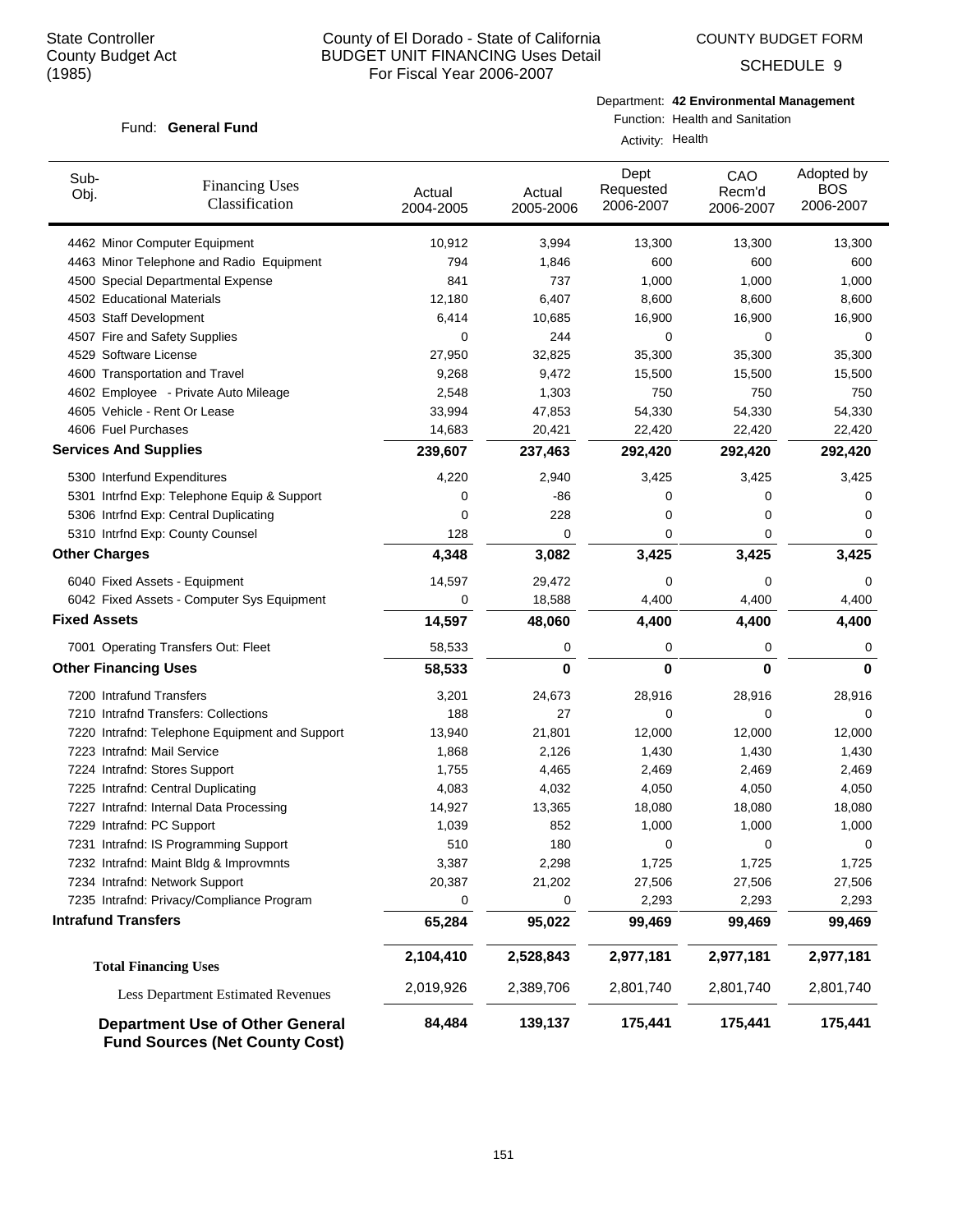COUNTY BUDGET FORM

SCHEDULE 9

#### Fund: General Fund

Department: **51 Veteran Services** Function: Public Assistance Activity: Veterans Affairs

| Sub-<br>Obj. | <b>Financing Uses</b><br>Classification         | Actual<br>2004-2005 | Actual<br>2005-2006 | Dept<br>Requested<br>2006-2007 | CAO<br>Recm'd<br>2006-2007 | Adopted by<br><b>BOS</b><br>2006-2007 |
|--------------|-------------------------------------------------|---------------------|---------------------|--------------------------------|----------------------------|---------------------------------------|
|              | 3000 Permanent Employees / Elected Officials    | 179,906             | 188,990             | 221,496                        | 239,696                    | 239,696                               |
|              | 3002 Overtime                                   | 0                   | 136                 | 1,021                          | 1,021                      | 1,021                                 |
|              | 3004 Other Compensation                         | 2,962               | 811                 | 3,381                          | 3,381                      | 3,381                                 |
|              | 3005 Tahoe Differential                         | 480                 | 835                 | 1,200                          | 2,400                      | 2,400                                 |
|              | 3020 Employer Share - Employee Retirement       | 25,620              | 32,613              | 37,826                         | 38,426                     | 38,426                                |
|              | 3022 Employer Share - Medi Care                 | 2,681               | 2,754               | 2,078                          | 2,078                      | 2,078                                 |
|              | 3040 Employer Share - Health Insurance          | 32,580              | 42,518              | 48,869                         | 36,869                     | 36,869                                |
|              | 3041 Employer Share - Unemployment Insurance    | 872                 | 847                 | 1,661                          | 1,661                      | 1,661                                 |
|              | 3042 Employer Share - Long Term Disab Insurance | 912                 | 1,108               | 797                            | 797                        | 797                                   |
|              | 3043 Employer Share - Deferred Compensation     | 1,825               | 1,993               | 1,984                          | 1,984                      | 1,984                                 |
|              | 3046 Retiree Health: Defined Contributions      | 5,289               | 6,805               | 7,241                          | 7,241                      | 7,241                                 |
|              | 3060 Employer Share - Workers' Compensation     | 9,769               | 8,566               | 6,366                          | 6,366                      | 6,366                                 |
|              | 3080 Flexible Benefits                          | 4,476               | 2,386               | 0                              | 12,000                     | 12,000                                |
|              | <b>Salaries And Employee Benefits</b>           | 267,372             | 290,363             | 333,919                        | 353,919                    | 353,919                               |
|              | 4000 Agriculture                                | 222                 | 0                   | 0                              | $\mathbf 0$                | 0                                     |
|              | 4040 Telephone Company Vendor Payments          | 0                   | 220                 | 2,500                          | 2,500                      | 2,500                                 |
|              | 4041 Cnty Pass thru Telephone Chrges to Depts   | 979                 | 713                 | 0                              | 0                          | 0                                     |
|              | 4080 Household Expense                          | 0                   | 0                   | 100                            | 100                        | 100                                   |
|              | 4085 Household Expense - Refuse Disposal        | 0                   | 1,517               | 2,660                          | 2,660                      | 2,660                                 |
|              | 4100 Insurance - Premium                        | 2,536               | 3,033               | 1,396                          | 1,396                      | 1,396                                 |
|              | 4101 Insurance - Additional Liability           | 0                   | 0                   | 3,500                          | 3,500                      | 3,500                                 |
|              | 4141 Maintenance - Office Equipment             | 0                   | 0                   | 250                            | 250                        | 250                                   |
|              | 4142 Maintenance - Telephone / Radio            | 0                   | 0                   | 250                            | 250                        | 250                                   |
|              | 4143 Maintenance - Service Contracts            | 0                   | 0                   | 1,000                          | 1,000                      | 1,000                                 |
|              | 4180 Maintenance - Building and Improvements    | 171                 | 0                   | 500                            | 500                        | 500                                   |
|              | 4220 Memberships                                | 350                 | 350                 | 440                            | 440                        | 440                                   |
|              | 4260 Office Expense                             | 1,505               | 1,609               | 2,000                          | 2,000                      | 2,000                                 |
|              | 4261 Postage                                    | 772                 | 679                 | 1,030                          | 1,030                      | 1,030                                 |
|              | 4262 Software                                   | 600                 | 0                   | 225                            | 225                        | 225                                   |
|              | 4263 Subscription / Newspaper / Journals        | 139                 | 258                 | 351                            | 351                        | 351                                   |
|              | 4264 Books / Manuals                            | 0                   | 0                   | 315                            | 315                        | 315                                   |
|              | 4266 Printing / Duplicating                     | 0                   | 0                   | 100                            | 100                        | 100                                   |
|              | 4300 Professional and Specialized Services      | 0                   | O                   | 1,320                          | 1,320                      | 1,320                                 |
|              | 4420 Rents and Leases - Equipment               | 2,201               | 3,471               | 3,291                          | 3,291                      | 3,291                                 |
|              | 4421 Security System                            | 0                   | 0                   | 1,200                          | 1,200                      | 1,200                                 |
|              | 4461 Minor Equipment                            | 276                 | 151                 | 5,798                          | 5,798                      | 5,798                                 |
|              | 4462 Minor Computer Equipment                   | 0                   | 0                   | 2,000                          | 2,000                      | 2,000                                 |
|              | 4503 Staff Development                          | 715                 | 999                 | 1,000                          | 1,000                      | 1,000                                 |
|              | 4529 Software License                           | 0                   | 0                   | 2,000                          | 2,000                      | 2,000                                 |
|              | 4600 Transportation and Travel                  | 2,480               | 3,175               | 5,380                          | 5,380                      | 5,380                                 |
|              | 4602 Employee - Private Auto Mileage            | 92                  | 586                 | 750                            | 750                        | 750                                   |
|              | 4604 Volunteer - Private Auto Mileage           | 450                 | 541                 | 900                            | 900                        | 900                                   |
|              | 4605 Vehicle - Rent Or Lease                    | 2,279               | 1,399               | 2,500                          | 2,500                      | 2,500                                 |
|              | 4606 Fuel Purchases                             | 709                 | 547                 | 1,000                          | 1,000                      | 1,000                                 |
|              | 4620 Utilities                                  | 0                   | 8,110               | 51,750                         | 26,540                     | 26,540                                |
|              | <b>Services And Supplies</b>                    | 16,476              | 27,357              | 95,506                         | 70,296                     | 70,296                                |
|              | 5300 Interfund Expenditures                     | 50                  | 0                   | 0                              | 0                          | 0                                     |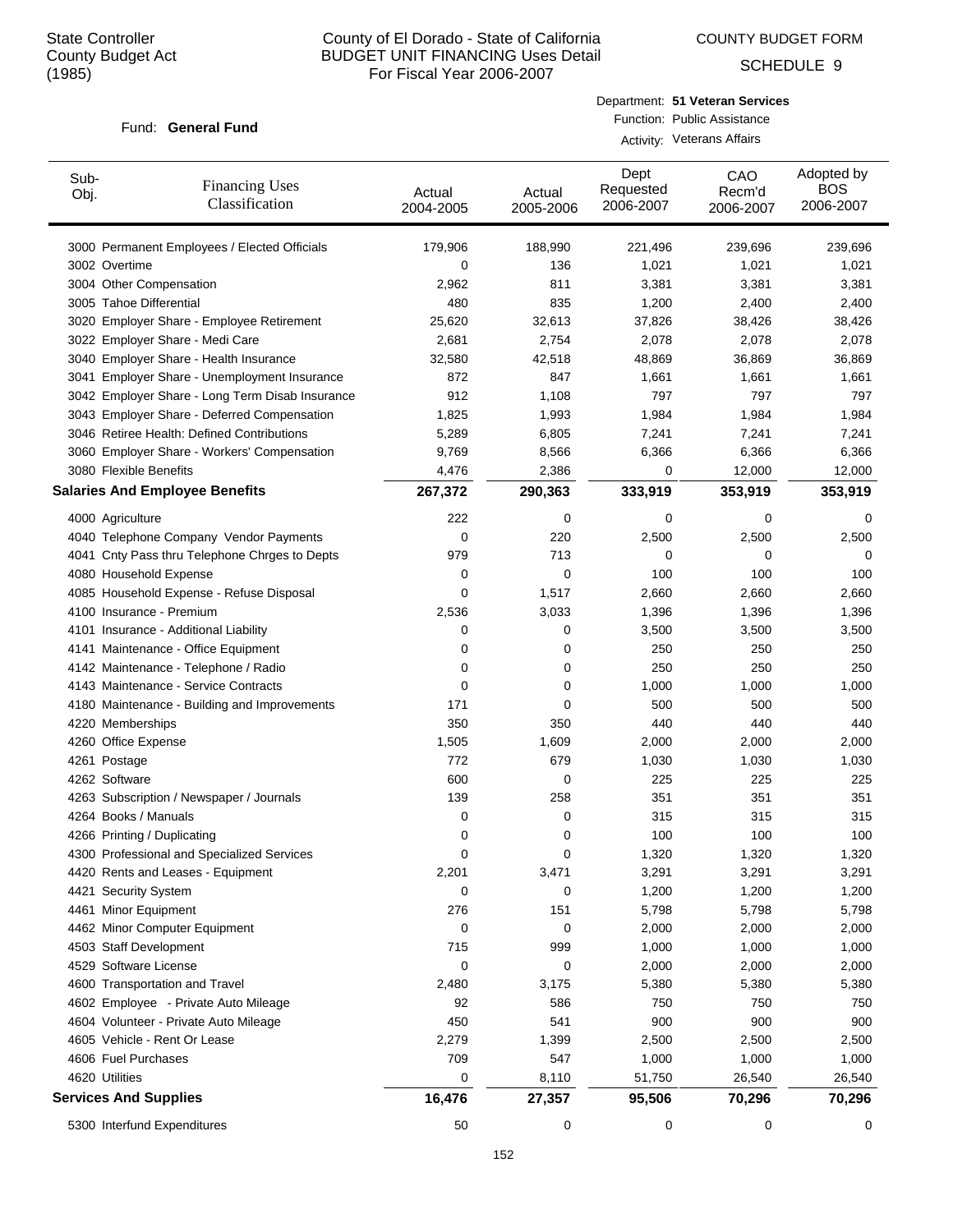COUNTY BUDGET FORM

SCHEDULE 9

#### Fund: General Fund

# Department: **51 Veteran Services** Function: Public Assistance

Activity: Veterans Affairs

| Sub-<br>Obj.               | <b>Financing Uses</b><br>Classification                                         | Actual<br>2004-2005 | Actual<br>2005-2006 | Dept<br>Requested<br>2006-2007 | CAO<br>Recm'd<br>2006-2007 | Adopted by<br><b>BOS</b><br>2006-2007 |
|----------------------------|---------------------------------------------------------------------------------|---------------------|---------------------|--------------------------------|----------------------------|---------------------------------------|
|                            | 5322 Intrfnd Exp: Privacy/Compliance Program                                    | 0                   | 0                   | 294                            | 294                        | 294                                   |
| <b>Other Charges</b>       |                                                                                 | 50                  | $\bf{0}$            | 294                            | 294                        | 294                                   |
|                            | 6040 Fixed Assets - Equipment                                                   | 0                   | 0                   | 11,551                         | 11,551                     | 11,551                                |
|                            | 6042 Fixed Assets - Computer Sys Equipment                                      | 2,579               | 0                   | 0                              | 0                          | 0                                     |
| <b>Fixed Assets</b>        |                                                                                 | 2,579               | 0                   | 11,551                         | 11,551                     | 11,551                                |
|                            | 7200 Intrafund Transfers                                                        | 875                 | 0                   | 0                              | 0                          | $\Omega$                              |
|                            | 7220 Intrafnd: Telephone Equipment and Support                                  | 1,728               | 1,994               | 6,917                          | 6,917                      | 6,917                                 |
|                            | 7223 Intrafnd: Mail Service                                                     | 1,196               | 1,392               | 1,652                          | 1,652                      | 1,652                                 |
|                            | 7224 Intrafnd: Stores Support                                                   | 45                  | 200                 | 142                            | 142                        | 142                                   |
|                            | 7225 Intrafnd: Central Duplicating                                              | 161                 | 41                  | 100                            | 100                        | 100                                   |
| 7227                       | Intrafnd: Internal Data Processing                                              | 1,832               | 1,583               | 1,663                          | 1,663                      | 1,663                                 |
|                            | 7229 Intrafnd: PC Support                                                       | 1,095               | 542                 | 1,800                          | 1,800                      | 1,800                                 |
|                            | 7234 Intrafnd: Network Support                                                  | 3,883               | 3,793               | 4,306                          | 4,306                      | 4,306                                 |
| <b>Intrafund Transfers</b> |                                                                                 | 10,815              | 9,546               | 16,580                         | 16,580                     | 16,580                                |
|                            | <b>Total Financing Uses</b>                                                     | 297,292             | 327,265             | 457,850                        | 452,640                    | 452,640                               |
|                            | <b>Less Department Estimated Revenues</b>                                       | 33,733              | 31,700              | 32,000                         | 32,000                     | 32,000                                |
|                            | <b>Department Use of Other General</b><br><b>Fund Sources (Net County Cost)</b> | 263,559             | 295,565             | 425,850                        | 420,640                    | 420,640                               |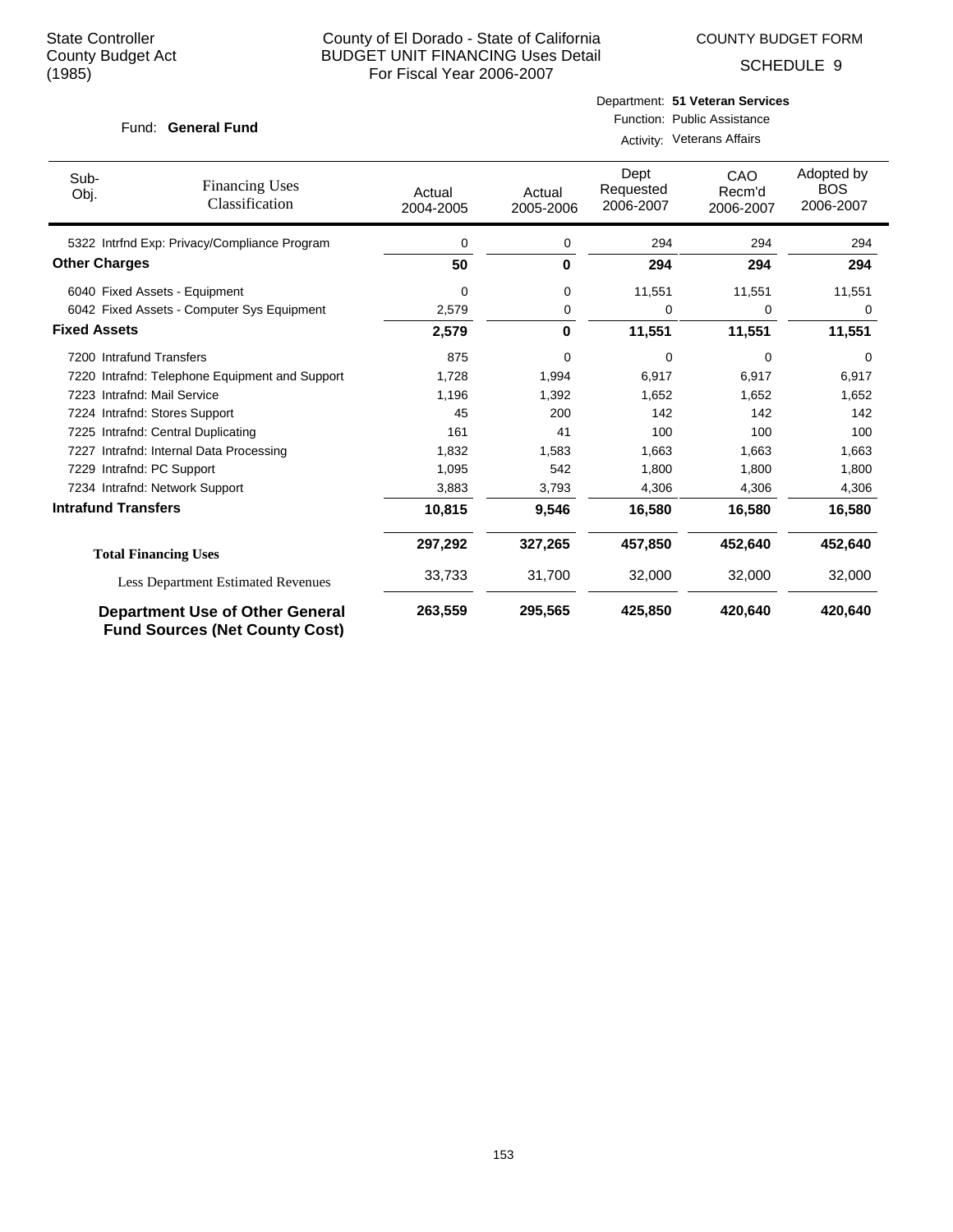COUNTY BUDGET FORM

SCHEDULE 9

#### Fund: General Fund

| Department: 53 Human Services |
|-------------------------------|
| Function: Public Assistance   |
| Activity: Administration      |

| Sub-<br>Obj. | <b>Financing Uses</b><br>Classification         | Actual<br>2004-2005 | Actual<br>2005-2006 | Dept<br>Requested<br>2006-2007 | CAO<br>Recm'd<br>2006-2007 | Adopted by<br><b>BOS</b><br>2006-2007 |
|--------------|-------------------------------------------------|---------------------|---------------------|--------------------------------|----------------------------|---------------------------------------|
|              | 3000 Permanent Employees / Elected Officials    | 7,771,312           | 8,484,083           | 10,467,228                     | 10,467,228                 | 10,467,228                            |
|              | 3001 Temporary Employees                        | 208,079             | 264,813             | 0                              | 0                          | 0                                     |
|              | 3002 Overtime                                   | 146,366             | 92,480              | 0                              | 0                          | 0                                     |
|              | 3003 Standby Pay                                | 6,419               | 7,296               | 0                              | 0                          | 0                                     |
|              | 3004 Other Compensation                         | 121,287             | 120,696             | 7,180                          | 7,180                      | 7,180                                 |
|              | 3005 Tahoe Differential                         | 113,159             | 126,917             | 133,200                        | 133,200                    | 133,200                               |
|              | 3006 Bilingual Pay                              | 23,529              | 32,741              | 37,440                         | 37,440                     | 37,440                                |
|              | 3020 Employer Share - Employee Retirement       | 1,282,441           | 1,662,578           | 2,019,878                      | 2,019,878                  | 2,019,878                             |
|              | 3022 Employer Share - Medi Care                 | 107,106             | 117,369             | 141,633                        | 141,633                    | 141,633                               |
|              | 3040 Employer Share - Health Insurance          | 1,947,526           | 1,962,789           | 2,244,947                      | 2,244,947                  | 2,244,947                             |
|              | 3041 Employer Share - Unemployment Insurance    | 44,771              | 45,072              | 78,358                         | 78,358                     | 78,358                                |
|              | 3042 Employer Share - Long Term Disab Insurance | 42,134              | 51,149              | 37,611                         | 37,611                     | 37,611                                |
|              | 3043 Employer Share - Deferred Compensation     | 9,892               | 15,294              | 13,240                         | 13,240                     | 13,240                                |
|              | 3046 Retiree Health: Defined Contributions      | 327,563             | 373,908             | 405,258                        | 405,258                    | 405,258                               |
|              | 3060 Employer Share - Workers' Compensation     | 662,033             | 456,219             | 217,128                        | 217,128                    | 217,128                               |
|              | 3080 Flexible Benefits                          | 13,968              | 13,314              | 88,248                         | 88,248                     | 88,248                                |
|              | <b>Salaries And Employee Benefits</b>           | 12,827,585          | 13,826,718          | 15,891,348                     | 15,891,348                 | 15,891,348                            |
|              | 4020 Clothing and Personal Supplies             | 0                   | 37                  | 0                              | 0                          | 0                                     |
|              | 4040 Telephone Company Vendor Payments          | 7,109               | 7,075               | 9,060                          | 9,060                      | 9,060                                 |
|              | 4041 Cnty Pass thru Telephone Chrges to Depts   | 42,954              | 14,317              | 11,769                         | 11,769                     | 11,769                                |
|              | 4080 Household Expense                          | 4,258               | 5,462               | 3,610                          | 3,610                      | 3,610                                 |
|              | 4081 Household Expense - Paper Goods            | 0                   | 226                 | 350                            | 350                        | 350                                   |
|              | 4082 Household Expense - Other                  | -6                  | 177                 | 50                             | 50                         | 50                                    |
|              | 4085 Household Expense - Refuse Disposal        | 2,229               | 2,454               | 2,175                          | 2,175                      | 2,175                                 |
|              | 4086 Household Expense - Janitorial/Custodial   | 32,099              | 37,921              | 35,230                         | 35,230                     | 35,230                                |
|              | 4087 Household Expense - Exterm/Fumigation Serv | 638                 | 609                 | 700                            | 700                        | 700                                   |
|              | 4100 Insurance - Premium                        | 73,684              | 40,192              | 85,436                         | 85,436                     | 85,436                                |
|              | 4104 Insurance - Current Year Claims            | 275                 | 0                   | 0                              | 0                          | 0                                     |
|              | 4124 Witness Fee                                | 55                  | 0                   | 0                              | 0                          | 0                                     |
|              | 4140 Maintenance - Equipment                    | 197                 | 554                 | 500                            | 500                        | 500                                   |
|              | 4141 Maintenance - Office Equipment             | 1,804               | 1,800               | 3,475                          | 3,475                      | 3,475                                 |
|              | 4160 Maintenance Vehicles - Service Contract    | 48                  | 144                 | 125                            | 125                        | 125                                   |
|              | 4161 Maintenance Vehicles - Parts/Direct Chrg   | 233                 | 0                   | O                              | 0                          | 0                                     |
|              | 4163 Maintenance Vehicles - Inventory           | 67                  | 844                 | 0                              | 0                          | 0                                     |
|              | 4165 Maintenance Vehicles - Oil and Grease      | 58                  | 0                   | 0                              | 0                          | 0                                     |
|              | 4180 Maintenance - Building and Improvements    | 12,430              | 4,945               | 0                              | 0                          | 0                                     |
|              | 4182 Maintenance - Rental Property              | 0                   | 0                   | 10,000                         | 10,000                     | 10,000                                |
|              | 4183 Maintenance - Grounds                      | 5,295               | 5,312               | 4,500                          | 4,500                      | 4,500                                 |
|              | 4220 Memberships                                | 1,680               | 615                 | 1,243                          | 1,243                      | 1,243                                 |
|              | 4221 Memberships - Legislative Advocacy         | 21,333              | 22,186              | 22,186                         | 22,186                     | 22,186                                |
|              | 4260 Office Expense                             | 90,585              | 87,189              | 95,776                         | 95,776                     | 95,776                                |
|              | 4261 Postage                                    | 81,627              | 98,346              | 107,000                        | 107,000                    | 107,000                               |
|              | 4262 Software                                   | 2,294               | 32,097              | 59,320                         | 59,320                     | 59,320                                |
|              | 4263 Subscription / Newspaper / Journals        | 3,393               | 2,821               | 3,525                          | 3,525                      | 3,525                                 |
|              | 4264 Books / Manuals                            | 183                 | 443                 | 510                            | 510                        | 510                                   |
|              | 4265 Law Books                                  | 0                   | 273                 | 0                              | 0                          | 0                                     |
|              | 4266 Printing / Duplicating                     | 5,759               | 5,727               | 5,650                          | 5,650                      | 5,650                                 |
|              | 4300 Professional and Specialized Services      | 285,586             | 218,396             | 275,474                        | 275,474                    | 275,474                               |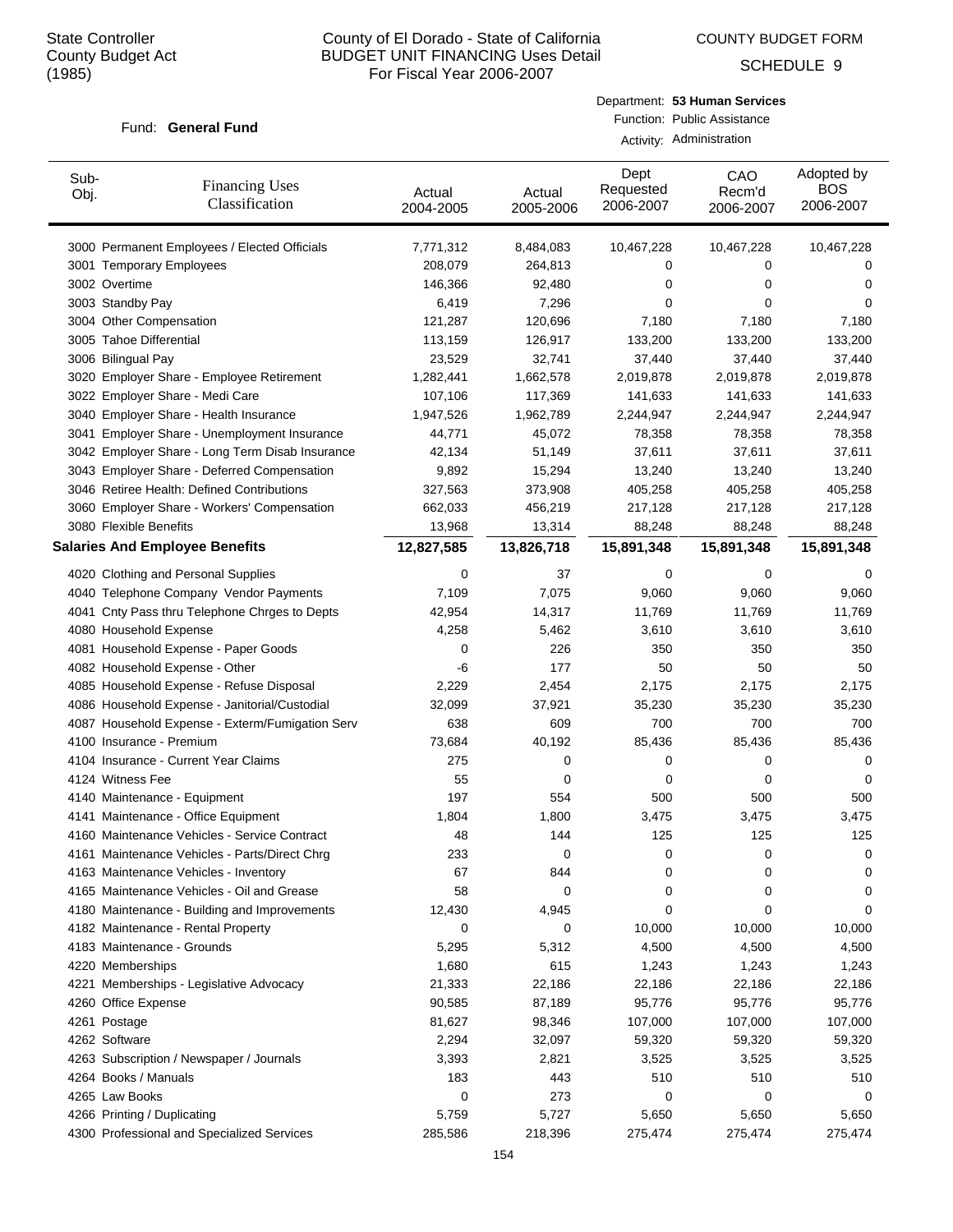COUNTY BUDGET FORM

SCHEDULE 9

#### Fund: General Fund

Department: **53 Human Services** Function: Public Assistance Activity: Administration

| Sub-<br>Obj.     | <b>Financing Uses</b><br>Classification      | Actual<br>2004-2005 | Actual<br>2005-2006 | Dept<br>Requested<br>2006-2007 | CAO<br>Recm'd<br>2006-2007 | Adopted by<br><b>BOS</b><br>2006-2007 |
|------------------|----------------------------------------------|---------------------|---------------------|--------------------------------|----------------------------|---------------------------------------|
|                  | 4308 External Data Processing Services       | 41,736              | 39,291              | 34,000                         | 34,000                     | 34,000                                |
| 4318 Interpreter |                                              | 1,636               | 1,447               | 1,535                          | 1,535                      | 1,535                                 |
|                  | 4320 Verbatim Report - Transcription         | 34                  | 0                   | 0                              | $\mathbf 0$                | 0                                     |
|                  | 4323 Psychiatric Medical Services            | 245,430             | 262,293             | 225,000                        | 225,000                    | 225,000                               |
|                  | 4324 Medical, Dental and Lab Services        | 81,975              | 104,265             | 87,000                         | 87,000                     | 87,000                                |
|                  | 4330 Food Stamp Service                      | 6,210               | 7,591               | 6,200                          | 6,200                      | 6,200                                 |
|                  | 4331 Homemaker Other Services                | 5,306               | 4,312               | 3,760                          | 3,760                      | 3,760                                 |
|                  | 4332 Service Connect Expense                 | 71,456              | 86,148              | 75,930                         | 75,930                     | 75,930                                |
|                  | 4333 Burial Services                         | 8,034               | 10,525              | 11,000                         | 11,000                     | 11,000                                |
|                  | 4341 Service Connect Expense                 | 11,354              | 20,034              | 18,750                         | 18,750                     | 18,750                                |
|                  | 4400 Publication and Legal Notices           | 4,100               | 4,197               | 5,360                          | 5,360                      | 5,360                                 |
|                  | 4420 Rents and Leases - Equipment            | 64,687              | 95,499              | 85,200                         | 85,200                     | 85,200                                |
|                  | 4440 Rents and Leases- Building/Improvements | 716,658             | 724,164             | 741,712                        | 741,712                    | 741,712                               |
|                  | 4461 Minor Equipment                         | 6,064               | 6,097               | 16,974                         | 16,974                     | 16,974                                |
|                  | 4462 Minor Computer Equipment                | 9,048               | 43,291              | 37,159                         | 17,349                     | 17,349                                |
|                  | 4463 Minor Telephone and Radio Equipment     | 895                 | 485                 | 920                            | 920                        | 920                                   |
|                  | 4464 Minor Law Enforcement Equipment         | 1,596               | 2,020               | 3,875                          | 3,875                      | 3,875                                 |
|                  | 4500 Special Departmental Expense            | -441                | 2,780               | 2,590                          | 2,590                      | 2,590                                 |
|                  | 4501 Special Projects                        | 416                 | 322                 | 52,966                         | 52,966                     | 52,966                                |
|                  | 4502 Educational Materials                   | 2,870               | 1,079               | 2,180                          | 2,180                      | 2,180                                 |
|                  | 4503 Staff Development                       | 55,111              | 57,917              | 68,924                         | 68,924                     | 68,924                                |
|                  | 4506 Film Development/Photography Supplies   | 125                 | 200                 | 220                            | 220                        | 220                                   |
| 4534 Ammunition  |                                              | 0                   | 1,715               | 0                              | $\mathbf 0$                | 0                                     |
|                  | 4600 Transportation and Travel               | 17,210              | 33,283              | 33,001                         | 33,001                     | 33,001                                |
|                  | 4601 Volunteer - Transportation and Travel   | 261                 | 315                 | 150                            | 150                        | 150                                   |
|                  | 4602 Employee - Private Auto Mileage         | 18,470              | 19,080              | 15,500                         | 15,500                     | 15,500                                |
|                  | 4604 Volunteer - Private Auto Mileage        | 344                 | 487                 | 375                            | 375                        | 375                                   |
|                  | 4605 Vehicle - Rent Or Lease                 | 91,696              | 106,530             | 97,715                         | 97,715                     | 97,715                                |
|                  | 4606 Fuel Purchases                          | 33,569              | 41,679              | 36,750                         | 36,750                     | 36,750                                |
| 4620 Utilities   |                                              | 98,159              | 102,881             | 96,820                         | 96,820                     | 96,820                                |
|                  | <b>Services And Supplies</b>                 | 2,269,877           | 2,370,086           | 2,499,230                      | 2,479,420                  | 2,479,420                             |
|                  | 5000 Support and Care of Persons             | 1,048,269           | 1,146,360           | 1,282,525                      | 1,282,525                  | 1,282,525                             |
|                  | 5004 Resident Expense - General Relief       | 20,566              | 36,206              | 27,000                         | 27,000                     | 27,000                                |
|                  | 5005 Cash Aid - General Relief               | 7,954               | 15,145              | 12,600                         | 12,600                     | 12,600                                |
| 5006 Child Care  |                                              | 121,288             | 141,069             | 138,000                        | 138,000                    | 138,000                               |
|                  | 5007 Child Care Non Gain AFDC                | 2,639               | 1,658               | 2,500                          | 2,500                      | 2,500                                 |
|                  | 5008 Cal Learn - Child Care                  | 9,793               | 16,870              | 10,820                         | 10,820                     | 10,820                                |
|                  | 5009 Cal Learn - Ancillary                   | 27,442              | 55,157              | 47,860                         | 47,860                     | 47,860                                |
|                  | 5010 Cal Learn - Transportation              | 9,775               | 10,452              | 12,000                         | 12,000                     | 12,000                                |
|                  | 5011 Transportation                          | 115,476             | 167,411             | 131,000                        | 131,000                    | 131,000                               |
|                  | 5012 Transportation - Food Stamps Employment | 1,220               | 789                 | 1,200                          | 1,200                      | 1,200                                 |
| 5013 Ancillary   |                                              | 6,037               | 4,736               | 5,500                          | 5,500                      | 5,500                                 |
|                  | 5014 Independent Living Program              | 8,220               | 7,064               | 9,500                          | 9,500                      | 9,500                                 |
|                  | 5015 Cw: Two Parent Families                 | 767,406             | 689,733             | 694,000                        | 694,000                    | 694,000                               |
|                  | 5016 Cw: Zero Parent/All Other Families      | 6,030,561           | 5,526,093           | 5,852,000                      | 5,852,000                  | 5,852,000                             |
| 5017 Foster Care |                                              | 4,461,505           | 4,988,109           | 4,692,000                      | 4,692,000                  | 4,692,000                             |
|                  | 5018 Aid To Adoption                         | 1,940,271           | 2,012,115           | 2,141,000                      | 2,141,000                  | 2,141,000                             |
|                  | 5020 Refugee Cash Assistance                 | 0                   | 7,205               | 7,000                          | 7,000                      | 7,000                                 |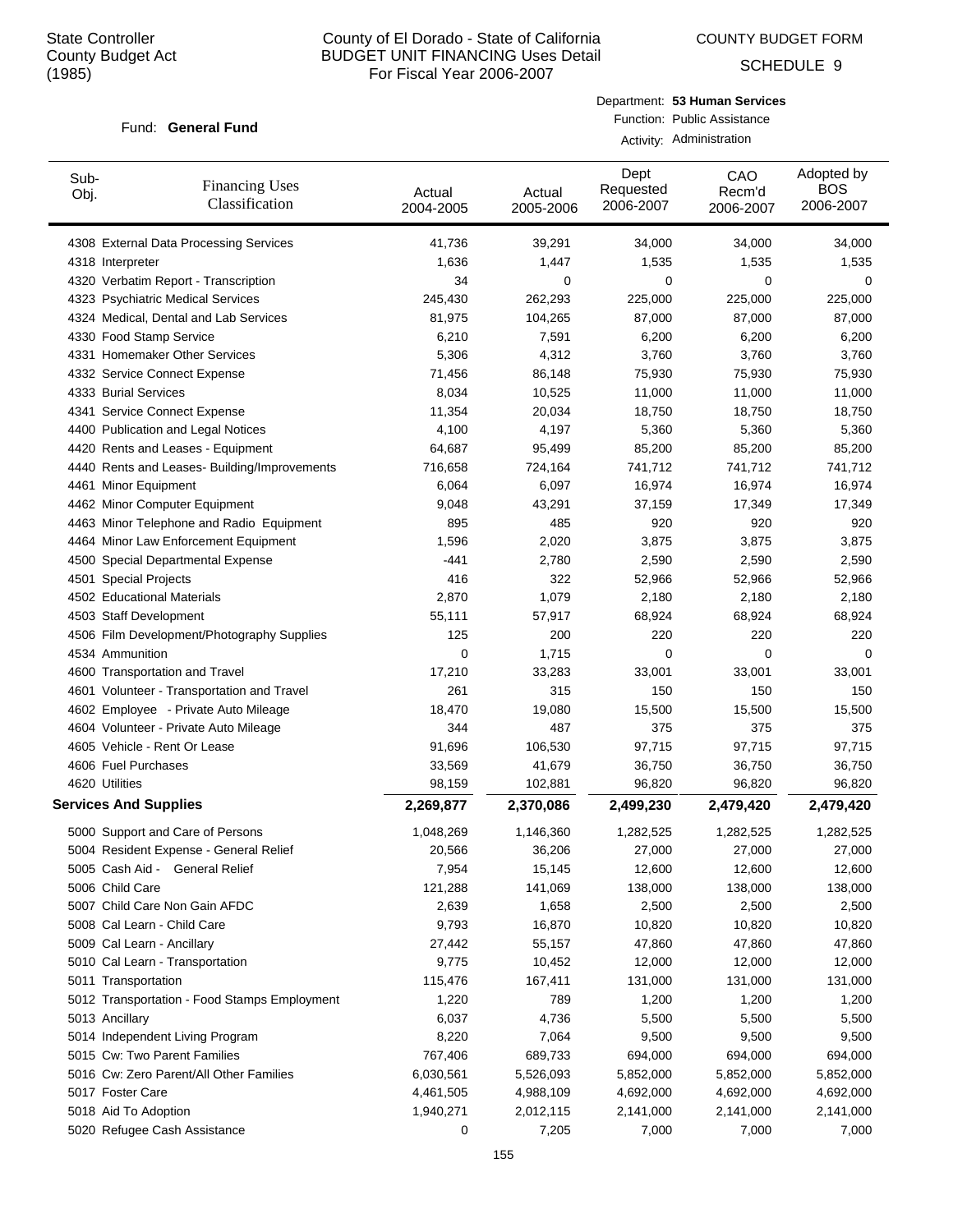COUNTY BUDGET FORM

SCHEDULE 9

#### Fund: General Fund

Department: **53 Human Services** Function: Public Assistance

|                                    |                                                 |                     |                     |                                | Activity: Administration   |                                       |
|------------------------------------|-------------------------------------------------|---------------------|---------------------|--------------------------------|----------------------------|---------------------------------------|
| Sub-<br>Obj.                       | <b>Financing Uses</b><br>Classification         | Actual<br>2004-2005 | Actual<br>2005-2006 | Dept<br>Requested<br>2006-2007 | CAO<br>Recm'd<br>2006-2007 | Adopted by<br><b>BOS</b><br>2006-2007 |
| 5021 Kinship Guardian              |                                                 | 37,443              | 32,352              | 34,000                         | 34,000                     | 34,000                                |
| 5022 County Foster Care            |                                                 | 1,402               | 1,013               | 2,000                          | 2,000                      | 2,000                                 |
|                                    | 5023 Adoption Expenses - Training               | 33                  | 21                  | 30                             | 30                         | 30                                    |
| 5300 Interfund Expenditures        |                                                 | 435,961             | 509,334             | 562,221                        | 562,221                    | 562,221                               |
|                                    | 5301 Intrind Exp: Telephone Equip & Support     | 537                 | 821                 | 0                              | $\mathbf 0$                | 0                                     |
|                                    | 5306 Intrfnd Exp: Central Duplicating           | 0                   | 3,371               | 0                              | $\mathbf 0$                | $\mathbf 0$                           |
| 5314 Intrfnd Exp: PC Support       |                                                 | 2,379               | 1,665               | 0                              | $\mathbf 0$                | 0                                     |
|                                    | 5319 Intrfnd Exp: Mental Health Services        | 69,232              | 49,862              | 69,946                         | 69,946                     | 69,946                                |
| 5321 Intrfnd Exp: Collections      |                                                 | 1,642               | 3,797               | 0                              | $\mathbf 0$                | 0                                     |
|                                    | 5322 Intrfnd Exp: Privacy/Compliance Program    | $\mathbf 0$         | $\mathbf 0$         | 15,777                         | 15,777                     | 15,777                                |
|                                    | 5330 Intrfnd Exp: Allocated Salaries & Benefits | 107,666             | 129,497             | 114,009                        | 114,009                    | 114,009                               |
|                                    | 5331 Intrind Exp: Allocated Services & Supplies | 81,191              | 27,029              | 43,656                         | 43,656                     | 43,656                                |
| <b>Other Charges</b>               |                                                 | 15,315,908          | 15,584,934          | 15,908,144                     | 15,908,144                 | 15,908,144                            |
| 6040 Fixed Assets - Equipment      |                                                 | 0                   | 7,180               | 20,000                         | 5,000                      | 5,000                                 |
|                                    | 6042 Fixed Assets - Computer Sys Equipment      | 5,165               | 23,860              | 16,750                         | 10,900                     | 10,900                                |
| <b>Fixed Assets</b>                |                                                 | 5,165               | 31,040              | 36,750                         | 15,900                     | 15,900                                |
| 7000 Operating Transfers Out       |                                                 | 0                   | 25,000              | 25,000                         | 25,000                     | 25,000                                |
| <b>Other Financing Uses</b>        |                                                 | $\mathbf 0$         | 25,000              | 25,000                         | 25,000                     | 25,000                                |
| 7200 Intrafund Transfers           |                                                 | 49,567              | 37,228              | 38,144                         | 38,144                     | 38,144                                |
|                                    | 7201 Intrafund Transfers: Social Services       | 3,729               | 2,766               | 2,856                          | 2,856                      | 2,856                                 |
|                                    | 7220 Intrafnd: Telephone Equipment and Support  | 93,151              | 114,861             | 110,585                        | 110,585                    | 110,585                               |
|                                    | 7221 Intrafnd: Radio Equipment and Support      | 480                 | 603                 | 0                              | $\mathbf 0$                | $\mathbf 0$                           |
| 7223 Intrafnd: Mail Service        |                                                 | 2,930               | 7,624               | 8,731                          | 8,731                      | 8,731                                 |
| 7224 Intrafnd: Stores Support      |                                                 | 9,506               | 8,830               | 9,615                          | 9,615                      | 9,615                                 |
| 7225 Intrafnd: Central Duplicating |                                                 | 40,668              | 35,149              | 40,100                         | 40,100                     | 40,100                                |
|                                    | 7226 Intrafnd: Lease Administration Fee         | 16,265              | 16,506              | 18,532                         | 18,532                     | 18,532                                |
|                                    | 7227 Intrafnd: Internal Data Processing         | 140,658             | 119,352             | 124,003                        | 124,003                    | 124,003                               |
|                                    | 7228 Intrafnd: Internet Connect Charges         | 3,625               | 3,525               | 3,708                          | 3,708                      | 3,708                                 |
| 7229 Intrafnd: PC Support          |                                                 | 24,787              | 24,283              | 24,900                         | 24,900                     | 24,900                                |
|                                    | 7231 Intrafnd: IS Programming Support           | 795                 | 2,070               | 850                            | 850                        | 850                                   |
|                                    | 7232 Intrafnd: Maint Bldg & Improvmnts          | 2,759               | 4,192               | 3,000                          | 3,000                      | 3,000                                 |
| 7234 Intrafnd: Network Support     |                                                 | 138,872             | 188,974             | 203,520                        | 203,520                    | 203,520                               |
|                                    | 7250 Intrafnd: Non General Fund Types           | 119                 | $\mathbf 0$         | 0                              | $\mathbf 0$                | 0                                     |
| <b>Intrafund Transfers</b>         |                                                 | 527,912             | 565,963             | 588,544                        | 588,544                    | 588,544                               |
|                                    |                                                 |                     |                     |                                |                            |                                       |

**30,946,446 32,403,741 34,949,016 34,908,356 34,908,356 Total Financing Uses** Less Department Estimated Revenues 31,250,845 31,958,948 33,196,690 33,196,690 33,196,690 **Department Use of Other General -304,399 444,793 1,752,326 1,711,666 1,711,666 Fund Sources (Net County Cost)**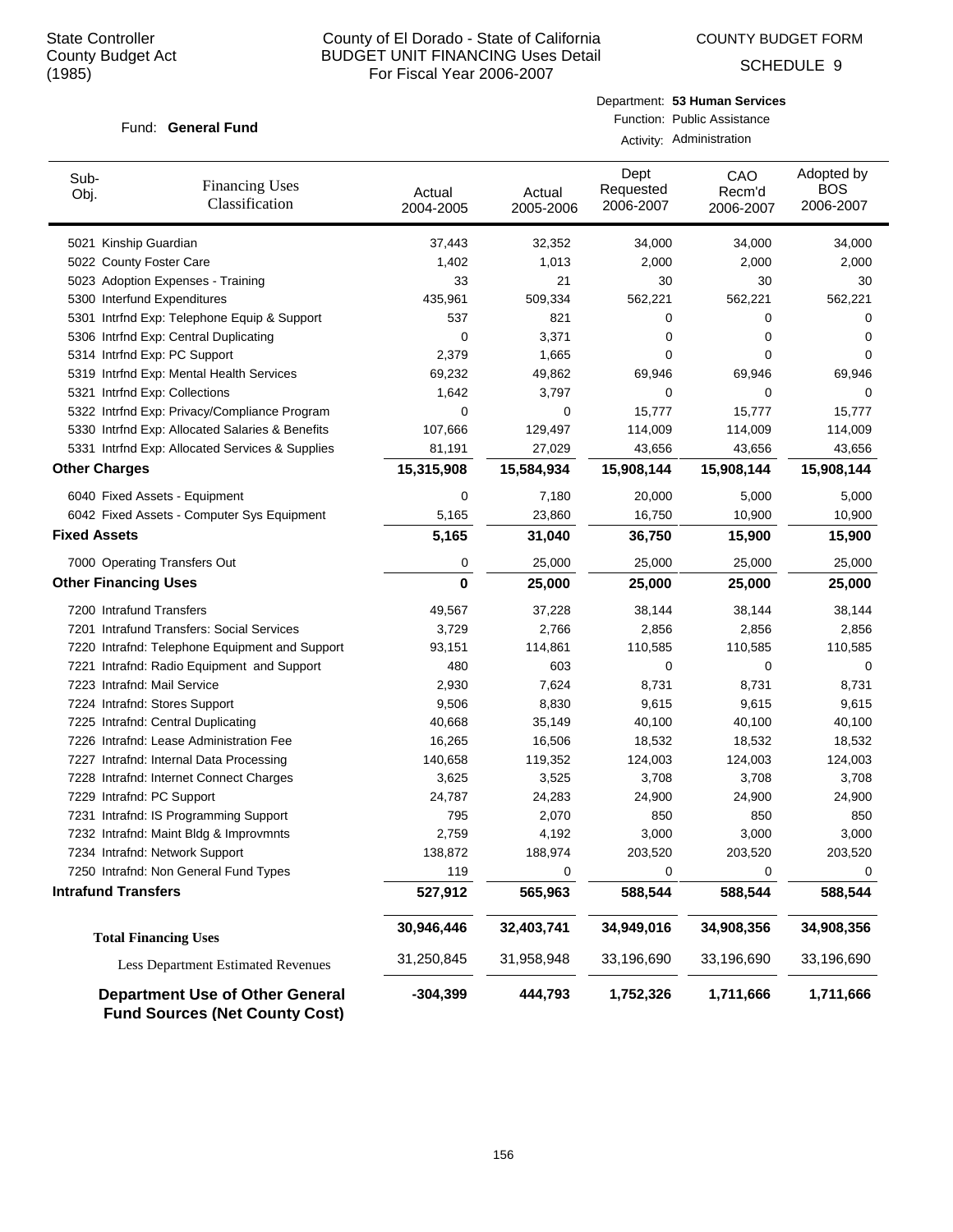COUNTY BUDGET FORM

SCHEDULE 9

#### **Community Services** Fund:

| Department: 53 Human Services |
|-------------------------------|
| Function: Public Assistance   |
| Activity: Other Assistance    |
|                               |

| Sub-<br>Obj. | <b>Financing Uses</b><br>Classification         | Actual<br>2004-2005 | Actual<br>2005-2006 | Dept<br>Requested<br>2006-2007 | CAO<br>Recm'd<br>2006-2007 | Adopted by<br><b>BOS</b><br>2006-2007 |
|--------------|-------------------------------------------------|---------------------|---------------------|--------------------------------|----------------------------|---------------------------------------|
|              | 3000 Permanent Employees / Elected Officials    | 2,052,054           | 2,431,383           | 3,344,476                      | 3,344,476                  | 3,344,476                             |
|              | 3001 Temporary Employees                        | 264,246             | 307,181             | 148,030                        | 148,030                    | 148,030                               |
|              | 3002 Overtime                                   | 15,481              | 18,485              | 0                              | 0                          | 0                                     |
|              | 3004 Other Compensation                         | 15,599              | 24,793              | $\mathbf 0$                    | $\mathbf 0$                | 0                                     |
|              | 3005 Tahoe Differential                         | 17,194              | 14,643              | 18,000                         | 18,000                     | 18,000                                |
|              | 3006 Bilingual Pay                              | 7,599               | 5,383               | 8,320                          | 8,320                      | 8,320                                 |
|              | 3020 Employer Share - Employee Retirement       | 346,746             | 479,131             | 613,256                        | 613,256                    | 613,256                               |
|              | 3022 Employer Share - Medi Care                 | 30,089              | 34,773              | 45,642                         | 45,642                     | 45,642                                |
|              | 3040 Employer Share - Health Insurance          | 589,029             | 600,830             | 823,728                        | 823,728                    | 823,728                               |
|              | 3041 Employer Share - Unemployment Insurance    | 16,732              | 19,600              | 25,019                         | 25,019                     | 25,019                                |
|              | 3042 Employer Share - Long Term Disab Insurance | 12,573              | 15,189              | 12,008                         | 12,008                     | 12,008                                |
|              | 3043 Employer Share - Deferred Compensation     | 5,617               | 5,329               | 6,701                          | 6,701                      | 6,701                                 |
|              | 3046 Retiree Health: Defined Contributions      | 95,988              | 112,059             | 122,696                        | 122,696                    | 122,696                               |
|              | 3060 Employer Share - Workers' Compensation     | 68,667              | 105,866             | 70,155                         | 70,155                     | 70,155                                |
|              | 3080 Flexible Benefits                          | 6,197               | 10,903              | 35,400                         | 35,400                     | 35,400                                |
|              | <b>Salaries And Employee Benefits</b>           | 3,543,811           | 4,185,547           | 5,273,431                      | 5,273,431                  | 5,273,431                             |
|              | 4040 Telephone Company Vendor Payments          | 803                 | 913                 | 2,461                          | 2,461                      | 2,461                                 |
|              | 4041 Cnty Pass thru Telephone Chrges to Depts   | 8,363               | 2,599               | 1,745                          | 1,745                      | 1,745                                 |
|              | 4060 Food and Food Products                     | 336,613             | 332,067             | 356,115                        | 356,115                    | 356,115                               |
|              | 4080 Household Expense                          | 168                 | 85                  | 0                              | $\mathbf 0$                | 0                                     |
|              | 4081 Household Expense - Paper Goods            | 27,914              | 46,593              | 40,700                         | 40,700                     | 40,700                                |
|              | 4082 Household Expense - Other                  | 13,416              | 19,193              | 19,000                         | 19,000                     | 19,000                                |
|              | 4083 Household Expense - Laundry                | 6,628               | 6,744               | 6,600                          | 6,600                      | 6,600                                 |
|              | 4084 Household Expense - Expendable Equipment   | 2,463               | 3,863               | 2,400                          | 2,400                      | 2,400                                 |
|              | 4085 Household Expense - Refuse Disposal        | 4,530               | 5,475               | 7,506                          | 7,506                      | 7,506                                 |
|              | 4086 Household Expense - Janitorial/Custodial   | 4,059               | 4,337               | 2,100                          | 2,100                      | 2,100                                 |
|              | 4087 Household Expense - Exterm/Fumigation Serv | 0                   | 12                  | 0                              | 0                          | 0                                     |
|              | 4100 Insurance - Premium                        | 9,742               | 6,413               | 6,944                          | 6,944                      | 6,944                                 |
|              | 4101 Insurance - Additional Liability           | 6,323               | 6,750               | 6,600                          | 6,600                      | 6,600                                 |
|              | 4140 Maintenance - Equipment                    | 4,228               | 5,690               | 3,275                          | 3,275                      | 3,275                                 |
|              | 4141 Maintenance - Office Equipment             | 628                 | 313                 | 200                            | 200                        | 200                                   |
|              | 4160 Maintenance Vehicles - Service Contract    | 465                 | $-106$              | 2,658                          | 2,658                      | 2,658                                 |
|              | 4161 Maintenance Vehicles - Parts/Direct Chrg   | 102                 | 0                   | 0                              | 0                          | 0                                     |
|              | 4162 Maintenance Vehicles - Supplies            | 158                 | 0                   | 0                              | 0                          | 0                                     |
|              | 4163 Maintenance Vehicles - Inventory           | 11                  | 450                 | 0                              | 0                          | 0                                     |
|              | 4164 Maintenance Vehicles - Tires and Tubes     | 56                  | 0                   | 0                              | 0                          | 0                                     |
|              | 4165 Maintenance Vehicles - Oil and Grease      | 15                  | 7                   | 0                              | 0                          | 0                                     |
|              | 4180 Maintenance - Building and Improvements    | 9,312               | 1,200               | 1,592                          | 1,592                      | 1,592                                 |
|              | 4183 Maintenance - Grounds                      | 0                   | 2,178               | 0                              | $\mathbf 0$                | 0                                     |
|              | 4200 Medical, Dental and Laboratory Supplies    | 0                   | 43                  | 100                            | 100                        | 100                                   |
|              | 4220 Memberships                                | 10,446              | 14,929              | 16,568                         | 16,568                     | 16,568                                |
|              | 4221 Memberships - Legislative Advocacy         | 250                 | 250                 | 1,550                          | 1,550                      | 1,550                                 |
|              | 4260 Office Expense                             | 16,432              | 22,214              | 26,278                         | 26,278                     | 26,278                                |
|              | 4261 Postage                                    | 11,831              | 12,231              | 11,276                         | 11,276                     | 11,276                                |
|              | 4262 Software                                   | 6,834               | 15,253              | 9,848                          | 9,848                      | 9,848                                 |
|              | 4263 Subscription / Newspaper / Journals        | 2,388               | 810                 | 1,475                          | 1,475                      | 1,475                                 |
|              | 4264 Books / Manuals                            | 25                  | 508                 | 1,500                          | 1,500                      | 1,500                                 |
|              | 4265 Law Books                                  | 462                 | 3,688               | 4,400                          | 4,400                      | 4,400                                 |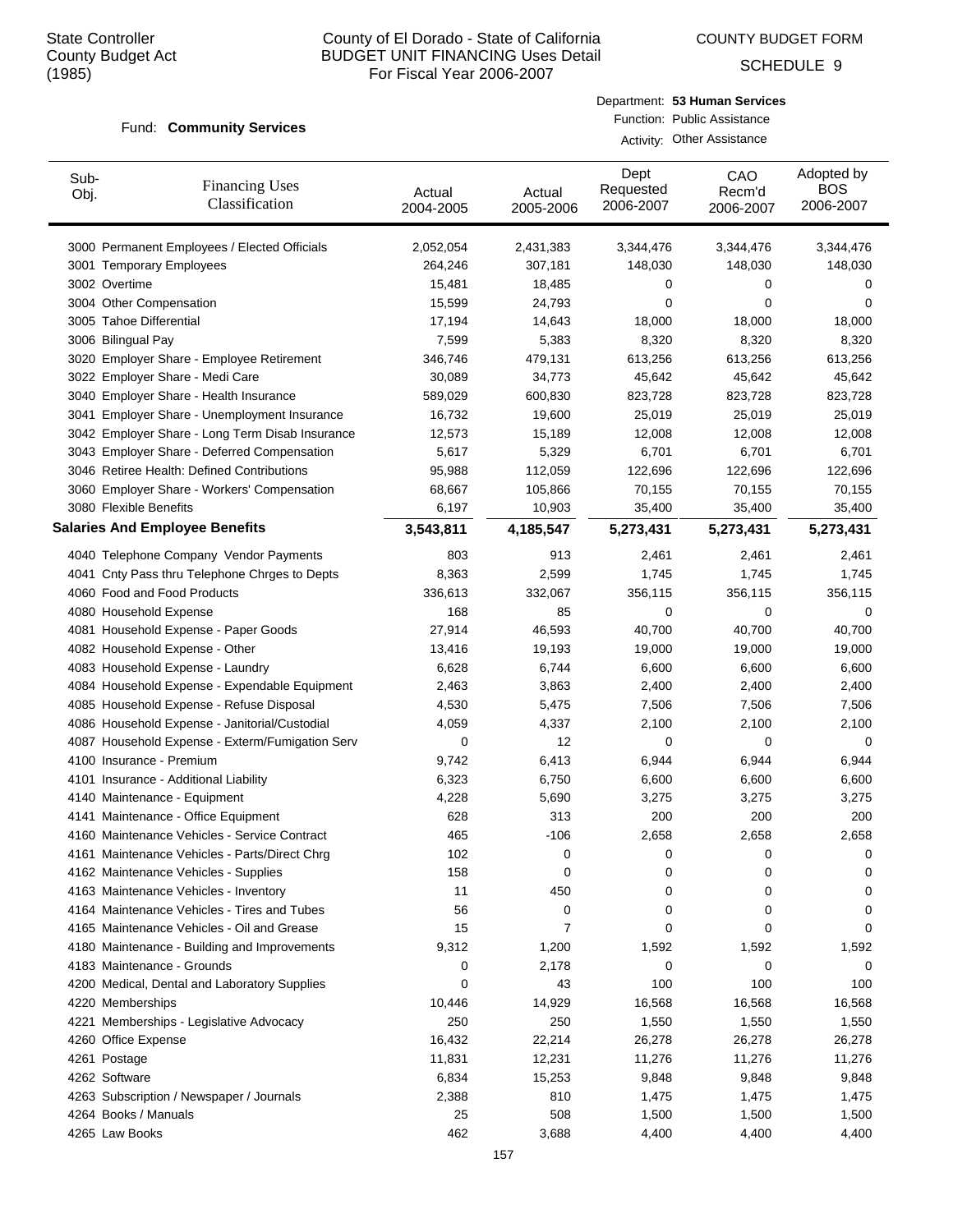COUNTY BUDGET FORM

SCHEDULE 9

#### **Community Services** Fund:

| Department: 53 Human Services |
|-------------------------------|
| Function: Public Assistance   |
| Activity: Other Assistance    |

| Sub-<br>Obj.        | <b>Financing Uses</b><br>Classification         | Actual<br>2004-2005 | Actual<br>2005-2006 | Dept<br>Requested<br>2006-2007 | CAO<br>Recm'd<br>2006-2007 | Adopted by<br><b>BOS</b><br>2006-2007 |
|---------------------|-------------------------------------------------|---------------------|---------------------|--------------------------------|----------------------------|---------------------------------------|
|                     | 4266 Printing / Duplicating                     | 14,881              | 10,753              | 14,500                         | 14,500                     | 14,500                                |
|                     | 4300 Professional and Specialized Services      | 196,167             | 79,442              | 218,244                        | 218,244                    | 218,244                               |
|                     | 4313 Legal Services                             | 39                  | 10                  | 200                            | 200                        | 200                                   |
|                     | 4324 Medical, Dental and Lab Services           | 2,089               | 3,059               | 2,400                          | 2,400                      | 2,400                                 |
|                     | 4400 Publication and Legal Notices              | 4,287               | 1,023               | 975                            | 975                        | 975                                   |
|                     | 4420 Rents and Leases - Equipment               | 14,195              | 16,434              | 18,363                         | 18,363                     | 18,363                                |
|                     | 4440 Rents and Leases- Building/Improvements    | 112,563             | 48,353              | 37,676                         | 37,676                     | 37,676                                |
|                     | 4460 Small Tools and Instruments                | 32                  | 329                 | 1,000                          | 1,000                      | 1,000                                 |
|                     | 4461 Minor Equipment                            | 9,092               | 47,285              | 6,981                          | 6,981                      | 6,981                                 |
|                     | 4462 Minor Computer Equipment                   | 32,927              | 28,767              | 5,300                          | 5,300                      | 5,300                                 |
|                     | 4501 Special Projects                           | 1,045,719           | 740,451             | 1,886,916                      | 1,886,916                  | 1,886,916                             |
|                     | 4503 Staff Development                          | 4,525               | 5,689               | 16,245                         | 16,245                     | 16,245                                |
|                     | 4506 Film Development/Photography Supplies      | 188                 | 218                 | 125                            | 125                        | 125                                   |
|                     | 4532 Client Program Services                    | 376,402             | 497,805             | 1,031,750                      | 1,031,750                  | 1,031,750                             |
|                     | 4539 Contracted Care Management Service         | 0                   | 9,914               | 0                              | 0                          | 0                                     |
|                     | 4600 Transportation and Travel                  | 6,482               | 8,560               | 22,114                         | 22,114                     | 22,114                                |
|                     | 4601 Volunteer - Transportation and Travel      | 0                   | $\mathbf 0$         | 50                             | 50                         | 50                                    |
|                     | 4602 Employee - Private Auto Mileage            | 11,547              | 18,613              | 18,360                         | 18,360                     | 18,360                                |
|                     | 4604 Volunteer - Private Auto Mileage           | 28,254              | 29,491              | 31,647                         | 31,647                     | 31,647                                |
|                     | 4605 Vehicle - Rent Or Lease                    | 24,975              | 29,444              | 34,801                         | 34,801                     | 34,801                                |
|                     | 4606 Fuel Purchases                             | 10,478              | 14,706              | 13,212                         | 13,212                     | 13,212                                |
|                     | 4620 Utilities                                  | 60,530              | 69,223              | 60,485                         | 60,485                     | 60,485                                |
|                     | <b>Services And Supplies</b>                    | 2,440,035           | 2,174,274           | 3,954,235                      | 3,954,235                  | 3,954,235                             |
|                     | 5300 Interfund Expenditures                     | 6,373               | 28,878              | 0                              | 0                          | 0                                     |
|                     | 5301 Intrfnd Exp: Telephone Equip & Support     | 38,758              | 20,468              | 16,457                         | 16,457                     | 16,457                                |
|                     | 5304 Intrfnd Exp: Mail Service                  | 1,962               | 2,584               | 3,303                          | 3,303                      | 3,303                                 |
|                     | 5305 Intrfnd Exp: Stores Support                | 7,882               | 8,007               | 10,250                         | 10,250                     | 10,250                                |
|                     | 5306 Intrfnd Exp: Central Duplicating           | 10,179              | 9,182               | 7,804                          | 7,804                      | 7,804                                 |
|                     | 5307 Intrind Exp: Lease Administration Fee      | 2,046               | 750                 | 3,384                          | 3,384                      | 3,384                                 |
|                     | 5308 Intrfnd Exp: Internal Data Processing      | 48,660              | 45,497              | 69,942                         | 69,942                     | 69,942                                |
|                     | 5314 Intrfnd Exp: PC Support                    | 10,846              | 10,500              | 9,480                          | 9,480                      | 9,480                                 |
|                     | 5316 Intrfnd Exp: IS Software Training          | 0                   | 180                 | 0                              | 0                          | 0                                     |
|                     | 5318 Intrfnd Exp: Maint Buildg & Imprvmnts      | 4,320               | 6,289               | 6,264                          | 6,264                      | 6,264                                 |
|                     | 5320 Intrfnd Exp: Network Support               | 38,029              | 40,322              | 56,598                         | 56,598                     | 56,598                                |
|                     | 5321 Intrfnd Exp: Collections                   | 38                  | 0                   | 0                              | 0                          | 0                                     |
|                     | 5330 Intrfnd Exp: Allocated Salaries & Benefits | 24,231              | 30,239              | 38,500                         | 38,500                     | 38,500                                |
|                     | 5331 Intrfnd Exp: Allocated Services & Supplies | 0                   | 7,763               | 11,377                         | 11,377                     | 11,377                                |
|                     | <b>Other Charges</b>                            | 193,325             | 210,658             | 233,359                        | 233,359                    | 233,359                               |
|                     | 6025 Fixed Assets - Leasehold Improvements      | 31,164              | 199,979             | 0                              | 0                          | 0                                     |
|                     | 6040 Fixed Assets - Equipment                   | 2,041               | 48,951              | 20,795                         | 20,795                     | 20,795                                |
|                     | 6042 Fixed Assets - Computer Sys Equipment      | 3,202               | 2,599               | 0                              | 0                          | 0                                     |
| <b>Fixed Assets</b> |                                                 | 36,407              | 251,530             | 20,795                         | 20,795                     | 20,795                                |
|                     | 7235 Intrafnd: Privacy/Compliance Program       | 0                   | 0                   | 5,300                          | 5,300                      | 5,300                                 |
|                     | 7250 Intrafnd: Non General Fund Types           | $-180,297$          | $-30,798$           | $-20,000$                      | $-112,989$                 | $-112,989$                            |
|                     | <b>Intrafund Transfers</b>                      | $-180,297$          | $-30,798$           | $-14,700$                      | $-107,689$                 | $-107,689$                            |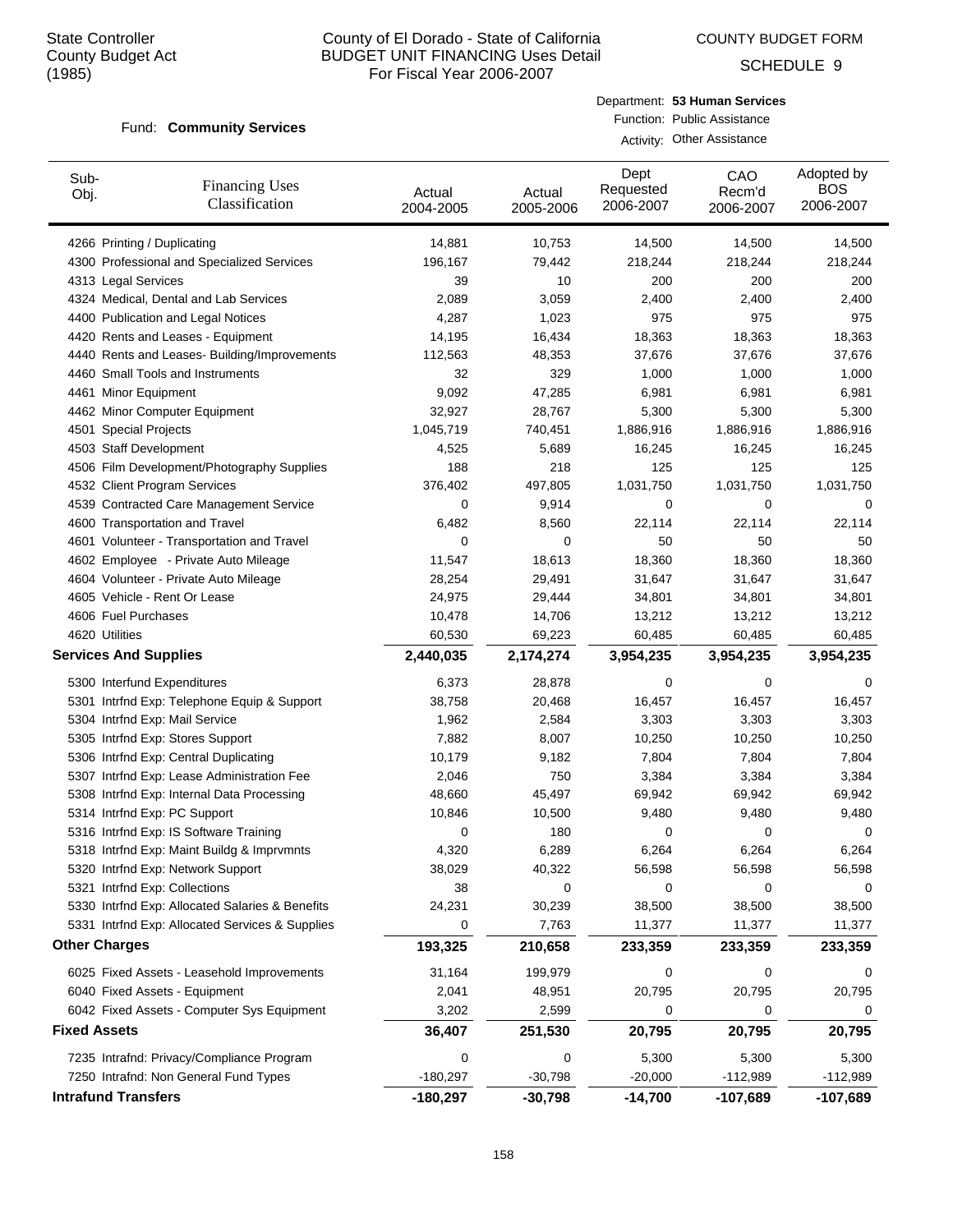COUNTY BUDGET FORM

SCHEDULE 9

|              | Fund: Community Services                                           |                     |                     |                                | Department: 53 Human Services<br>Function: Public Assistance<br>Activity: Other Assistance |                                       |
|--------------|--------------------------------------------------------------------|---------------------|---------------------|--------------------------------|--------------------------------------------------------------------------------------------|---------------------------------------|
| Sub-<br>Obj. | <b>Financing Uses</b><br>Classification                            | Actual<br>2004-2005 | Actual<br>2005-2006 | Dept<br>Requested<br>2006-2007 | CAO<br>Recm'd<br>2006-2007                                                                 | Adopted by<br><b>BOS</b><br>2006-2007 |
|              | <b>Total Financing Uses</b>                                        | 6,033,281           | 6,791,210           | 9,467,120                      | 9.374.131                                                                                  | 9,374,131                             |
|              | <b>Less Department Estimated Revenues</b>                          | 6,276,806           | 7.164.119           | 9,151,079                      | 9.151.079                                                                                  | 9,151,079                             |
|              | <b>Department Use of Community</b><br><b>Services Fund Balance</b> | $-243,525$          | $-372.909$          | 316.041                        | 223,052                                                                                    | 223,052                               |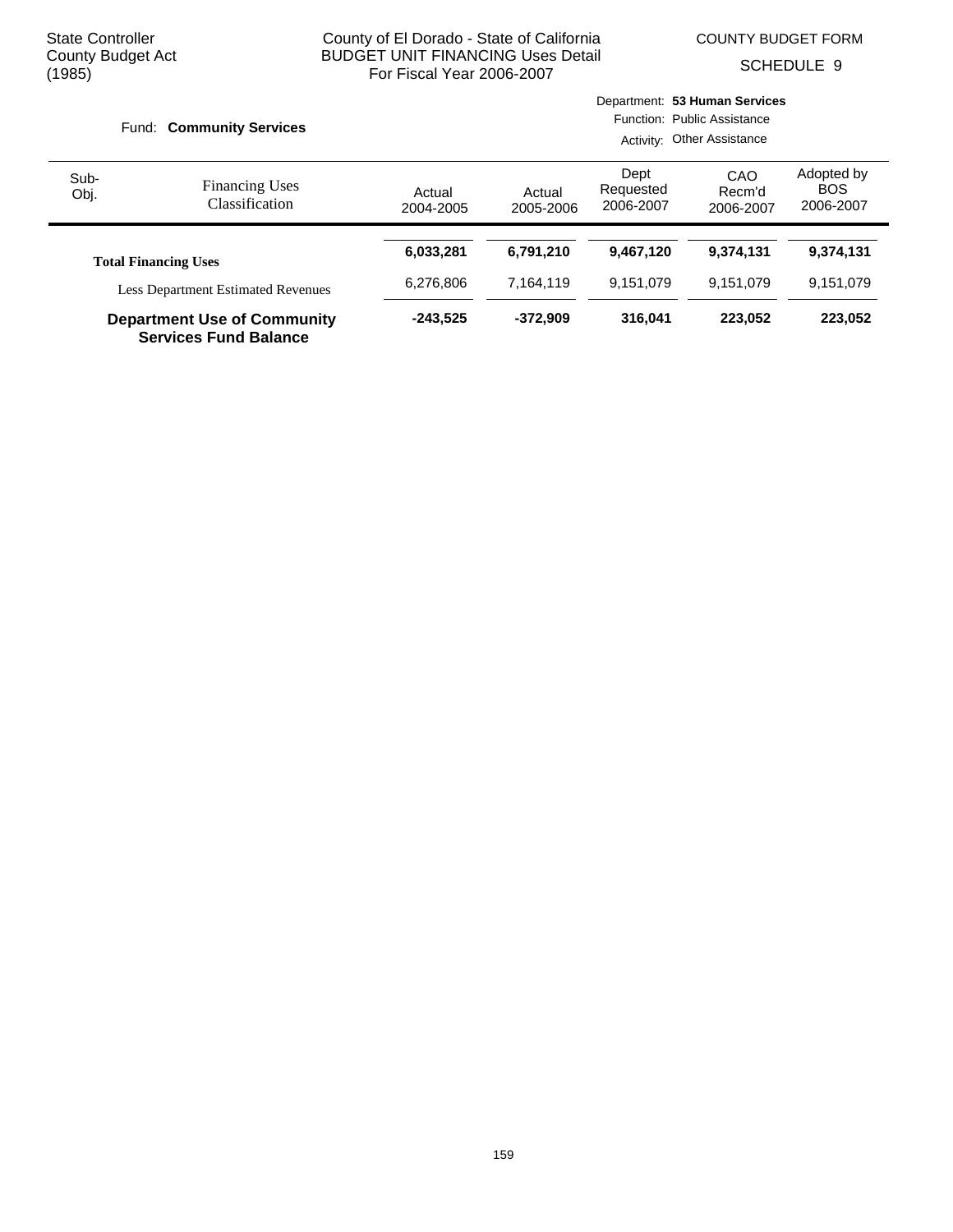COUNTY BUDGET FORM

SCHEDULE 9

#### Fund: Social Services SB163 Wraparound

#### Department: **53 Human Services** Function: Public Assistance

Activity: Administration

| Sub-<br>Obj.                 | <b>Financing Uses</b><br>Classification                                          | Actual<br>2004-2005 | Actual<br>2005-2006 | Dept<br>Requested<br>2006-2007 | CAO<br>Recm'd<br>2006-2007 | Adopted by<br><b>BOS</b><br>2006-2007 |
|------------------------------|----------------------------------------------------------------------------------|---------------------|---------------------|--------------------------------|----------------------------|---------------------------------------|
| 4266 Printing / Duplicating  |                                                                                  | 0                   | 0                   | 1,000                          | 1,000                      | 1,000                                 |
| 4501 Special Projects        |                                                                                  | 0                   | 0                   | 0                              | 127,565                    | 127,565                               |
| <b>Services And Supplies</b> |                                                                                  | 0                   | $\mathbf 0$         | 1,000                          | 128,565                    | 128,565                               |
| 5017 Foster Care             |                                                                                  | $-6,371$            | 0                   | 15,000                         | 15,000                     | 15,000                                |
|                              | 5300 Interfund Expenditures                                                      | 0                   | 80                  | 0                              | 0                          | $\Omega$                              |
|                              | 5330 Intrfnd Exp: Allocated Salaries & Benefits                                  | 0                   | 58,337              | 183,662                        | 183,662                    | 183,662                               |
| <b>Other Charges</b>         |                                                                                  | $-6,371$            | 58,417              | 198,662                        | 198,662                    | 198,662                               |
|                              | 7250 Intrafnd: Non General Fund Types                                            | 111,036             | 118,026             | 240,773                        | 240,773                    | 240,773                               |
| <b>Intrafund Transfers</b>   |                                                                                  | 111,036             | 118,026             | 240,773                        | 240,773                    | 240,773                               |
|                              | 7300 Appropriation For Contingencies                                             | 0                   | 0                   | 127,565                        | 0                          | 0                                     |
|                              | <b>Appropriation For Contingencies</b>                                           | 0                   | $\mathbf 0$         | 127,565                        | $\bf{0}$                   | 0                                     |
|                              | <b>Total Financing Uses</b>                                                      | 104,665             | 176,443             | 568,000                        | 568,000                    | 568,000                               |
|                              | <b>Less Department Estimated Revenues</b>                                        | 287,442             | 274,772             | 330,000                        | 330,000                    | 330,000                               |
|                              | <b>Department Use of Social Services</b><br><b>SB163 Wraparound Fund Balance</b> | $-182,777$          | $-98,329$           | 238,000                        | 238,000                    | 238,000                               |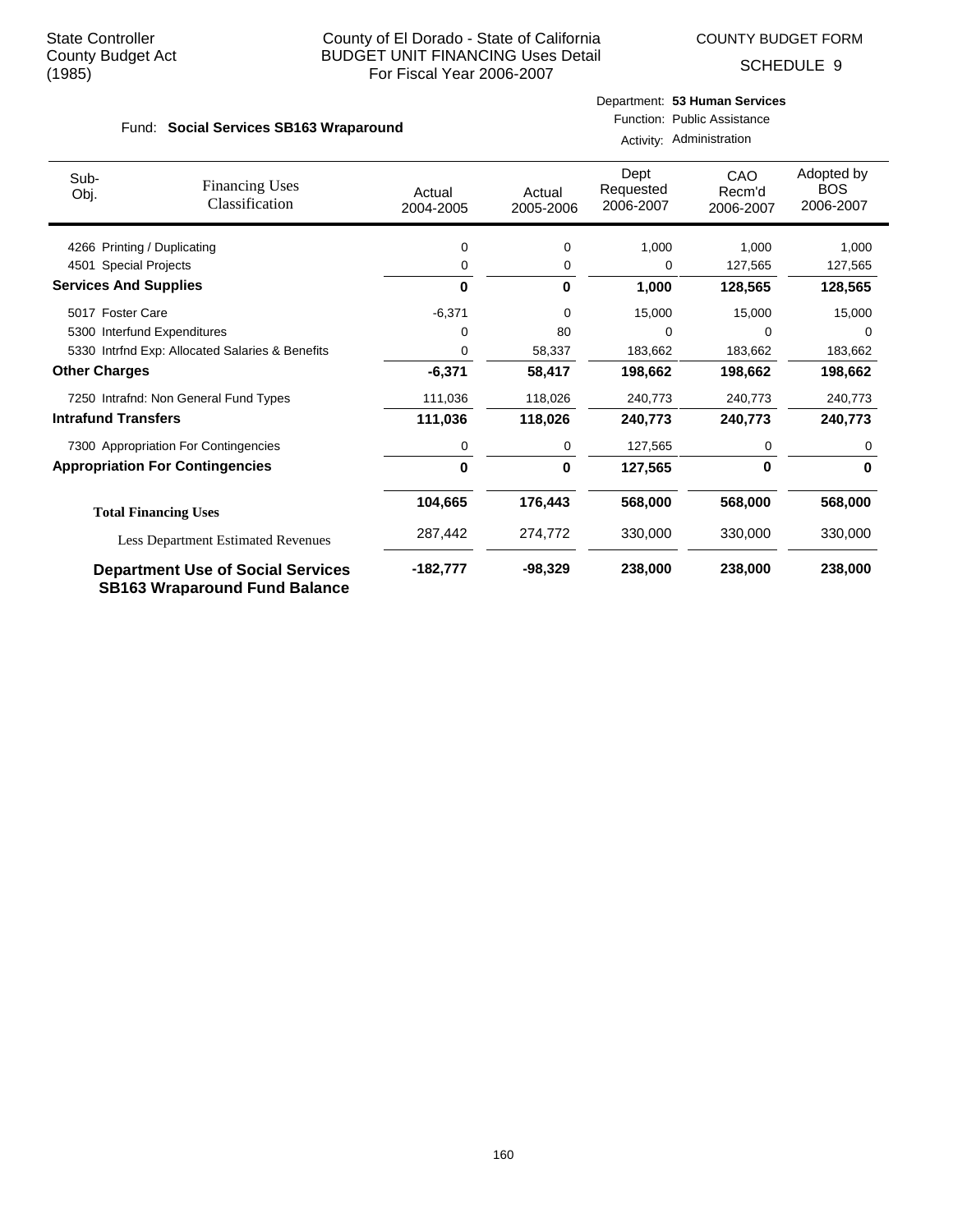COUNTY BUDGET FORM

Department: **60 Library** Function: Education

SCHEDULE 9

#### Fund: General Fund

|              |                                                 |                     |                     |                                | <b>Activity: Library Services</b> |                                       |
|--------------|-------------------------------------------------|---------------------|---------------------|--------------------------------|-----------------------------------|---------------------------------------|
| Sub-<br>Obj. | <b>Financing Uses</b><br>Classification         | Actual<br>2004-2005 | Actual<br>2005-2006 | Dept<br>Requested<br>2006-2007 | CAO<br>Recm'd<br>2006-2007        | Adopted by<br><b>BOS</b><br>2006-2007 |
|              | 3000 Permanent Employees / Elected Officials    | 927,287             | 1,089,043           | 1,434,458                      | 1,434,458                         | 1,434,458                             |
|              | 3001 Temporary Employees                        | 99,122              | 101,777             | 131,750                        | 117,200                           | 117,200                               |
|              | 3002 Overtime                                   | 3,983               | 296                 | 0                              | 0                                 | 0                                     |
|              | 3004 Other Compensation                         | 25,457              | 11,487              | 0                              | 0                                 | 0                                     |
|              | 3005 Tahoe Differential                         | 11,164              | 13,250              | 13,200                         | 13,200                            | 13,200                                |
|              | 3006 Bilingual Pay                              | 1,049               | 2,044               | 2,600                          | 2,600                             | 2,600                                 |
|              | 3020 Employer Share - Employee Retirement       | 149,528             | 211,228             | 237,077                        | 237,077                           | 237,077                               |
|              | 3022 Employer Share - Medi Care                 | 12,824              | 14,922              | 14,613                         | 14,613                            | 14,613                                |
|              | 3040 Employer Share - Health Insurance          | 259,528             | 267,620             | 322,008                        | 322,008                           | 322,008                               |
|              | 3041 Employer Share - Unemployment Insurance    | 8,158               | 8,789               | 9,838                          | 9,838                             | 9,838                                 |
|              | 3042 Employer Share - Long Term Disab Insurance | 4,865               | 6,159               | 4,722                          | 4,722                             | 4,722                                 |
|              | 3043 Employer Share - Deferred Compensation     | 2,744               | 3,099               | 3,060                          | 3,060                             | 3,060                                 |
|              | 3046 Retiree Health: Defined Contributions      | 37,285              | 42,646              | 52,618                         | 52,618                            | 52,618                                |
|              | 3060 Employer Share - Workers' Compensation     | 64,458              | 45,825              | 31,232                         | 31,232                            | 31,232                                |
|              | 3080 Flexible Benefits                          | 3,372               | 4,502               | 4,500                          | 4,500                             | 4,500                                 |
|              | <b>Salaries And Employee Benefits</b>           | 1,610,824           | 1,822,687           | 2,261,676                      | 2,247,126                         | 2,247,126                             |
|              | 4040 Telephone Company Vendor Payments          | 227                 | 139                 | 200                            | 200                               | 200                                   |
|              | 4041 Cnty Pass thru Telephone Chrges to Depts   | 23,113              | 3,183               | 23,600                         | 23,600                            | 23,600                                |
|              | 4085 Household Expense - Refuse Disposal        | 3,655               | 2,655               | 2,980                          | 2,980                             | 2,980                                 |
|              | 4086 Household Expense - Janitorial/Custodial   | 12,924              | 16,472              | 24,400                         | 21,600                            | 21,600                                |
|              | 4100 Insurance - Premium                        | 8,248               | 5,667               | 5,408                          | 5,410                             | 5,410                                 |
|              | 4140 Maintenance - Equipment                    | 252                 | 855                 | 2,750                          | 2,750                             | 2,750                                 |
|              | 4143 Maintenance - Service Contracts            | 0                   | 1,245               | 0                              | 0                                 | 0                                     |
|              | 4160 Maintenance Vehicles - Service Contract    | 0                   | 0                   | 700                            | 700                               | 700                                   |
|              | 4180 Maintenance - Building and Improvements    | 1,731               | 1,906               | 3,750                          | 3,750                             | 3,750                                 |
|              | 4220 Memberships                                | 5,063               | 5,294               | 5,925                          | 5,925                             | 5,925                                 |
|              | 4221 Memberships - Legislative Advocacy         | 910                 | 750                 | 1,570                          | 1,570                             | 1,570                                 |
|              | 4260 Office Expense                             | 23,371              | 39,884              | 34,500                         | 30,300                            | 30,300                                |
|              | 4261 Postage                                    | 6,365               | 6,395               | 6,900                          | 6,900                             | 6,900                                 |
|              | 4262 Software                                   | $\mathbf 0$         | 1,854               | 0                              | 0                                 | 0                                     |
|              | 4267 On-Line Subscriptions                      | 0                   | 0                   | 0                              | 43,200                            | 43,200                                |
|              | 4300 Professional and Specialized Services      | 62,902              | 44,096              | 23,000                         | 15,000                            | 15,000                                |
|              | 4324 Medical, Dental and Lab Services           | 2,317               | 2,559               | 2,000                          | 2,000                             | 2,000                                 |
|              | 4400 Publication and Legal Notices              | 275                 | 787                 | 100                            | 100                               | 100                                   |
|              | 4420 Rents and Leases - Equipment               | 2,672               | 8,715               | 13,450                         | 13,450                            | 13,450                                |
|              | 4421 Security System                            | 0                   | 185                 | 0                              | 0                                 | 0                                     |
|              | 4440 Rents and Leases- Building/Improvements    | 25,464              | 26,901              | 25,300                         | 25,300                            | 25,300                                |
|              | 4461 Minor Equipment                            | 449                 | 66,093              | 5,500                          | 5,500                             | 5,500                                 |
|              | 4462 Minor Computer Equipment                   | 17,311              | 85,506              | 42,500                         | 29,900                            | 29,900                                |
|              | 4500 Special Departmental Expense               | 25                  | 0                   | 0                              | 0                                 | 0                                     |
|              | 4503 Staff Development                          | 1,275               | 3,375               | 1,200                          | 1,200                             | 1,200                                 |
|              | 4506 Film Development/Photography Supplies      | 0                   | $-1,360$            | 0                              | 0                                 | 0                                     |
|              | 4508 Snow Removal                               | 240                 | 300                 | 200                            | 200                               | 200                                   |
|              | 4516 Library - Circulating Library Books        | 176,981             | 134,053             | 129,500                        | 129,500                           | 129,500                               |
|              | 4517 Library - Adult / Audio Visual             | 45,370              | 43,887              | 32,300                         | 32,300                            | 32,300                                |
|              | 4518 Library - Subscriptions                    | 42,253              | 44,541              | 71,900                         | 28,700                            | 28,700                                |
|              | 4519 Library - Microfilm Purchase               | 2,503               | 1,825               | 1,200                          | 1,200                             | 1,200                                 |
|              | 4529 Software License                           | 25,394              | 44,783              | 34,500                         | 34,500                            | 34,500                                |
|              |                                                 |                     |                     |                                |                                   |                                       |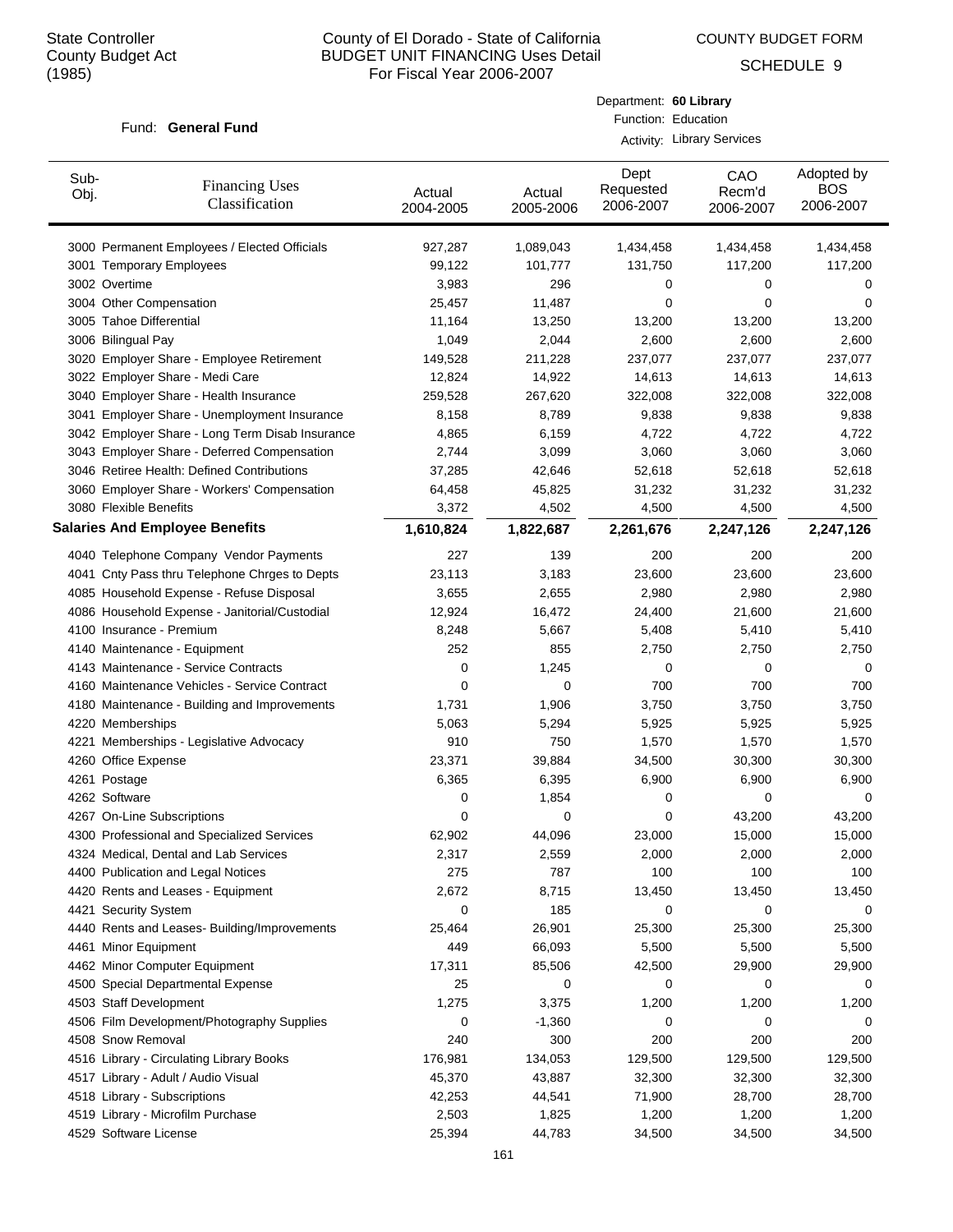COUNTY BUDGET FORM

Department: **60 Library**

SCHEDULE 9

| Fund: General Fund           |                                              | Function: Education<br>Activity: Library Services |                     |                                |                                   |                                       |  |  |
|------------------------------|----------------------------------------------|---------------------------------------------------|---------------------|--------------------------------|-----------------------------------|---------------------------------------|--|--|
| Sub-<br>Obj.                 | <b>Financing Uses</b><br>Classification      | Actual<br>2004-2005                               | Actual<br>2005-2006 | Dept<br>Requested<br>2006-2007 | <b>CAO</b><br>Recm'd<br>2006-2007 | Adopted by<br><b>BOS</b><br>2006-2007 |  |  |
|                              | 4600 Transportation and Travel               | 1,416                                             | 1,975               | 3,500                          | 3,500                             | 3,500                                 |  |  |
|                              | 4602 Employee - Private Auto Mileage         | 1,821                                             | 2,834               | 4,650                          | 4,650                             | 4,650                                 |  |  |
|                              | 4605 Vehicle - Rent Or Lease                 | 56                                                | 57                  | 0                              | 0                                 | 0                                     |  |  |
| 4606 Fuel Purchases          |                                              | 1,782                                             | 1,093               | 3,000                          | 3,000                             | 3,000                                 |  |  |
| 4620 Utilities               |                                              | 60,112                                            | 79,689              | 98,300                         | 98,300                            | 98,300                                |  |  |
| <b>Services And Supplies</b> |                                              | 556,477                                           | 678,192             | 604,783                        | 577,185                           | 577,185                               |  |  |
|                              | 5300 Interfund Expenditures                  | 3,803                                             | 4,925               | 6,000                          | 6,000                             | 6,000                                 |  |  |
|                              | 5322 Intrfnd Exp: Privacy/Compliance Program | 0                                                 | 0                   | 2,139                          | 2,139                             | 2,139                                 |  |  |
| <b>Other Charges</b>         |                                              | 3,803                                             | 4,925               | 8,139                          | 8,139                             | 8,139                                 |  |  |
|                              | 6042 Fixed Assets - Computer Sys Equipment   | 0                                                 | 14,933              | 0                              | 0                                 | 0                                     |  |  |
| <b>Fixed Assets</b>          |                                              | 0                                                 | 14,933              | $\bf{0}$                       | $\bf{0}$                          | 0                                     |  |  |
| $7000 - 1 + 1 = 0 = 1$       |                                              | $\overline{1}$                                    | $\sim$              | $\sim$                         | $\sim$                            | $\sim$                                |  |  |

| <b>Fixed Assets</b>                                                             | 0         | 14,933    | 0         | 0         | 0         |
|---------------------------------------------------------------------------------|-----------|-----------|-----------|-----------|-----------|
| 7200 Intrafund Transfers                                                        | 1,142     | 669       | 668       | 668       | 668       |
| 7210 Intrafnd Transfers: Collections                                            | 1,137     | 2,087     | 2,000     | 2,000     | 2,000     |
| 7220 Intrafnd: Telephone Equipment and Support                                  | 12,960    | 23,201    | 16,050    | 16,050    | 16,050    |
| 7223 Intrafnd: Mail Service                                                     | 3,046     | 3,346     | $\Omega$  | 4,652     | 4,652     |
| 7224 Intrafnd: Stores Support                                                   | 1,395     | 1,299     | 1,500     | 1,279     | 1,279     |
| 7225 Intrafnd: Central Duplicating                                              | 730       | 631       | 700       | 700       | 700       |
| 7226 Intrafnd: Lease Administration Fee                                         | 3,140     | 3,195     | 1,241     | 1,241     | 1,241     |
| Intrafnd: Internal Data Processing<br>7227                                      | 17,626    | 14,592    | 17,899    | 17,899    | 17,899    |
| Intrafnd: PC Support<br>7229                                                    | 339       | 764       | 1,000     | 1,000     | 1,000     |
| 7232 Intrafnd: Maint Bldg & Improvmnts                                          | 7,380     | 1,306     | 2,000     | 2,000     | 2,000     |
| 7234 Intrafnd: Network Support                                                  | 10,922    | 12,020    | 21,283    | 21,282    | 21,282    |
| Intrafund Transfers                                                             | 59,816    | 63,109    | 64,341    | 68,771    | 68,771    |
| <b>Total Financing Uses</b>                                                     | 2,230,920 | 2,583,847 | 2,938,939 | 2,901,221 | 2,901,221 |
| <b>Less Department Estimated Revenues</b>                                       | 1,517,178 | 1,358,685 | 1,306,400 | 1,341,400 | 1,341,400 |
| <b>Department Use of Other General</b><br><b>Fund Sources (Net County Cost)</b> | 713,742   | 1,225,162 | 1,632,539 | 1,559,821 | 1,559,821 |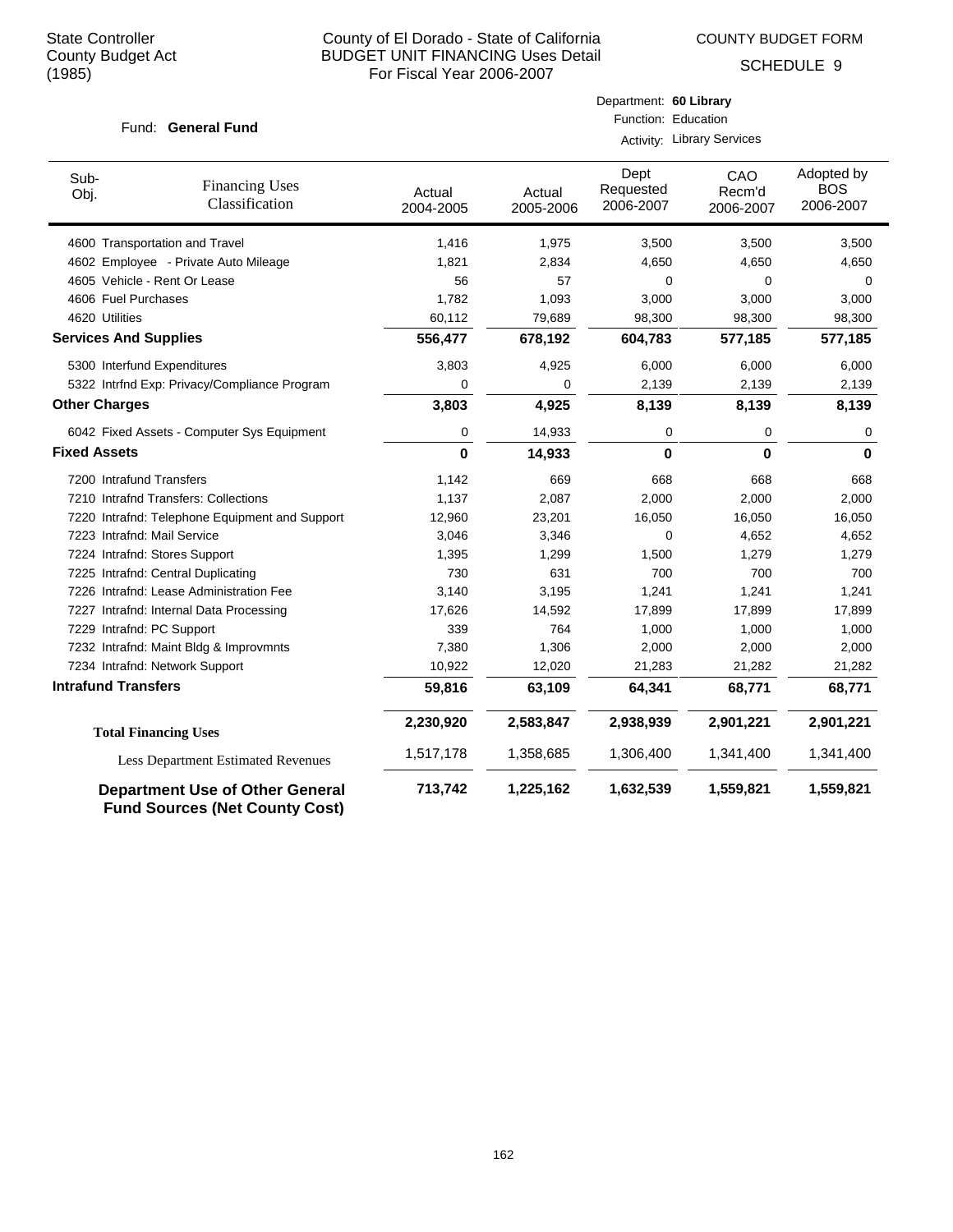COUNTY BUDGET FORM

SCHEDULE 9

#### Fund: General Fund

Department: **61 Univ of CA Cooperative Ext** Function: Education

Activity: Agricultural Education

| Sub-<br>Obj.                 | <b>Financing Uses</b><br>Classification         | Actual<br>2004-2005 | Actual<br>2005-2006 | Dept<br>Requested<br>2006-2007 | CAO<br>Recm'd<br>2006-2007 | Adopted by<br><b>BOS</b><br>2006-2007 |
|------------------------------|-------------------------------------------------|---------------------|---------------------|--------------------------------|----------------------------|---------------------------------------|
|                              | 3000 Permanent Employees / Elected Officials    | 106,866             | 124,664             | 143,908                        | 143,908                    | 143,908                               |
| 3001 Temporary Employees     |                                                 | 0                   | 9,085               | 15,737                         | 15,737                     | 15,737                                |
| 3002 Overtime                |                                                 | 2,530               | 0                   | 0                              | 0                          | 0                                     |
| 3004 Other Compensation      |                                                 | 7,543               | 0                   | 0                              | $\mathbf 0$                | 0                                     |
|                              | 3020 Employer Share - Employee Retirement       | 17,944              | 23,753              | 25,537                         | 25,537                     | 25,537                                |
|                              | 3022 Employer Share - Medi Care                 | 1,664               | 1,838               | 2,316                          | 2,316                      | 2,316                                 |
|                              | 3040 Employer Share - Health Insurance          | 33,432              | 40,013              | 38,173                         | 38,173                     | 38,173                                |
|                              | 3041 Employer Share - Unemployment Insurance    | 823                 | 940                 | 1,197                          | 1,197                      | 1,197                                 |
|                              | 3042 Employer Share - Long Term Disab Insurance | 610                 | 707                 | 518                            | 518                        | 518                                   |
|                              | 3046 Retiree Health: Defined Contributions      | 5,289               | 6,049               | 6,437                          | 6,437                      | 6,437                                 |
|                              | 3060 Employer Share - Workers' Compensation     | 6,022               | 6,466               | 4,926                          | 4,926                      | 4,926                                 |
| 3080 Flexible Benefits       |                                                 | 2,769               | 0                   | 6,000                          | 6,000                      | 6,000                                 |
|                              | <b>Salaries And Employee Benefits</b>           | 185,492             | 213,514             | 244,749                        | 244,749                    | 244,749                               |
|                              | 4041 Cnty Pass thru Telephone Chrges to Depts   | 1,284               | 328                 | 2,170                          | 2,170                      | 2,170                                 |
| 4100 Insurance - Premium     |                                                 | 1,502               | 1,076               | 1,069                          | 1,069                      | 1,069                                 |
| 4220 Memberships             |                                                 | 0                   | 128                 | 130                            | 130                        | 130                                   |
| 4260 Office Expense          |                                                 | 3,719               | 3,625               | 3,990                          | 3,990                      | 3,990                                 |
| 4261 Postage                 |                                                 | 0                   | 0                   | 0                              | 0                          | 0                                     |
|                              | 4263 Subscription / Newspaper / Journals        | 0                   | 76                  | 250                            | 250                        | 250                                   |
| 4264 Books / Manuals         |                                                 | 0                   | 219                 | 250                            | 250                        | 250                                   |
| 4266 Printing / Duplicating  |                                                 | 0                   | 129                 | 0                              | 0                          | 0                                     |
|                              | 4420 Rents and Leases - Equipment               | 888                 | 1,500               | 3,415                          | 3,415                      | 3,415                                 |
|                              | 4440 Rents and Leases- Building/Improvements    | 0                   | 588                 | 600                            | 600                        | 600                                   |
| 4461 Minor Equipment         |                                                 | 230                 | 0                   | 150                            | 150                        | 150                                   |
|                              | 4462 Minor Computer Equipment                   | 2,758               | 1,633               | 1,500                          | 1,500                      | 1,500                                 |
|                              | 4500 Special Departmental Expense               | $-4,428$            | $-1,772$            | 750                            | 750                        | 750                                   |
| 4503 Staff Development       |                                                 | 0                   | 1,347               | 670                            | 670                        | 670                                   |
|                              | 4600 Transportation and Travel                  | 16                  | 0                   | 0                              | $\mathbf 0$                | 0                                     |
|                              | 4602 Employee - Private Auto Mileage            | 2,933               | 3,527               | 5,950                          | 5,950                      | 5,950                                 |
| <b>Services And Supplies</b> |                                                 | 8,902               | 12,405              | 20,894                         | 20,894                     | 20,894                                |
|                              | 5240 Contribution To Non-county Governmental    | 27,527              | 27,835              | 61,450                         | 61,450                     | 61,450                                |
| 5300 Interfund Expenditures  |                                                 | 100                 | 160                 | 100                            | 100                        | 100                                   |
|                              | 5322 Intrfnd Exp: Privacy/Compliance Program    | 0                   | 0                   | 262                            | 262                        | 262                                   |
| <b>Other Charges</b>         |                                                 | 27,627              | 27,995              | 61,812                         | 61,812                     | 61,812                                |
| 7200 Intrafund Transfers     |                                                 | 0                   | $-1,000$            | 0                              | 0                          | 0                                     |
|                              | 7220 Intrafnd: Telephone Equipment and Support  | 6,106               | 4,919               | 5,190                          | 5,190                      | 5,190                                 |
| 7223 Intrafnd: Mail Service  |                                                 | 1,083               | 1,304               | 1,530                          | 1,530                      | 1,530                                 |
|                              | 7224 Intrafnd: Stores Support                   | 619                 | 600                 | 568                            | 568                        | 568                                   |
|                              | 7225 Intrafnd: Central Duplicating              | 5,278               | 4,931               | 3,525                          | 3,525                      | 3,525                                 |
|                              | 7227 Intrafnd: Internal Data Processing         | 3,559               | 2,806               | 3,647                          | 3,647                      | 3,647                                 |
| 7229 Intrafnd: PC Support    |                                                 | 780                 | 240                 | 480                            | 480                        | 480                                   |
|                              | 7232 Intrafnd: Maint Bldg & Improvmnts          | 481                 | 261                 | 360                            | 360                        | 360                                   |
|                              | 7234 Intrafnd: Network Support                  | 3,107               | 3,034               | 1,722                          | 1,722                      | 1,722                                 |
| <b>Intrafund Transfers</b>   |                                                 | 21,013              | 17,096              | 17,022                         | 17,022                     | 17,022                                |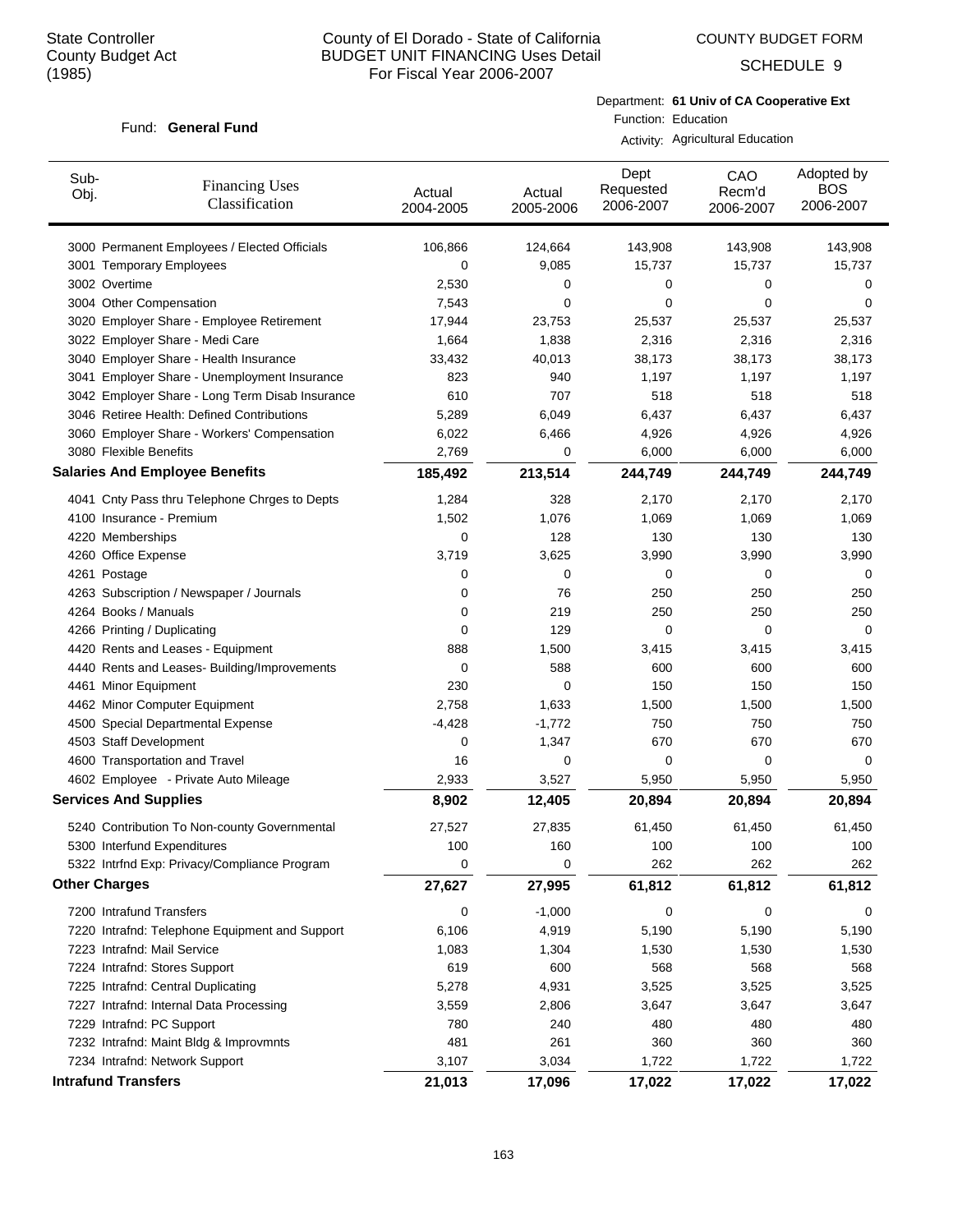Department: **61 Univ of CA Cooperative Ext**

SCHEDULE 9

|              | Fund: General Fund                                                              |                     |                     | Function: Education<br>Activity: Agricultural Education |                            |                                       |  |
|--------------|---------------------------------------------------------------------------------|---------------------|---------------------|---------------------------------------------------------|----------------------------|---------------------------------------|--|
| Sub-<br>Obj. | <b>Financing Uses</b><br>Classification                                         | Actual<br>2004-2005 | Actual<br>2005-2006 | Dept<br>Requested<br>2006-2007                          | CAO<br>Recm'd<br>2006-2007 | Adopted by<br><b>BOS</b><br>2006-2007 |  |
|              |                                                                                 | 243.035             | 271.009             | 344.477                                                 | 344,477                    | 344,477                               |  |
|              | <b>Total Financing Uses</b>                                                     |                     |                     |                                                         |                            |                                       |  |
|              | <b>Less Department Estimated Revenues</b>                                       | 39.265              | 37.294              | 36.100                                                  | 36.100                     | 36,100                                |  |
|              | <b>Department Use of Other General</b><br><b>Fund Sources (Net County Cost)</b> | 203.770             | 233,716             | 308,377                                                 | 308,377                    | 308,377                               |  |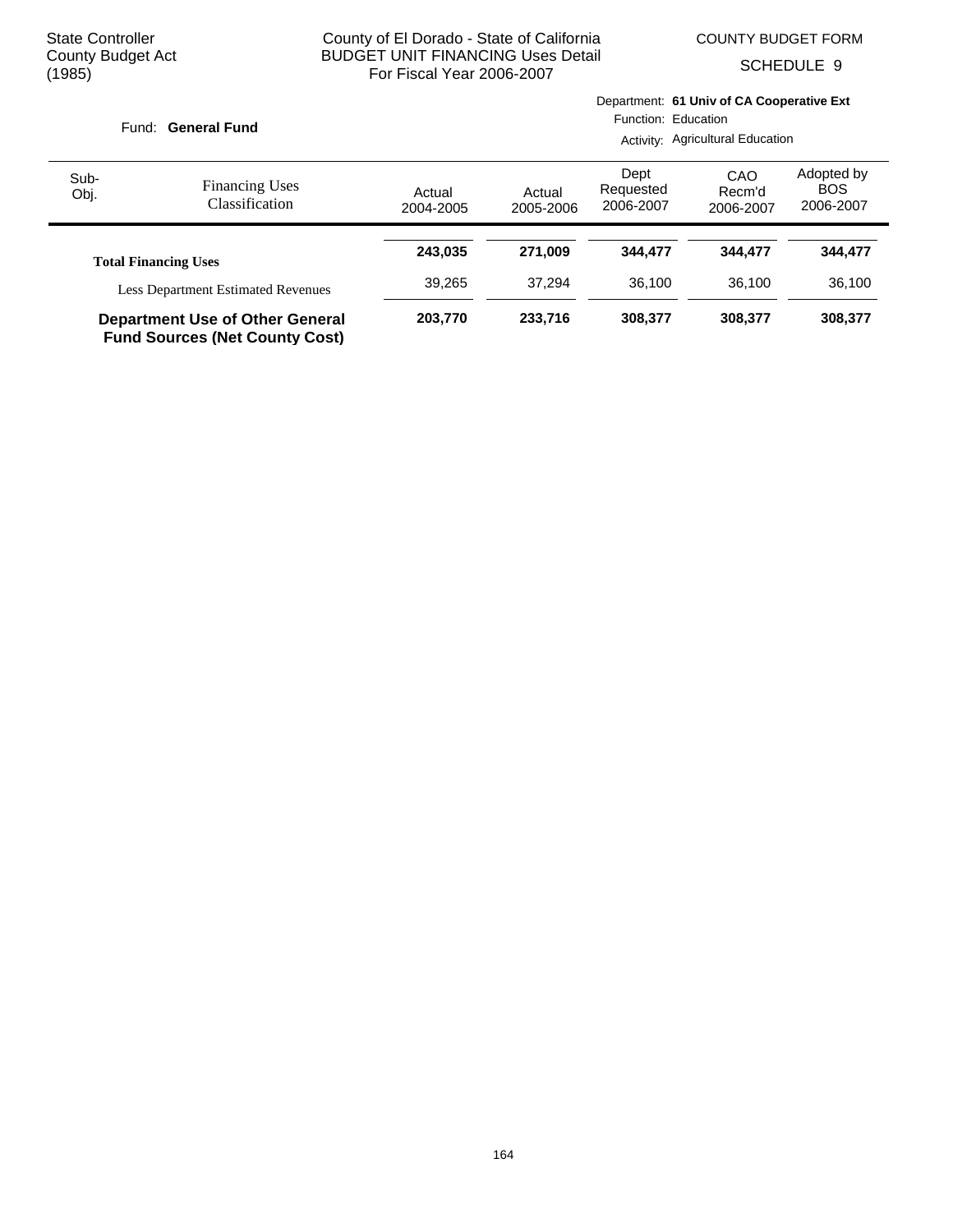COUNTY BUDGET FORM

SCHEDULE 9

#### **Fish and Game** Fund:

# Department: **70 Fish and Game Preservation**

Function: Public Protection

|                                |                                                                            | Activity: Other Protection |                     |                                |                            |                                       |  |  |
|--------------------------------|----------------------------------------------------------------------------|----------------------------|---------------------|--------------------------------|----------------------------|---------------------------------------|--|--|
| Sub-<br>Obj.                   | <b>Financing Uses</b><br>Classification                                    | Actual<br>2004-2005        | Actual<br>2005-2006 | Dept<br>Requested<br>2006-2007 | CAO<br>Recm'd<br>2006-2007 | Adopted by<br><b>BOS</b><br>2006-2007 |  |  |
|                                | 4500 Special Departmental Expense                                          | $\mathbf 0$                | 1,964               | 9,000                          | 9,000                      | 9,000                                 |  |  |
| 4501 Special Projects          |                                                                            | 397                        | 463                 | 0                              |                            | 0                                     |  |  |
| 4600 Transportation and Travel |                                                                            | 397                        | 0                   | 0                              | 0                          | 0                                     |  |  |
| <b>Services And Supplies</b>   |                                                                            | 794                        | 2,427               | 9,000                          | 9,000                      | 9,000                                 |  |  |
|                                | <b>Total Financing Uses</b>                                                | 794                        | 2,427               | 9,000                          | 9,000                      | 9,000                                 |  |  |
|                                | <b>Less Department Estimated Revenues</b>                                  | 3,531                      | 14.385              | 2,200                          | 2,200                      | 2,200                                 |  |  |
|                                | <b>Department Use of Fish and Game</b><br><b>Fund Balance and Reserves</b> | $-2,738$                   | $-11,958$           | 6,800                          | 6,800                      | 6,800                                 |  |  |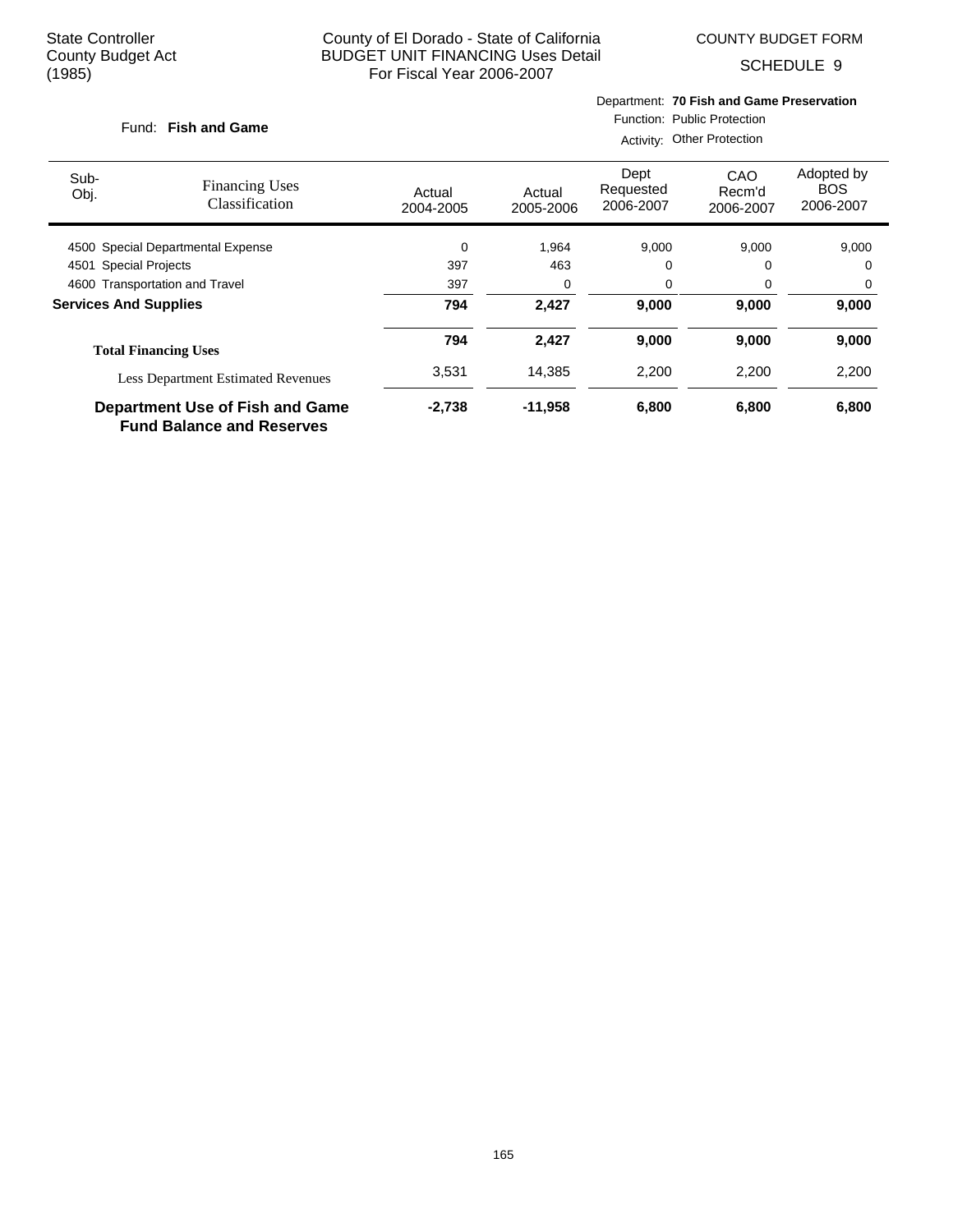#### State Controller 
County County of El Dorado - State of California<br>
COUNTY BUDGET FORM
County Budget Act

BUDGET UNIT FINANCING Uses Detail

COUNTY BUDGET EORM

COUNTY BUDGET LINIT FINANCING USes Detail

COUNTY BUDGET EORM County Budget Act BUDGET UNIT FINANCING Uses Detail<br>(1985) For Fiscal Year 2006-200 For Fiscal Year 2006-200

#### **FUND: Countywide Special Revenue FUND: Countywide Special Revenue Function: Multiple Functions**

# Department: **77 Countywide Special Revenue**

Activity: Multiple Activities

| Sub-<br>Obj.         | <b>Financing Uses</b><br>Classification       | Actual<br>2004-2005 | Actual<br>2005-2006 | Department<br>Requested<br>2006-2007 | CAO<br>Recm'd<br>2006-2007 | Adopted by<br><b>BOS</b><br>2006-2007 |
|----------------------|-----------------------------------------------|---------------------|---------------------|--------------------------------------|----------------------------|---------------------------------------|
|                      |                                               |                     |                     |                                      |                            |                                       |
|                      | 4040 Telephone Company Vendor Payments        | $\mathbf 0$         | 0                   | 500                                  | 500                        | 500                                   |
|                      | 4201 Medical: Field Supplies                  | $\mathbf 0$         | 90                  | 0                                    | 0                          | $\mathbf 0$                           |
|                      | 4260 Office Expense                           | 3,734               | 4.749               | 1,050                                | 5,050                      | 5,050                                 |
|                      | 4261 Postage                                  | 0                   | $\mathbf 0$         | 100                                  | 100                        | 100                                   |
|                      | 4262 Software                                 | $\mathbf 0$         | 21                  | $\mathbf 0$                          | 0                          | $\mathbf 0$                           |
|                      | 4266 Printing / Duplicating Services          | $\Omega$            | $\Omega$            | 1,500                                | 1,500                      | 1,500                                 |
|                      | 4300 Professional & Specialized Services      | 180,709             | 178,447             | 221,435                              | 317,551                    | 317,551                               |
|                      | 4327 Emergency Medical Serv (EMS) - Hospital  | 0                   | 8,853               | 42,560                               | 42,560                     | 42,560                                |
|                      | 4328 Emergency Medical Serv (EMS) - Physician | $\mathbf 0$         | 79,519              | 98,780                               | 98,780                     | 98,780                                |
|                      | 4420 Rents and Leases - Equipment             | 76                  | 44                  | 0                                    | 0                          | $\mathbf 0$                           |
|                      | 4440 Rents and Leases - Building/Improvements | 344                 | 375                 | $\Omega$                             | $\Omega$                   | $\Omega$                              |
|                      | 4500 Special Dept Expense                     | 394,962             | 286,404             | 533,500                              | 533,500                    | 533,500                               |
|                      | 4501 Special Projects                         | 7,454               | 351,566             | 376,385                              | 1,053,381                  | 1,053,381                             |
|                      | 4503 Staff Development                        | 139                 | 185                 | 3,500                                | 3,500                      | 3,500                                 |
|                      | 4532 Client Program Services                  | $\mathbf 0$         | 2,600               | 0                                    | 0                          | $\mathbf 0$                           |
|                      | 4600 Transportation and Travel                | 192                 | 361                 | 0                                    | 0                          | $\Omega$                              |
|                      | 4601 Volunteer - Transportation and Travel    | 376                 | 30                  | 0                                    | 0                          | 0                                     |
|                      | 4602 Mileage: Employee Private Auto           | 203                 | 196                 | 750                                  | 750                        | 750                                   |
|                      | 4604 Volunteer - Private Auto Mileage         | 1,470               | $\mathbf 0$         | 0                                    | 0                          | 0                                     |
|                      | <b>Services And Supplies</b>                  | 589,658             | 913,441             | 1,280,060                            | 2,057,172                  | 2,057,172                             |
|                      | 5300 Interfund Expenditures                   | 0                   | 34,015              | 0                                    | 0                          | 0                                     |
|                      | 5301 Intrfnd Exp: Telephone Equip & Support   | $\mathbf 0$         | 27                  | 0                                    | 0                          | $\mathbf 0$                           |
|                      | 5306 Intrfnd Exp: Central Duplicating         | $\overline{0}$      | 83                  | $\mathbf 0$                          | $\overline{0}$             | $\mathbf 0$                           |
| <b>Other Charges</b> |                                               | 0                   | 34,124              | $\bf{0}$                             | 0                          | 0                                     |
|                      | 7000 Operating Transfer Out                   | 39,444,563          | 49,796,632          | 74,867,370                           | 85,133,110                 | 85,133,110                            |
|                      | <b>Other Financing Uses</b>                   | 39,444,563          | 49,796,632          | 74,867,370                           | 85,133,110                 | 85,133,110                            |
|                      | 7250 Intrafnd: Non General Fund Types         | 30,297              | 0                   | 20,000                               | 20,000                     | 20,000                                |
|                      | 7254 Intrafnd: Public Health                  | 8,736               | $\overline{0}$      | 0                                    | 0                          |                                       |
|                      | <b>Intrafund Transfers</b>                    | 39,033              | 0                   | 20,000                               | 20,000                     | 20,000                                |
|                      | 7300 Appropriation For Contingencies          | 0                   | $\mathbf 0$         | 744.708                              | 744,708                    | 744,708                               |
|                      | <b>Appropriation for Contingencies</b>        | 0                   | 0                   | 744,708                              | 744,708                    | 744,708                               |
|                      | <b>Total Financing Uses</b>                   | 40,073,253          | 50,744,197          | 76,912,138                           | 87,954,990                 | 87,954,990                            |
|                      | Less Department Estimated Revenue:            | 55,899,864          | 54,614,781          | 40,100,271                           | 46,913,162                 | 46,913,162                            |
|                      | <b>Department Use of Countywide Special</b>   | (15,826,611)        | (3,870,584)         | 36,811,867                           | 41,041,828                 | 41,041,828                            |

 **Revenue Fund Balance and Reserves**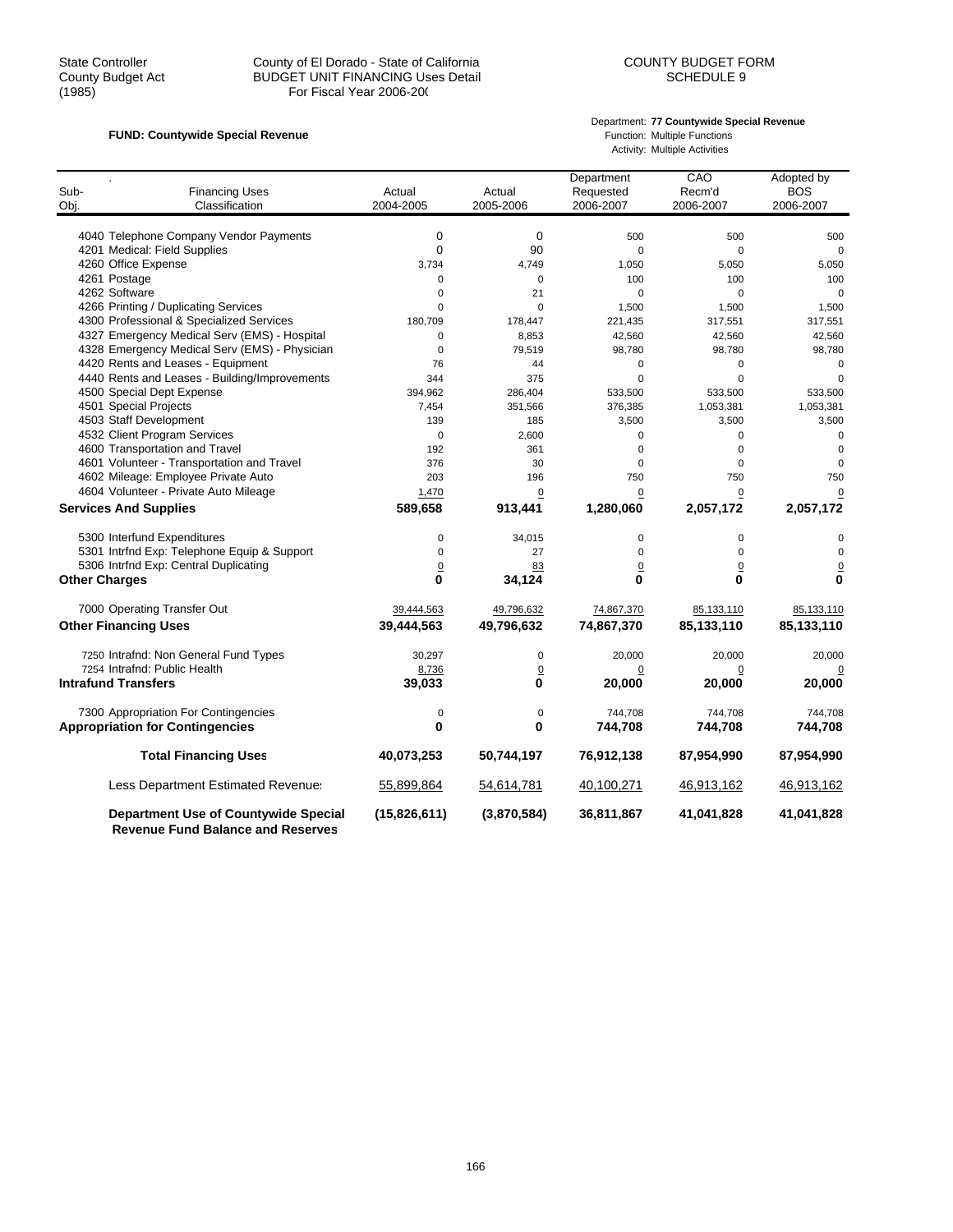COUNTY BUDGET FORM

SCHEDULE 9

#### Fund: General Fund

Department: **79 Child Support Services**

Function: Public Protection Activity: Judicial

| Sub-<br>Obj.  | <b>Financing Uses</b><br>Classification         | Actual<br>2004-2005 | Actual<br>2005-2006 | Dept<br>Requested<br>2006-2007 | CAO<br>Recm'd<br>2006-2007 | Adopted by<br><b>BOS</b><br>2006-2007 |
|---------------|-------------------------------------------------|---------------------|---------------------|--------------------------------|----------------------------|---------------------------------------|
|               | 3000 Permanent Employees / Elected Officials    | 2,083,328           | 2,269,597           | 2,729,738                      | 2,729,738                  | 2,729,738                             |
|               | 3001 Temporary Employees                        | 63,640              | 3,635               | 20,000                         | 20,000                     | 20,000                                |
| 3002 Overtime |                                                 | 5,758               | 23,338              | 40,000                         | 40,000                     | 40,000                                |
|               | 3004 Other Compensation                         | 20,750              | 34,762              | 0                              | 0                          | 0                                     |
|               | 3005 Tahoe Differential                         | 30,843              | 16,309              | 16,800                         | 16,800                     | 16,800                                |
|               | 3006 Bilingual Pay                              | 6,320               | 10,229              | 12,480                         | 12,480                     | 12,480                                |
|               | 3020 Employer Share - Employee Retirement       | 337,623             | 426,252             | 489,903                        | 489,903                    | 489,903                               |
|               | 3022 Employer Share - Medi Care                 | 30,290              | 32,600              | 39,356                         | 39,355                     | 39,355                                |
|               | 3040 Employer Share - Health Insurance          | 495,311             | 468,088             | 495,714                        | 495,714                    | 495,714                               |
|               | 3041 Employer Share - Unemployment Insurance    | 12,016              | 11,205              | 20,473                         | 20,473                     | 20,473                                |
|               | 3042 Employer Share - Long Term Disab Insurance | 11,696              | 13,046              | 9,826                          | 9,826                      | 9,826                                 |
|               | 3043 Employer Share - Deferred Compensation     | 4,380               | 9,483               | 2,723                          | 2,723                      | 2,723                                 |
|               | 3046 Retiree Health: Defined Contributions      | 88,584              | 94,517              | 95,743                         | 95,743                     | 95,743                                |
|               | 3060 Employer Share - Workers' Compensation     | 75,851              | 144,039             | 99,910                         | 99,910                     | 99,910                                |
|               | 3080 Flexible Benefits                          | 7,445               | 21,922              | 48,000                         | 48,000                     | 48,000                                |
|               | <b>Salaries And Employee Benefits</b>           | 3,273,836           | 3,579,023           | 4,120,666                      | 4,120,665                  | 4,120,665                             |
|               | 4020 Clothing and Personal Supplies             | 27                  | 0                   | 0                              | 0                          | 0                                     |
|               | 4040 Telephone Company Vendor Payments          | 4,411               | 2,894               | 3,615                          | 3,615                      | 3,615                                 |
|               | 4041 Cnty Pass thru Telephone Chrges to Depts   | 17,712              | 4,515               | 18,992                         | 18,992                     | 18,992                                |
|               | 4080 Household Expense                          | 1,821               | 26                  | 2,500                          | 2,500                      | 2,500                                 |
|               | 4086 Household Expense - Janitorial/Custodial   | 12,138              | 5,933               | 5,933                          | 5,933                      | 5,933                                 |
|               | 4087 Household Expense - Exterm/Fumigation Serv | 232                 | 94                  | 231                            | 231                        | 231                                   |
|               | 4100 Insurance - Premium                        | 20,363              | 18,101              | 16,690                         | 16,690                     | 16,690                                |
|               | 4140 Maintenance - Equipment                    | 112                 | 60                  | 200                            | 200                        | 200                                   |
|               | 4180 Maintenance - Building and Improvements    | 3,372               | 5,103               | 5,000                          | 5,000                      | 5,000                                 |
|               | 4220 Memberships                                | 9,178               | 9,482               | 10,678                         | 10,678                     | 10,678                                |
|               | 4260 Office Expense                             | 27,916              | 23,505              | 21,539                         | 21,539                     | 21,539                                |
| 4261 Postage  |                                                 | 75,036              | 70,716              | 47,854                         | 47,854                     | 47,854                                |
| 4262 Software |                                                 | 0                   | 16,004              | 15,579                         | 15,579                     | 15,579                                |
|               | 4263 Subscription / Newspaper / Journals        | 2,571               | 4,322               | 1,600                          | 1,600                      | 1,600                                 |
|               | 4264 Books / Manuals                            | 464                 | 636                 | 500                            | 500                        | 500                                   |
|               | 4265 Law Books                                  | 7,176               | 4,795               | 6,000                          | 6,000                      | 6,000                                 |
|               | 4266 Printing / Duplicating                     | 4,489               | 1,635               | 4,316                          | 4,316                      | 4,316                                 |
|               | 4300 Professional and Specialized Services      | 100,426             | 85,180              | 119,100                        | 119,144                    | 119,144                               |
|               | 4308 External Data Processing Services          | 2,732               | 2,224               | 5,500                          | 5,500                      | 5,500                                 |
|               | 4313 Legal Services                             | 9,284               | 0                   | 0                              | 0                          | 0                                     |
|               | 4320 Verbatim Report - Transcription            | 31                  | 43                  | 48                             | 48                         | 48                                    |
|               | 4324 Medical, Dental and Lab Services           | 12,102              | 8,785               | 18,000                         | 18,000                     | 18,000                                |
|               | 4332 Service Connect Expense                    | 0                   | 0                   | 1,184                          | 1,184                      | 1,184                                 |
|               | 4400 Publication and Legal Notices              | 886                 | 1,977               | 1,600                          | 1,600                      | 1,600                                 |
|               | 4420 Rents and Leases - Equipment               | 36,395              | 30,232              | 46,115                         | 46,115                     | 46,115                                |
|               | 4421 Security System                            | 0                   | 0                   | 150                            | 150                        | 150                                   |
|               | 4440 Rents and Leases- Building/Improvements    | 287,022             | 119,317             | 124,272                        | 124,272                    | 124,272                               |
|               | 4460 Small Tools and Instruments                | 0                   | 0                   | 1,250                          | 1,250                      | 1,250                                 |
|               | 4461 Minor Equipment                            | 3,912               | 5,511               | 2,250                          | 2,250                      | 2,250                                 |
|               | 4462 Minor Computer Equipment                   | 5,038               | 5,004               | 5,992                          | 5,992                      | 5,992                                 |
|               | 4463 Minor Telephone and Radio Equipment        | 0                   | 317                 | 0                              | 0                          | 0                                     |
|               | 4500 Special Departmental Expense               | 27,332              | 18,071              | 18,000                         | 18,000                     | 18,000                                |